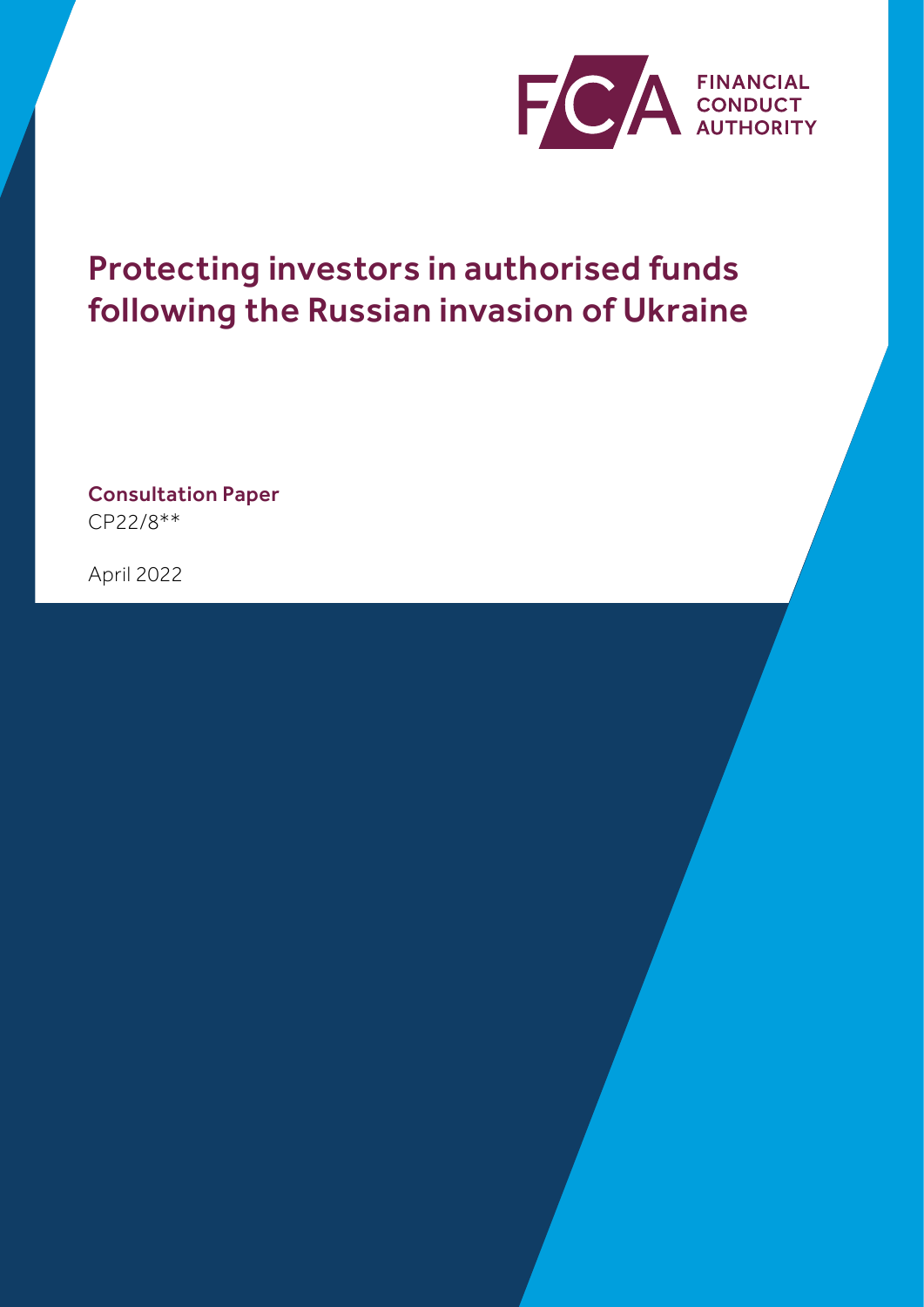# How to respond Contents

| We are asking for comments on                                | Summary<br>1                                  | 4  |
|--------------------------------------------------------------|-----------------------------------------------|----|
| this Consultation Paper (CP) by<br>16 May 2022.              | $\overline{2}$<br>The wider context           | 8  |
|                                                              | Our proposal for side pockets<br>3            | 12 |
| You can send them to us using<br>the form on our website at: | Creating a side pocket<br>4                   | 17 |
| www.fca.org.uk/cp22-08-response-form                         | How side pockets affect other firms<br>5      | 27 |
| Or in writing to:                                            | 6<br>Managing side pockets over the long term | 31 |
| Mhairi Jackson and Mark Glibbery                             | <b>Annex 1</b>                                |    |
| <b>Financial Conduct Authority</b>                           | Questions in this paper                       | 36 |
| 12 Endeavour Square                                          |                                               |    |
| London E20 1JN                                               | <b>Annex 2</b>                                |    |
| Email:                                                       | Cost benefit analysis                         | 39 |
| amfpolicy@fca.org.uk                                         | Annex <sub>3</sub>                            |    |
|                                                              | Compatibility statement                       | 48 |
| Please note that responses to this CP                        |                                               |    |
| may be shared with HM Treasury.                              | <b>Annex 4</b>                                |    |
|                                                              | Abbreviations used in this paper              | 53 |
|                                                              | <b>Appendix 1</b>                             |    |

[Draft Handbook text](#page-53-0)

# $\overline{\mathbf{r}}$

#### Moving around this document

Use your browser's bookmarks and tools to navigate.

To search on a PC use Ctrl+F or Command+F on MACs.

#### **[Sign up](https://www.fca.org.uk/news-and-publications-email-alerts?doc=#utm_source=signup&utm_medium=document&utm_campaign=newsandpubs)** for our news and publications alerts

See all our latest press releases, consultations and speeches.

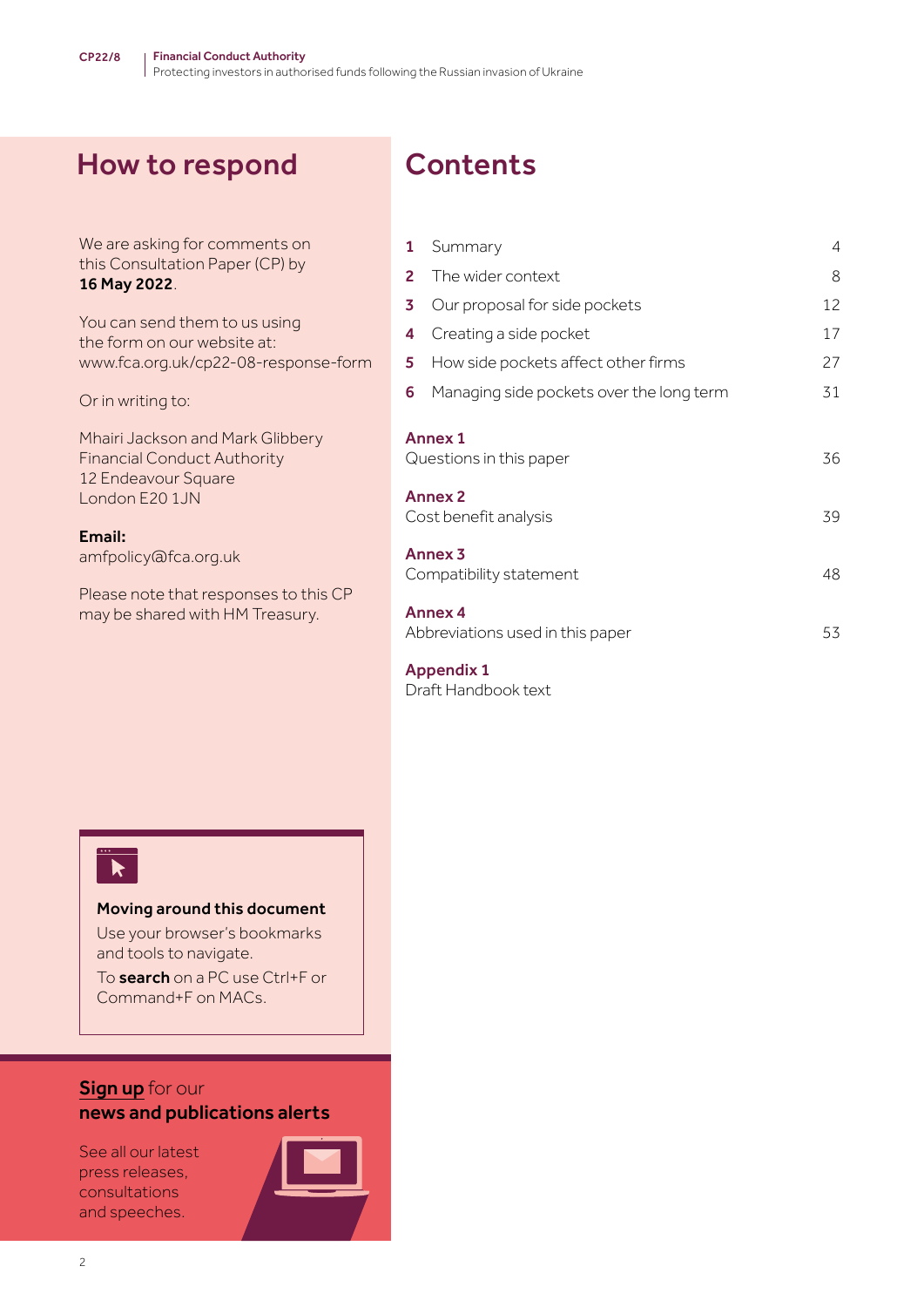# Contents by sector

This table sets out which chapters are particularly relevant for each sector. This is where you will find the most relevant chapter(s) for your firm.

| <b>Sector</b>                                       | <b>Chapter</b> |
|-----------------------------------------------------|----------------|
| Authorised fund managers                            | all            |
| Depositaries of authorised funds                    | 3, 4, 6        |
| Transfer agency & fund accounting service providers | 3, 4, 6        |
| <b>ISA managers</b>                                 | 5              |
| <b>Financial advisers</b>                           | 5              |
| <b>Platform service providers</b>                   | 4, 5, 6        |
| Discretionary investment managers                   | 5              |
| Unit-linked life assurance providers                | 5              |
| <b>SIPP providers</b>                               | 5              |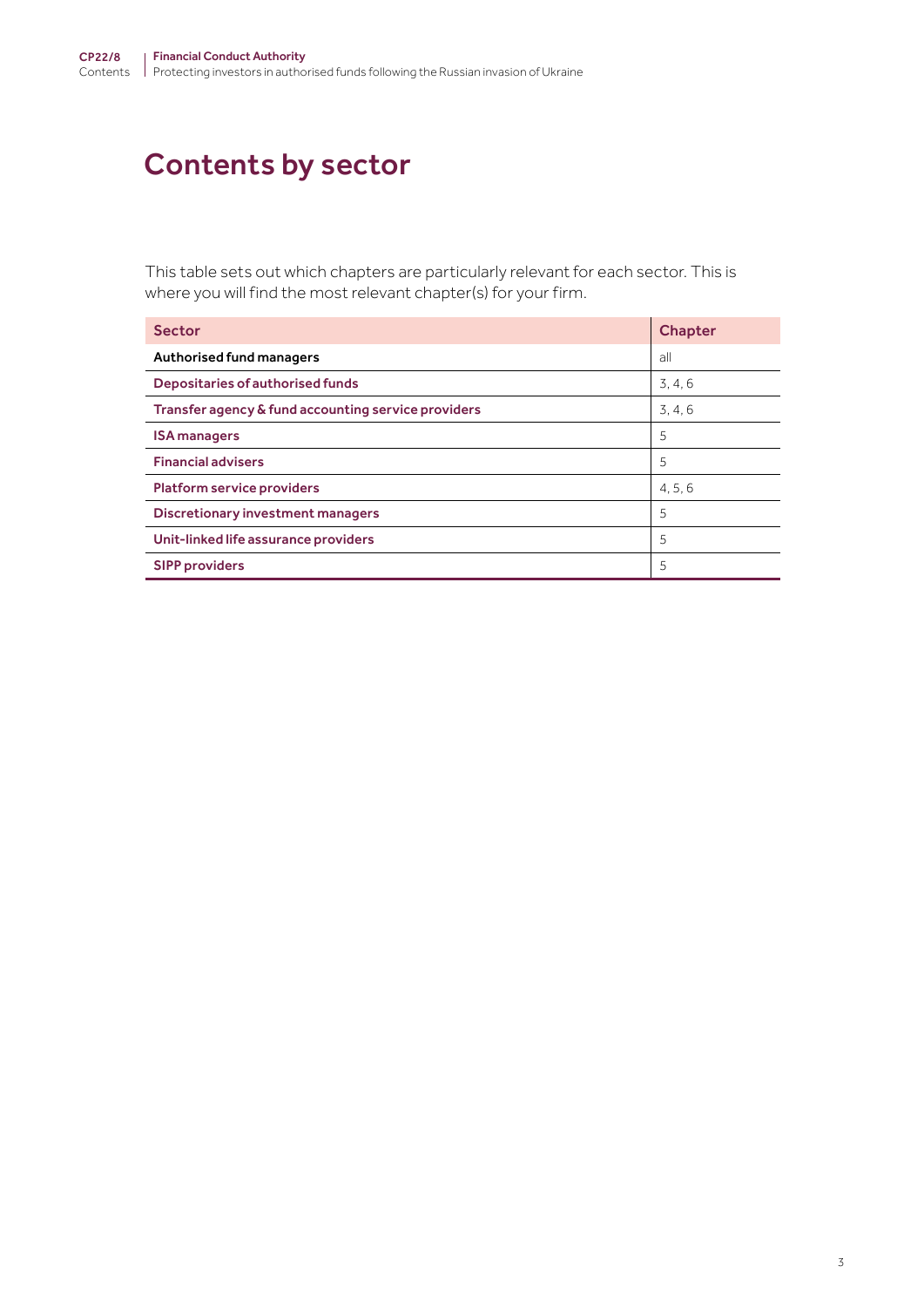# <span id="page-3-0"></span>1 Summary

#### Why we are consulting

- 1.1 The Russian invasion of Ukraine on 24 February 2022 has affected financial markets in many ways. Sanctions have been imposed in response to Russia's invasion, and the Russian government has applied trading restrictions. Some securities, including some Ukrainian assets, have become illiquid or untradeable. Normal mechanisms for determining accurate and reliable valuation for some securities have stopped operating.
- 1.2 Affected assets include:
	- equities and fixed-income securities issued by governments, public authorities and corporates in Russia, Belarus and Ukraine and securities listed, offered or placed in those countries
	- assets listed and traded on other stock exchanges and backed by such securities, for example depositary receipts
	- securities issued by companies whose operations are particularly severely affected by the current situation, or which are owned or controlled by individuals who are the subject of UK or international sanctions relating to Russia
	- units in other collective investment schemes that have suspended dealings because of exposure to such assets.
- **1.3** In this CP we refer to all these affected assets as "affected investments".
- 1.4 Authorised fund managers (AFMs) who have these affected investments in their funds are faced with the challenge of how to treat them, especially given the AFM's responsibility to ensure its actions do not breach any relevant sanctions regimes. In many cases the AFMs have written down the value of the affected investments to zero or near-zero as a prudent measure, to reflect the current situation and risks including the inability to deal in assets subject to sanctions.
- 1.5 Because accurate, reliable and regular prices are no longer available for these affected investments, it may not be possible for AFMs to produce an accurate unit price for the fund, meaning it may be difficult to treat unitholders fairly. Where the affected investments are a significant proportion of the fund's assets, some funds have suspended dealing. This means that investors are unable to further invest, or to redeem their units.
- 1.6 So, we are consulting on rules to give AFMs of UK authorised investment funds a way to deal with this situation. Our proposal will allow the AFM to structure the fund differently, using separate new classes of units to hold the affected investments. We refer to these unit classes as "side pockets".
- 1.7 Side pockets would give AFMs the option to separate affected investments from the fund's other investments. The fund's existing classes of units would no longer reflect the value of affected investments, but the value of units in a new unit class would be determined only by reference to the affected investments. The existing unitholders at the time the side pocket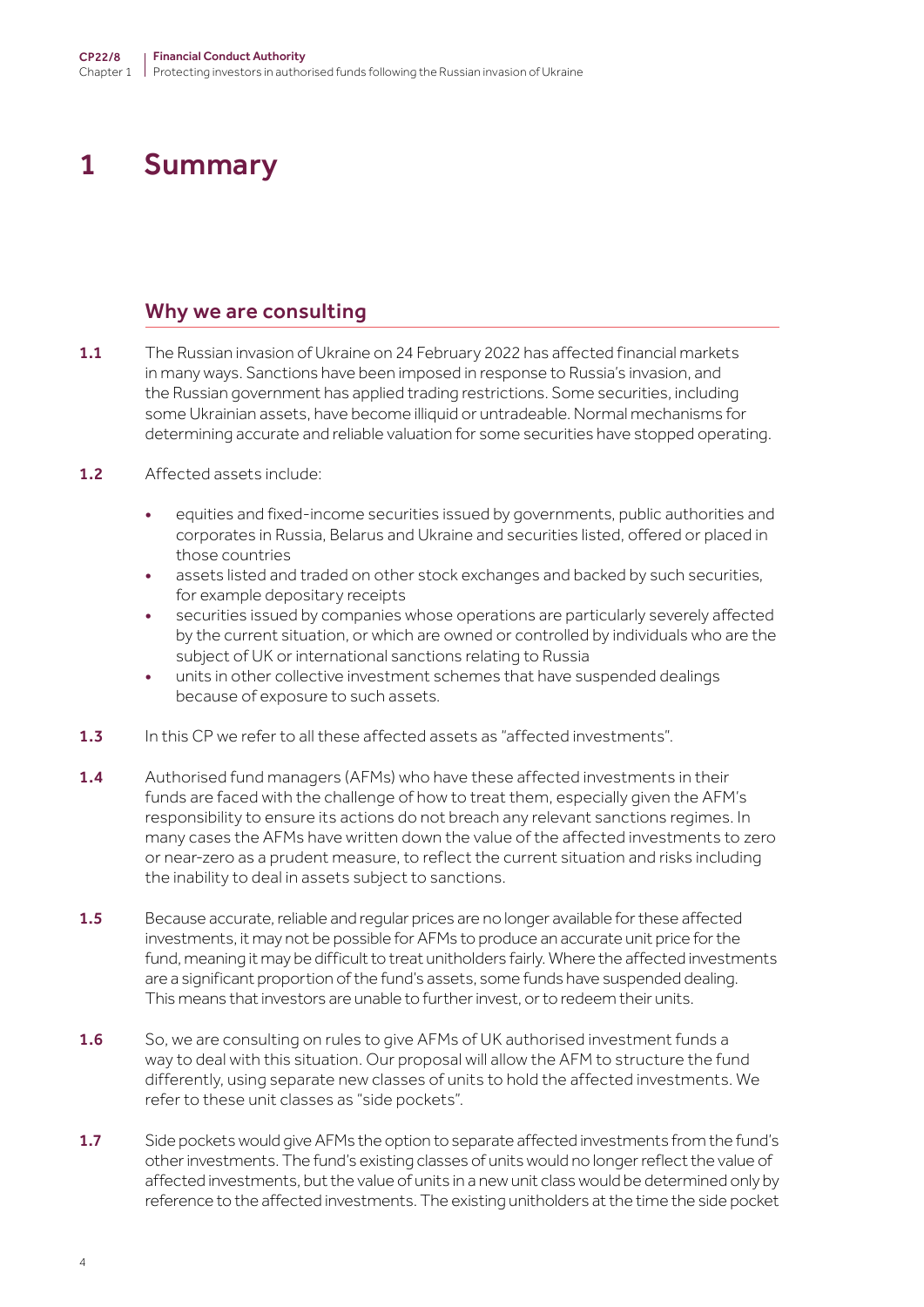is created would receive units in the side pocket class, giving them the right to a portion of the affected investments. Side pockets therefore could allow:

- new investors to enter the fund without sharing in the exposure to the affected investments
- existing investors to sell the units which relate to assets that are not affected investments
- some funds to end their current suspension of dealing.
- 1.8 The AFM would manage the side pocket class with the aim of terminating it as and when this could be done in the best interests of investors. There is no certainty that the affected investments will ever recover their lost value but, if this happens, investors holding units in the side pocket class would benefit.
- 1.9 Our proposals apply to investments that are subject to financial sanctions relating to Russia under the applicable regimes in the United Kingdom, other G7 countries and the European Union. Before deciding whether to create a side pocket class and determining the arrangements under which the class is to operate, the authorised fund manager will need to understand the legal requirements and obligations that apply under the relevant financial sanctions regimes and be satisfied that the class and the operational arrangements will comply.
- **1.10** If the AFM is satisfied, it will need to determine whether a side pocket would be the best way to deal with its fund's exposure to affected investments. The AFM would need to take the decision on whether this would be in the best interests of each fund they manage and the unitholders in those funds.
- 1.11 The proposed rules within this consultation are a limited emergency measure to deal with the impact of the Russian invasion of Ukraine. We are not considering allowing the wider use of side pockets in authorised funds – they would only be available for UK UCITS and non-UCITS retail schemes (NURS) (UK authorised retail funds) that hold affected investments which are subject to sanctions, or for which there are no accurate, reliable and regular prices. The proposed rules and guidance in this consultation should not be interpreted as meaning that the FCA will allow side pockets in retail funds for any other current or future situations.

# Who this applies to

- **1.12** This consultation primarily affects:
	- managers of UK authorised retail funds with exposure to affected investments
	- depositaries of these funds
	- ancillary service providers to authorised fund managers and depositaries
	- providers of investment services offering access to these funds, including Self-Invested Personal Pension (SIPP) providers, as well as Individual Savings Account (ISA) managers
	- distributors of these funds
	- investment intermediaries who advise on or invest in these funds
	- insurers who offer unit-linked insurance contracts linked to these funds
	- discretionary wealth managers, including those who offer model portfolios
	- other professional or institutional investors.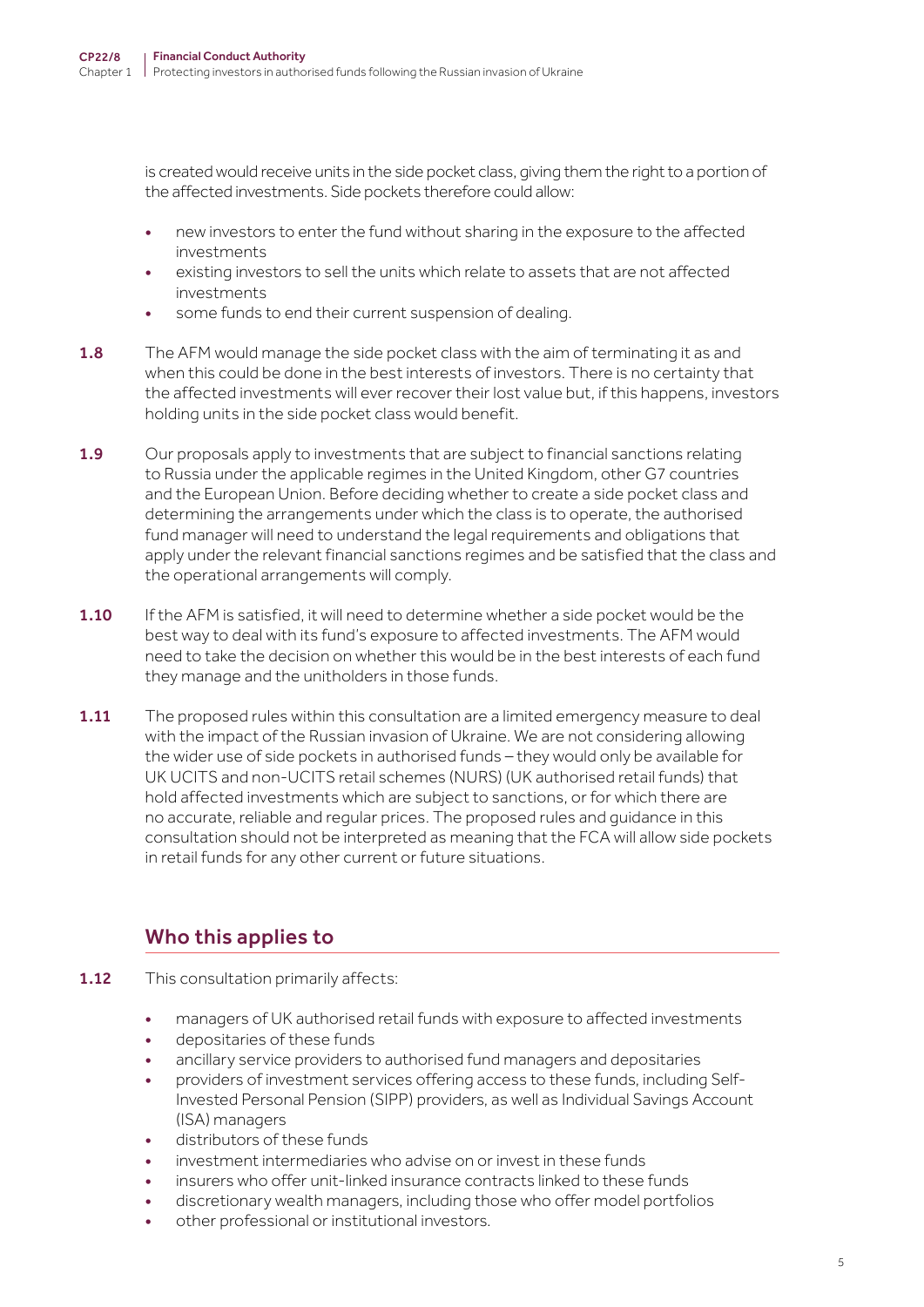**1.13** Consumers who have invested directly in UK authorised retail funds holding affected investments, or who are exposed to these funds through their pension contributions or their long-term life assurance policies, are affected by our proposals. We welcome views from individual consumers and groups representing their interests.

#### What we want to change

- **1.14** We are consulting on proposals to address the potential harm caused by the exposure that UK authorised retail funds have to affected investments. So that these funds can operate fairly and efficiently in the interests of all investors, we propose allowing these funds to use side pockets for their Russian, Belarusian and Ukrainian exposures.
- 1.15 Side pockets could allow some of the funds that have had to suspend dealing to reopen. This would allow investors to access some of their investment, that could otherwise remain locked up for a long time. Investors who redeem from the wider fund will also be able to retain their exposure to the affected investments in the side pockets.

#### Outcome we are seeking

- 1.16 We want the UK authorised retail funds with exposure to affected investments, to be resilient and to operate in a way in which all investors are treated fairly. We expect that by allowing the use of side pockets, a number of funds that have had to suspend dealing due to their exposure to affected investments will be able to resume dealing, so investors can access the rest of their investment.
- 1.17 We also want new investors to have confidence that they can invest into the funds without gaining exposure to Russian and Belarusian assets.
- 1.18 The government has been clear in its support for those firms that have committed to ending their financial relationship with Russia. But the government has also acknowledged that market conditions and trading restrictions make winding down these positions a long-term process. The FCA's proposals for introducing side pockets will help protect fund investors while empowering investment managers better to isolate their holdings of Russian and Belarusian assets, avoid new investors in the fund acquiring Russian and Belarusian assets, and facilitate winding down as opportunities to do so arise.

### Measuring success

- 1.19 If we implement this proposed approach, we will seek to measure success in the short term through evidence of:
	- the reopening of suspended funds with affected investments
	- other funds with affected investments setting up side pockets to protect investors' interests
	- confidence that investors have invested and redeemed at the right unit price.
- 1.20 In the longer term, the measure of success will be whether any eventual return of affected investments to market value is passed on to investors in side pockets.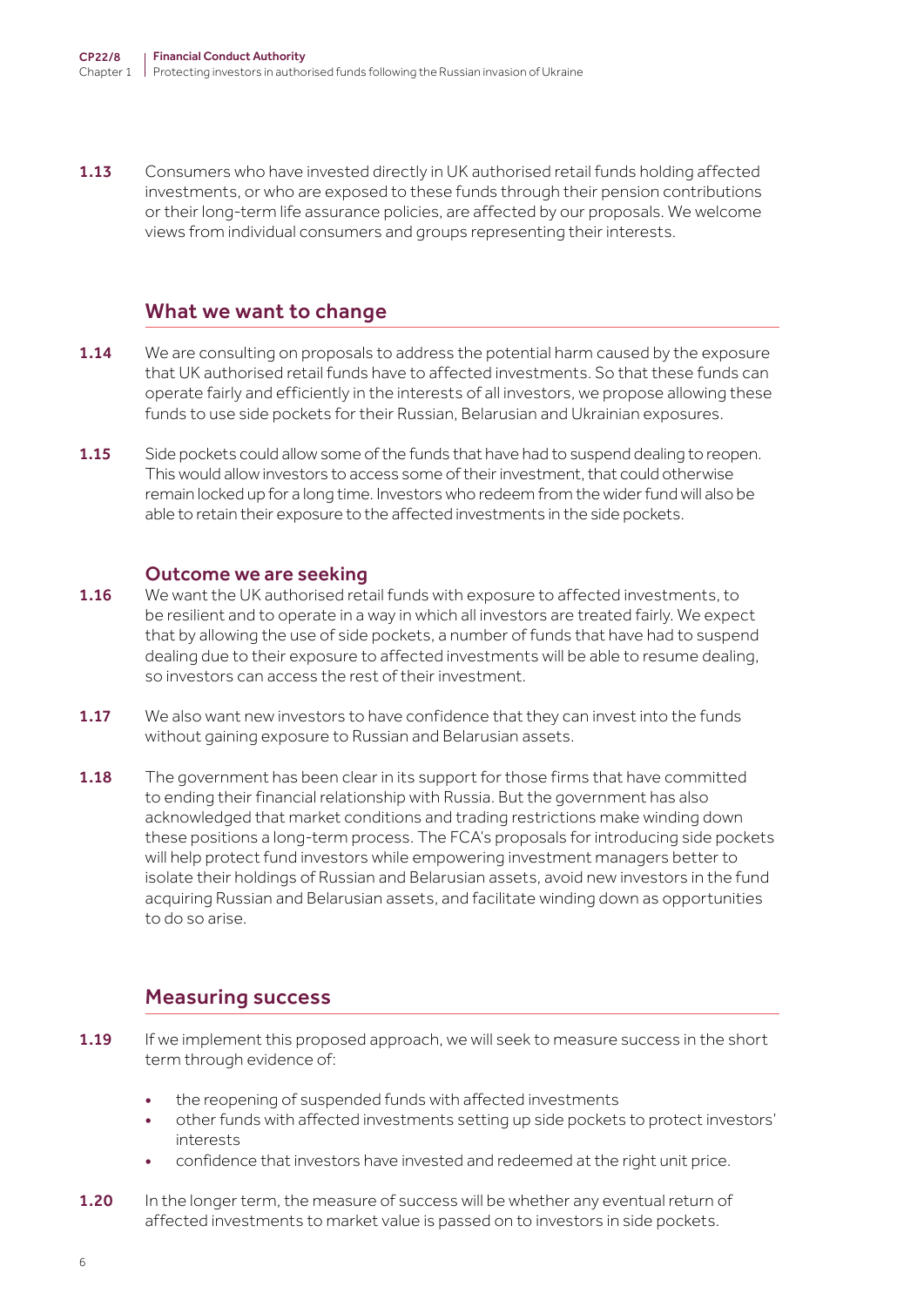### Next steps

- 1.21 We welcome feedback on our proposals by Monday 16 May 2022.
- 1.22 We will consider all feedback and, depending on responses received, we aim to publish a final policy statement and final Handbook rules and guidance as soon as possible.
- 1.23 We are not proposing to set any time limit on when AFMs may elect to create a side pocket under these rules, since it is too early to know how the situation in Ukraine might develop. We intend to keep matters under review and consult further when we judge it is appropriate to withdraw this emergency measure. Any future decision to end the power to create a new side pocket would not affect any arrangement already set up under these rules.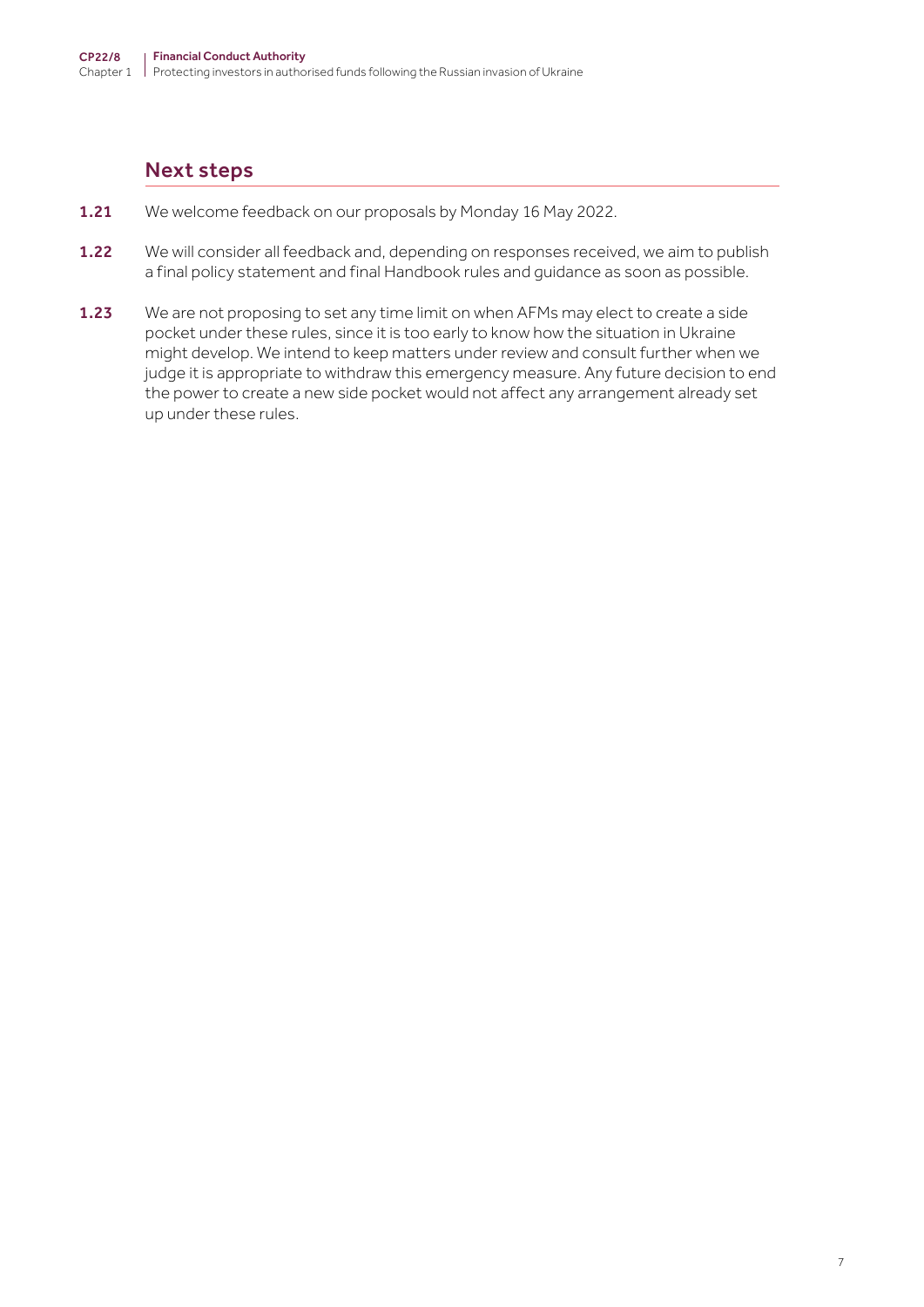# <span id="page-7-0"></span>2 The wider context

- 2.1 Russia's invasion of Ukraine is having a significant impact on financial markets.
- 2.2 Many investments have been affected both by the events themselves, and by the wide range of financial sanctions on Russia, Belarus, certain individuals and businesses that the UK and other nations have imposed in response. This has resulted in some authorised funds being prohibited from dealing in assets subject to sanctions. Some of the other affected assets that they own, including some Ukrainian assets, cannot be accurately and reliably valued or dealt in. Some funds with significant exposure to these assets have had to suspend unit dealing, meaning that investors cannot further invest into the fund, or redeem their fund holdings.

#### How it links to our objectives

#### Consumer protection

- 2.3 We consider that our proposals would further our consumer protection objective by helping to ensure that all unitholders are treated equitably.
- 2.4 Side pockets would allow AFMs to separate the affected investments from the rest of the fund. They would potentially offer those suspended funds with significant exposure to affected investments the ability to resume unit dealing. This would then mean that existing investors in the suspended funds would be able to redeem units that do not relate to affected investments.
- 2.5 Side pockets would also help to ensure that, as and when AFMs find opportunities to disinvest from the affected investments, they can do so fairly. Only those investors with units relating to the affected investments (which in many cases have been marked to zero value) would retain rights to a share of any eventual recovery in their value. New investors could enter the fund without gaining exposure to the affected investments and would not benefit if the affected assets should ever gain value.

#### Market integrity

2.6 We consider that our proposals will deliver an appropriate, stable and resilient structure for funds with exposure to affected investments. This will further our statutory objective of protecting and enhancing the integrity of the UK financial system. Side pockets will give new investors who do not wish to purchase a share of the affected investments, the confidence that they are not doing so as a result of investing into these funds.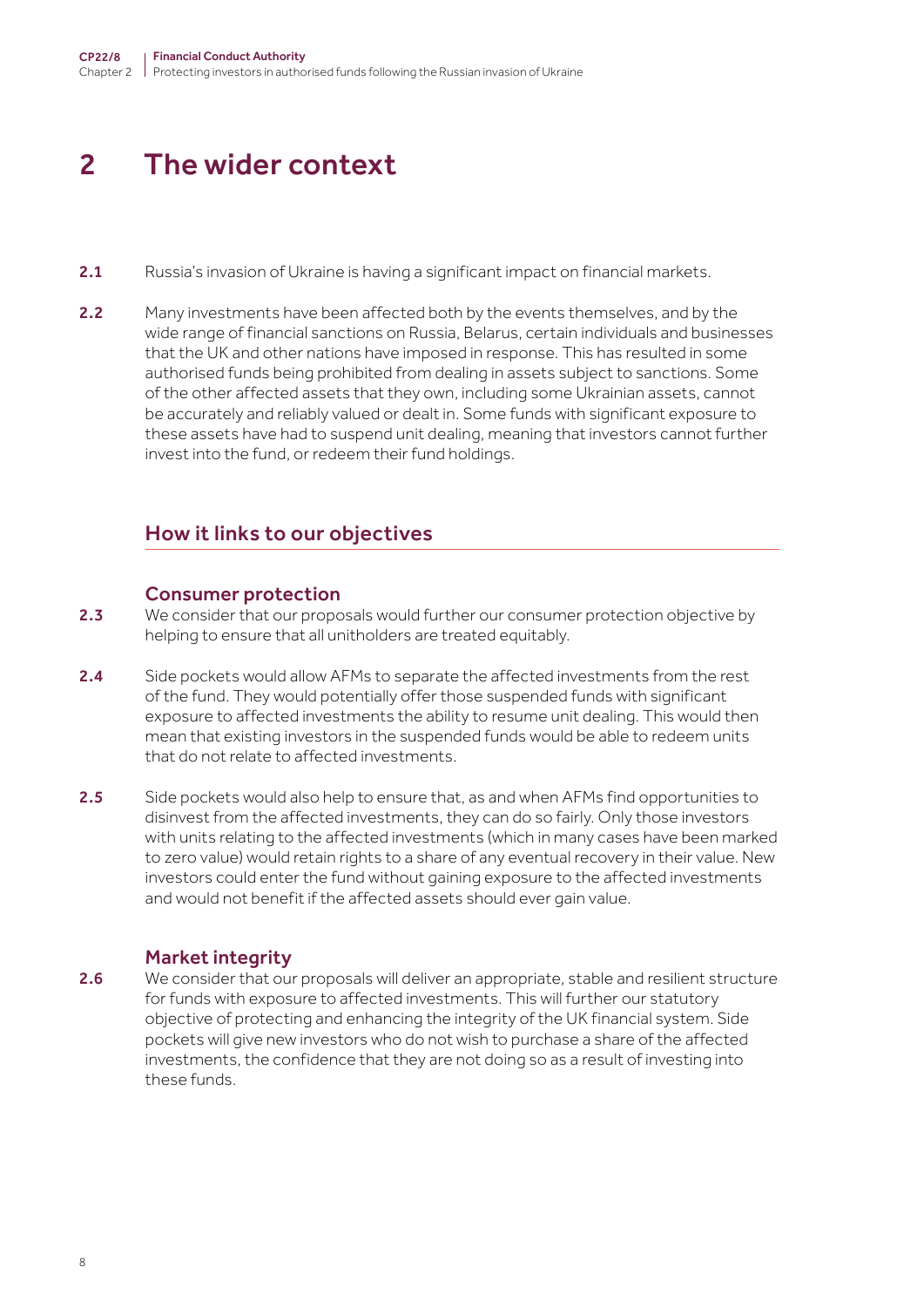# Wider effects of this consultation

#### Effects of our proposals on unitholders

2.7 Our proposed rules potentially interfere with existing unitholders' property rights in the relevant fund and there are three main areas where this may be relevant. As explained below, we consider that any such interference would be proportionate.

#### *Proposed changes to unitholder votes and notice*

- 2.8 Under current rules, we would normally expect the creation of side pockets to constitute either a 'fundamental change' (requiring an extraordinary resolution to be passed at a meeting of unitholders), or a 'significant change' (requiring pre-event notification to unitholders). In some circumstances, our proposed rules would allow an AFM to create a side pocket without needing approval by an extraordinary resolution of unitholders and without giving prior notice of the change.
- 2.9 We recognise that unitholder meetings and votes are an important mechanism for enabling investors to give or withhold their consent to proposals that would affect their interests. But weighed against this, we have considered the following:
	- AFMs have little discretion over how to treat affected investments and need a tool that can be adopted relatively quickly
	- Meetings take time to organise, because of the need to prepare documentation, obtain clearance from the FCA and give sufficient advance notice to unitholders
	- Giving unitholders notice of the intended creation of a side pocket through notice of the meeting could allow new investors to benefit from any future increase in value without having 'paid' for the exposure
	- The alternatives which could be offered to unitholders at the meeting are unlikely to be attractive and so are unlikely to have any meaningful choice (see further Chapter 4)
	- The costs of a meeting may also be significant and are sometimes charged to the fund.
- 2.10 Separately, if the AFM cannot be satisfied that the foreseeable costs of creating a side pocket are proportionate to the benefits, it would be reasonable to let unitholders vote on the matter, and our proposals provide for this.
- 2.11 Similar considerations apply as to whether the creation of a side pocket should constitute a significant change, normally requiring at least 60 days' prior notice. The point of 60 days' notice is to give the unitholder a meaningful choice and if there is no credible alternative, there is little point in delaying implementation of the action most likely to serve investors' interests (see also Chapter 4).

#### *Effect of costs and charges*

- 2.12 Although the creation of a side pocket has the potential to increase the fees and charges being paid by unitholders, we consider our proposals to be proportionate.
- 2.13 We consider it is fair for unitholders in the side pocket to bear a proportionate share of the costs which arise and are incurred for their benefit and our proposals include guidance on this. However, we do not expect AFMs to charge unitholders a preliminary charge (on issue of units in the side pocket class), an exit charge for selling units in the side pocket, or a performance fee. Our proposed rules will prohibit these charges in relation to the side pocket class.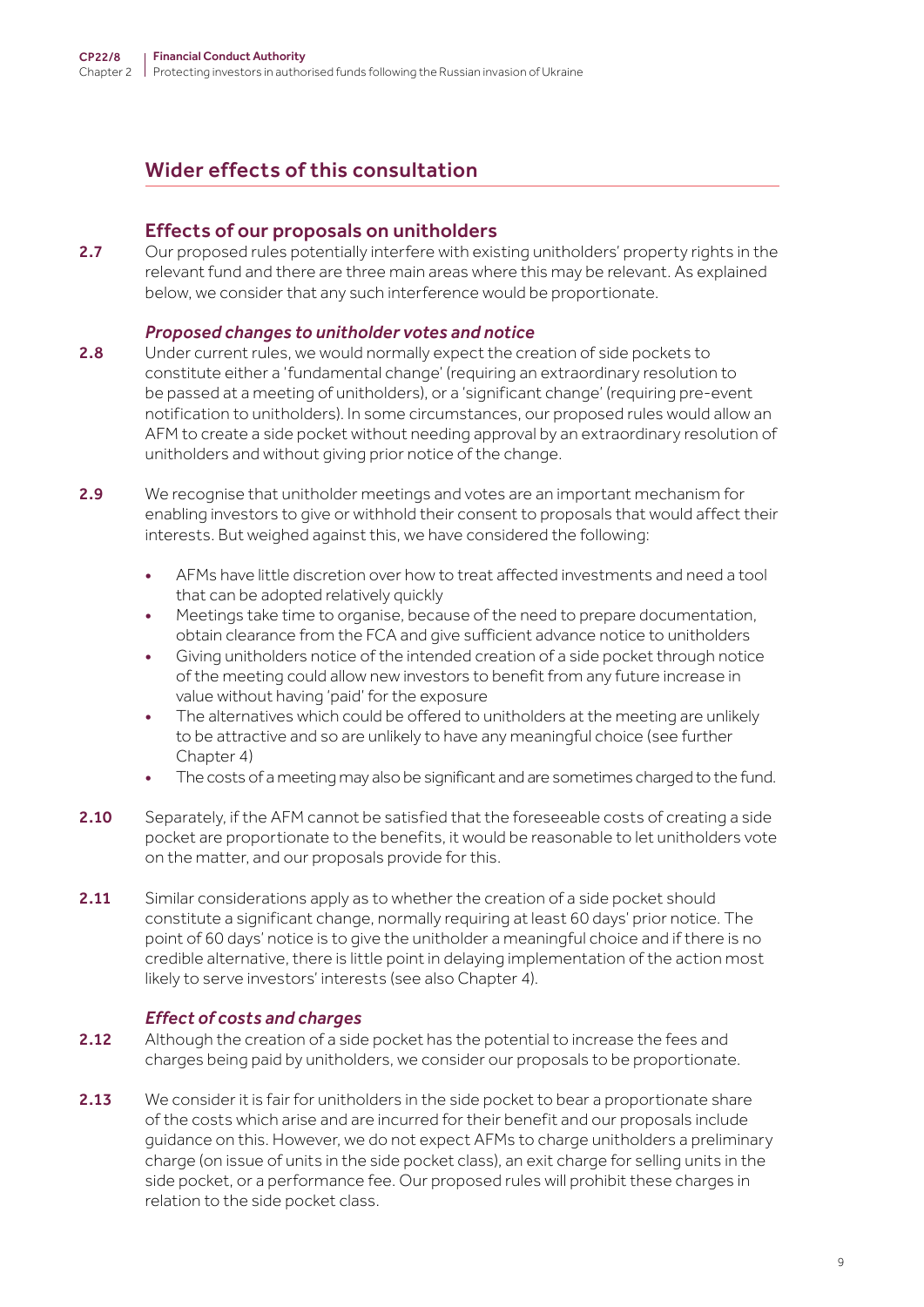#### *Proposed changes to suspension rules*

- 2.14 Our proposed rules would also allow AFMs to suspend dealings in a class of unit related to affected investments. This is different to the current position where suspension is undertaken at the fund or sub-fund level, rather than in relation to a particular class of unit.
- 2.15 To the extent that this constitutes an interference with existing investors' units, we consider our proposals to be proportionate. If we did not allow an AFM to suspend one class of unit relating to a side pocket, the AFM would either need to suspend the entire fund / sub-fund or not suspend it at all. If the fund / sub-fund were not suspended, this would crystallise the current valuation of the affected investments (in many cases, near zero) on a redemption of units. If the fund / sub-fund were suspended, and if the affected investments should ever regain any value, unitholders might receive the benefit but would not have access to any of their investment in the fund until then.

#### Unintended consequences of our intervention

- 2.16 The proposed rules create a framework to allow AFMs of UK authorised retail funds to create side pockets for holding affected investments and to take certain other related actions. The proposed regime is permissive and there is no requirement for AFMs to take such action. Before AFMs create side pockets they will (amongst other things) need to consider whether taking the action is necessary to protect the interests of unitholders and whether all unitholders in the fund will be treated fairly.
- 2.17 We have designed the permitted structure of the side pocket as a separate class of units within the fund to minimise the unintended consequences.
- 2.18 An AFM intending to issue units in a new class will need to consider the effect of section 235(4) of the Financial Services and Markets Act 2000 (FSMA). Broadly, this provides that if the contributions of the participants, and the profits or income out of which payments are to be made to them, are pooled in relation to separate parts of the scheme property, the arrangements are not to be regarded as constituting a single collective investment scheme unless the participants are entitled to exchange rights in one part for rights in another. The AFM of an authorised open-ended investment company (OEIC) will also need to consider the effect of section 236(3) of FSMA.
- 2.19 We are currently engaging with the Treasury and HMRC to understand the interactions between our proposals and the ISA Regulations, and will take this into account in our final decision. However, it will be up to the AFM to determine if there are any tax implications for the fund itself if they were to proceed with side pockets.
- 2.20 We are keen to hear of other potential unintended consequences as a result of our proposals, for example the emergence of secondary markets for side pocket units.

#### Q1: Do you have any comments on our assessment of the effects of our proposals on existing unitholders? If so, please provide details.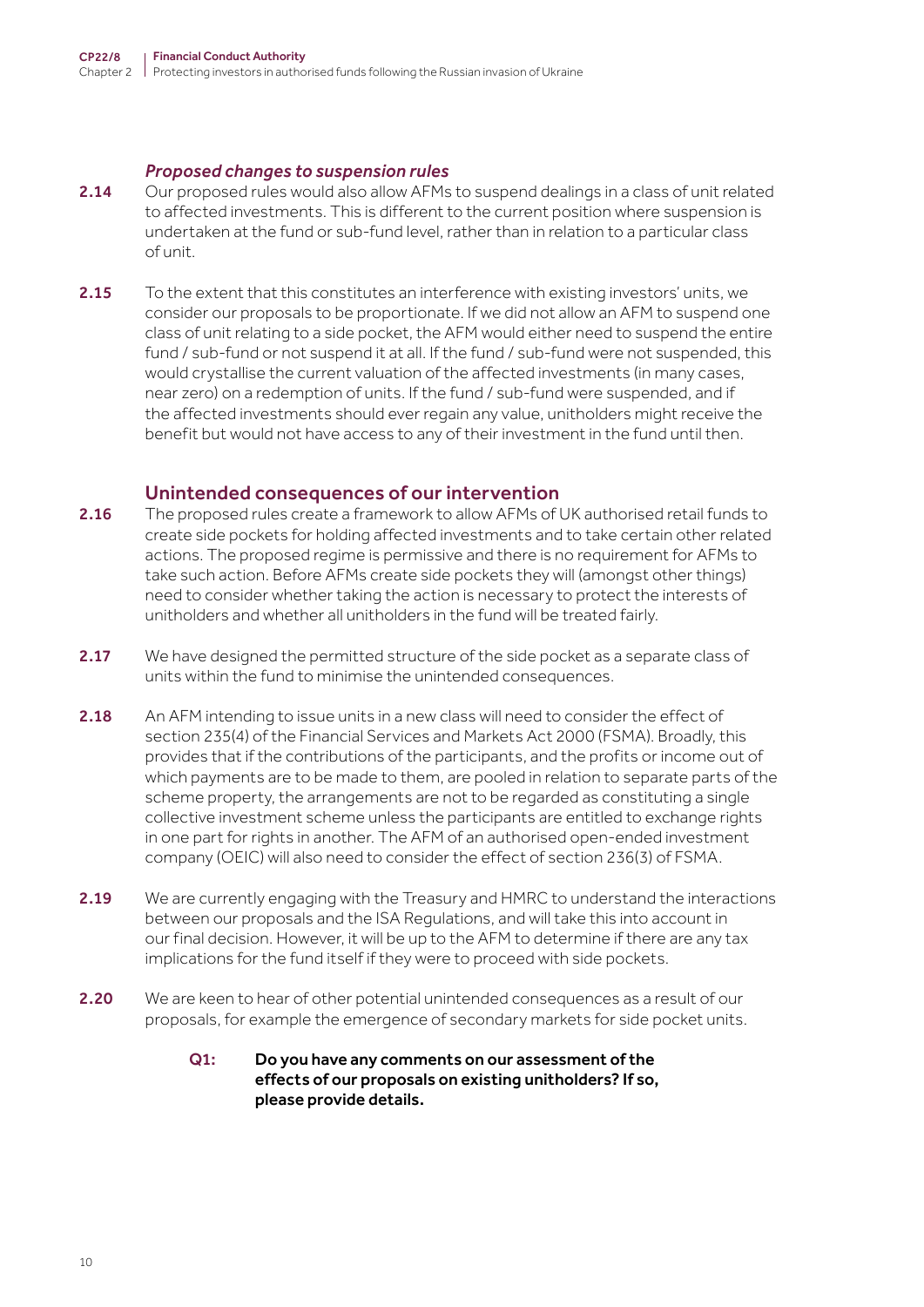# Equality and diversity considerations

- 2.21 We are required under the Equality Act 2010 in exercising our functions to 'have due regard' to the need to eliminate discrimination, harassment, victimisation and any other conduct prohibited by or under the Act; advance equality of opportunity between persons who share a relevant protected characteristic and those who do not; and foster good relations between people who share a protected characteristic and those who do not.
- 2.22 As part of this, we ensure the equality and diversity implications of any new policy proposals are considered. We have considered the equality and diversity issues that may arise from the proposals in this Consultation Paper.
- 2.23 We have considered the impact that our proposals might have on older consumers. According to HMRC data, consumers over 45 are more likely to invest in Stocks and Shares ISAs, and are therefore more likely to invest in open-ended funds, than consumers who are under 45. We recognise that side pockets might result in consumers needing to plan further ahead when they will need the proceeds of their investments, as they will not be able to access the portion of their assets held in the side pocket. However, the creation of side pockets will enable the affected funds to offer dealing in units without exposure to affected investments, facilitating the ability of investors to access at least some of their holdings.
- 2.24 Overall, we do not consider that the proposals materially impact any of the groups with protected characteristics under the Equality Act 2010. But we will continue to consider the equality and diversity implications of the proposals during the consultation period, and will revisit them when making the final rules. In the meantime we welcome your input.
	- Q2: Do you consider our proposals adversely impact any groups with protected characteristics under the Equality Act 2010? Do you consider there are any issues which may be relevant to our obligations under the Equality Act (see paragraph 2.24)? If so, please provide details.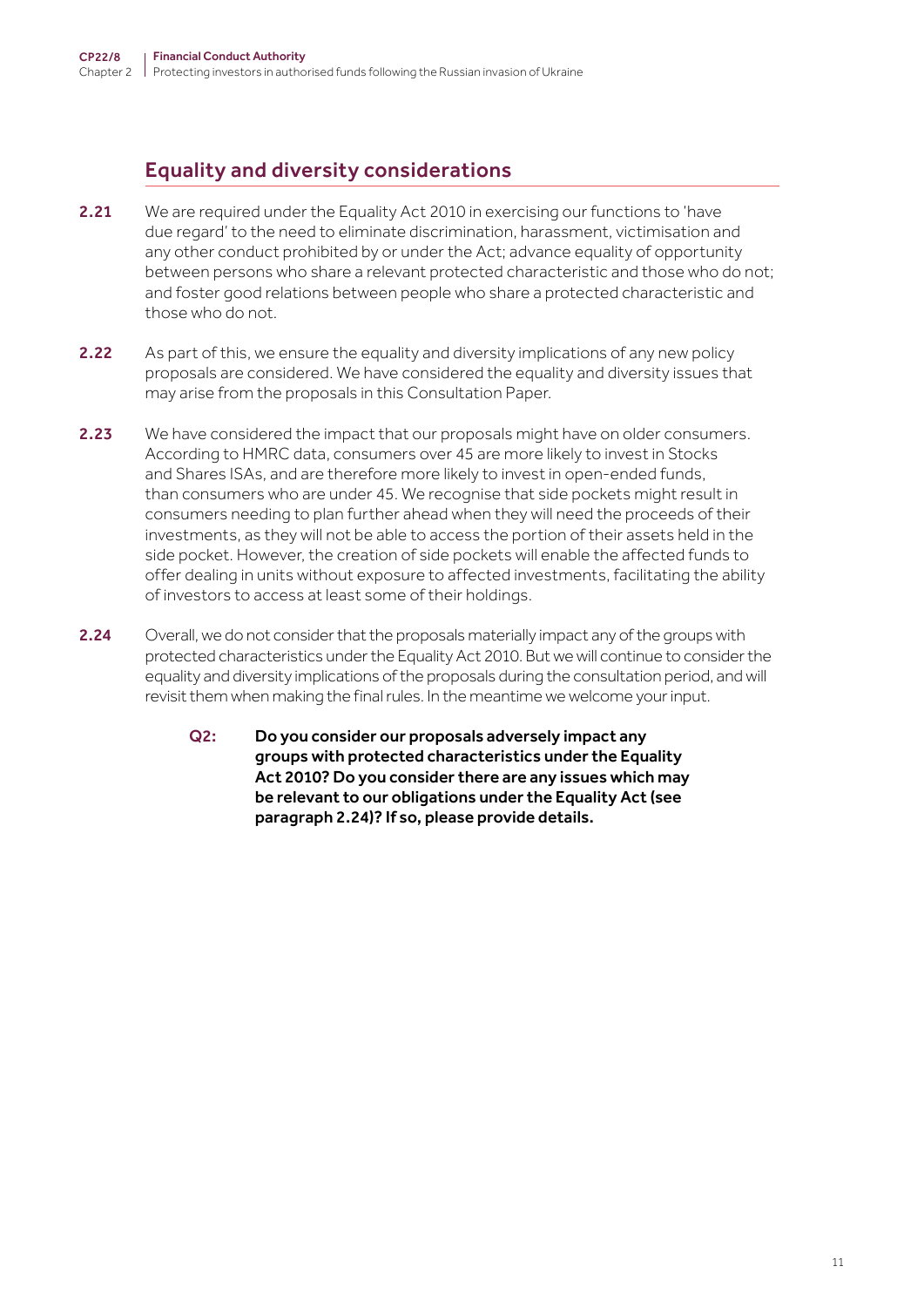# <span id="page-11-0"></span>3 Our proposal for side pockets

#### Why we are proposing this

- 3.1 This Chapter sets out proposed new rules and quidance in Chapter 7 of our Collective Investment Schemes sourcebook (COLL) for UK authorised retail funds that have exposure to Russian, Belarusian and Ukrainian assets, permitting them to establish 'side pockets'. Side pockets would enable a fund to issue separate units with exposure to those assets that cannot be traded because of sanctions, or are difficult to sell or hard to value, alongside units relating to the fund's other liquid investments.
- 3.2 Side pockets are commonly used in non-retail funds, such as hedge funds or institutional funds, either as a routine way of dealing with certain illiquid assets (e.g. distressed debt securities) or in response to unforeseen circumstances. However, they are not normally available to retail funds, which are meant to hold liquid assets so that they can offer redemption on demand.
- **3.3** We propose that managers of UK authorised retail funds with exposure to affected investments use their discretion to determine whether it is in unitholders' best interests to create a new class of unit relating only to the affected investments, distinct from other classes of unit relating to all the unaffected liquid assets.
- 3.4 After the new unit class is created, the existing investors will be given units which are linked to the value attributable to the affected investments, proportionate to the exposure they had immediately before the creation of the side pocket. The unit class linked to the affected investments will then close to subscriptions, and redemptions may be suspended. The AFM will manage the side pocket class in order to close it down as and when this can be done in the best interests of its unitholders.
- **3.5** Existing investors will also continue to have units in the fund which are linked to the value attributable to the liquid assets. Ultimately, existing investors' overall exposure to assets (both the affected investments and all liquid assets) and their ownership rights will not change as the result of creating a side pocket class.

### The problem we are addressing

- **3.6** Fund managers are required under FCA rules to manage the liquidity risk of their funds and ensure that all unitholders are treated fairly.
- 3.7 Following the Russian invasion of Ukraine on 24 February 2022, a number of assets have become illiquid. This has happened in response to UK and international sanctions, or because Governments and other bodies or organisations in Russia and Belarus have taken actions, such as imposing capital controls, which have interrupted normal financial activities. Some Ukrainian assets are affected because of the economic impact of Russian actions.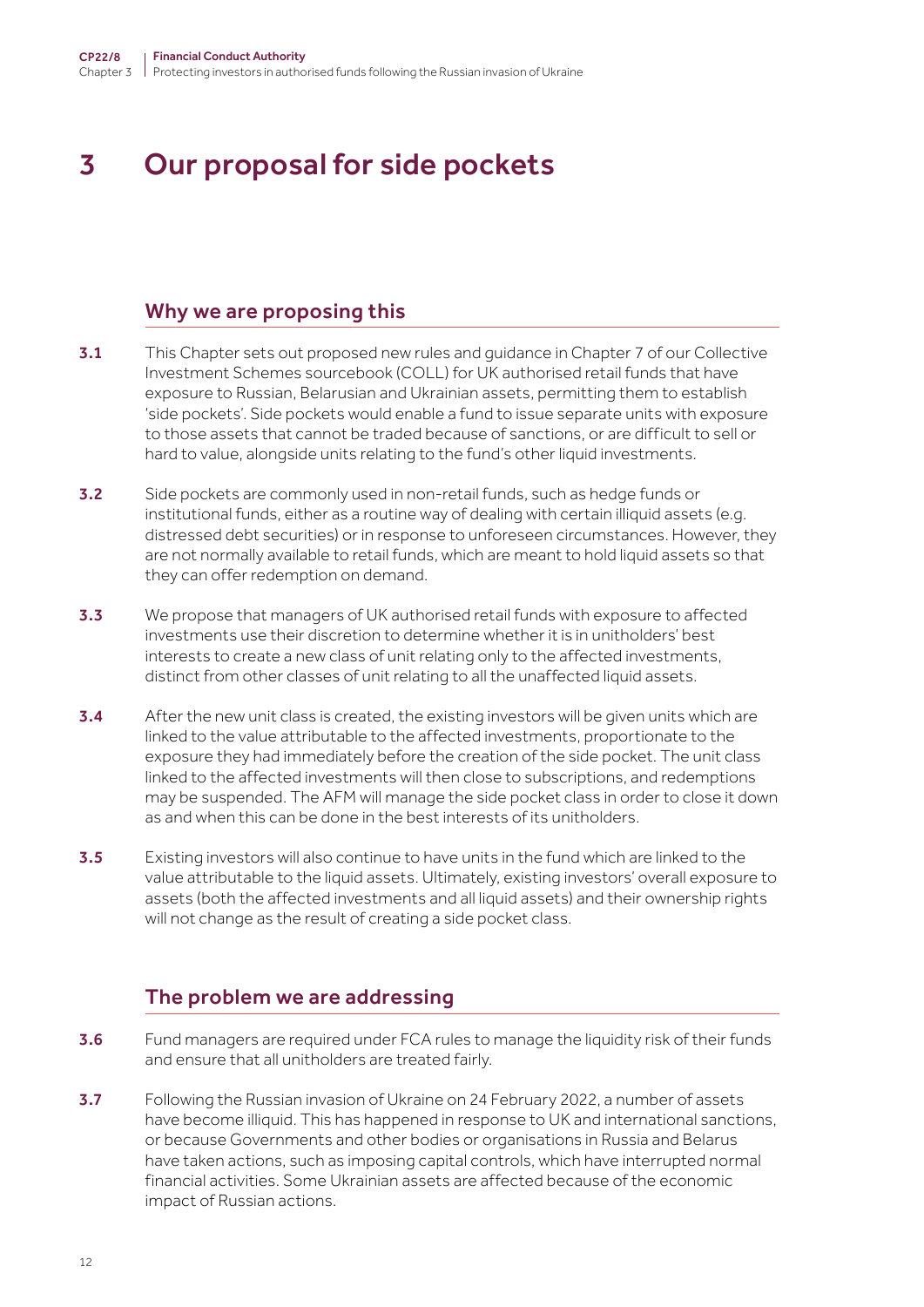- 3.8 Funds that have invested in those assets are now unable to sell them or value them accurately. A number of funds with material exposure to affected assets have had to suspend dealing because of the valuation uncertainty, meaning that investors are unable to buy or sell units in the fund. It is unclear how long the assets will be illiquid and how long these funds will need to remain suspended.
- 3.9 Funds with a limited exposure to the affected investments might remain open to dealing (meaning that new investors can invest into the fund, and existing investors can redeem). However, to reflect the impact of sanctions, changes in the market environment and the illiquid nature of the affected investments, the fund manager might make a fair valuation adjustment and write down those assets, potentially to 0% of their pre-invasion valuation. Given the circumstances there is a risk that this valuation is incorrect, which could cause harm to investors because:
	- a subscribing investor is gaining exposure to those assets too cheaply
	- a redeeming investor will not benefit from any potential gain if the assets start performing again
	- an existing investor's exposure to any potential gain will be diluted by subscribing investors.
- **3.10** Side pockets could allow:
	- new investors to enter the fund without getting exposure to affected investments
	- existing investors to redeem their units relating to liquid assets
	- some funds to end their current suspension of dealing.

#### Proposed side pocket structure

- 3.11 Our proposal is to allow AFMs to establish a separate class, or range of classes, within the fund which would be valued purely by reference to the sanctioned and illiquid assets and not the remaining liquid investments in the fund. We refer to this class as the 'side pocket class'. Conversely, all other classes would be valued by reference to the liquid assets, but not the affected investments.
- **3.12** Units in the side pocket class would be issued to all unitholders at the point when the class is created, in proportion to their existing holding. We propose that the AFM should apply the limited issue rule (COLL 6.2.18R) so no further units in that class could be issued after that point. All further investments, whether made by existing or new investors, would receive units in a class valued only by reference to the liquid assets (the treatment of uninvested cash is considered in the next chapter).
- **3.13** The arrangement would not be retrospective, so holders of any units issued before or since the start of the Russian invasion of Ukraine on 24 February 2022, up to the point at which the side pocket class is created, would receive units in the side pocket class. Conversely, the former holders of any units redeemed between those dates would not retrospectively acquire a right to participate in the side pocket class.
- 3.14 The exact mechanics of unit issuance would be for each AFM to determine based on the current structure of unit classes in its fund. The AFM might decide to issue units in several new classes to match the existing structure (e.g. to reflect differing treatments of income or charging structures), or to create only one or two new classes.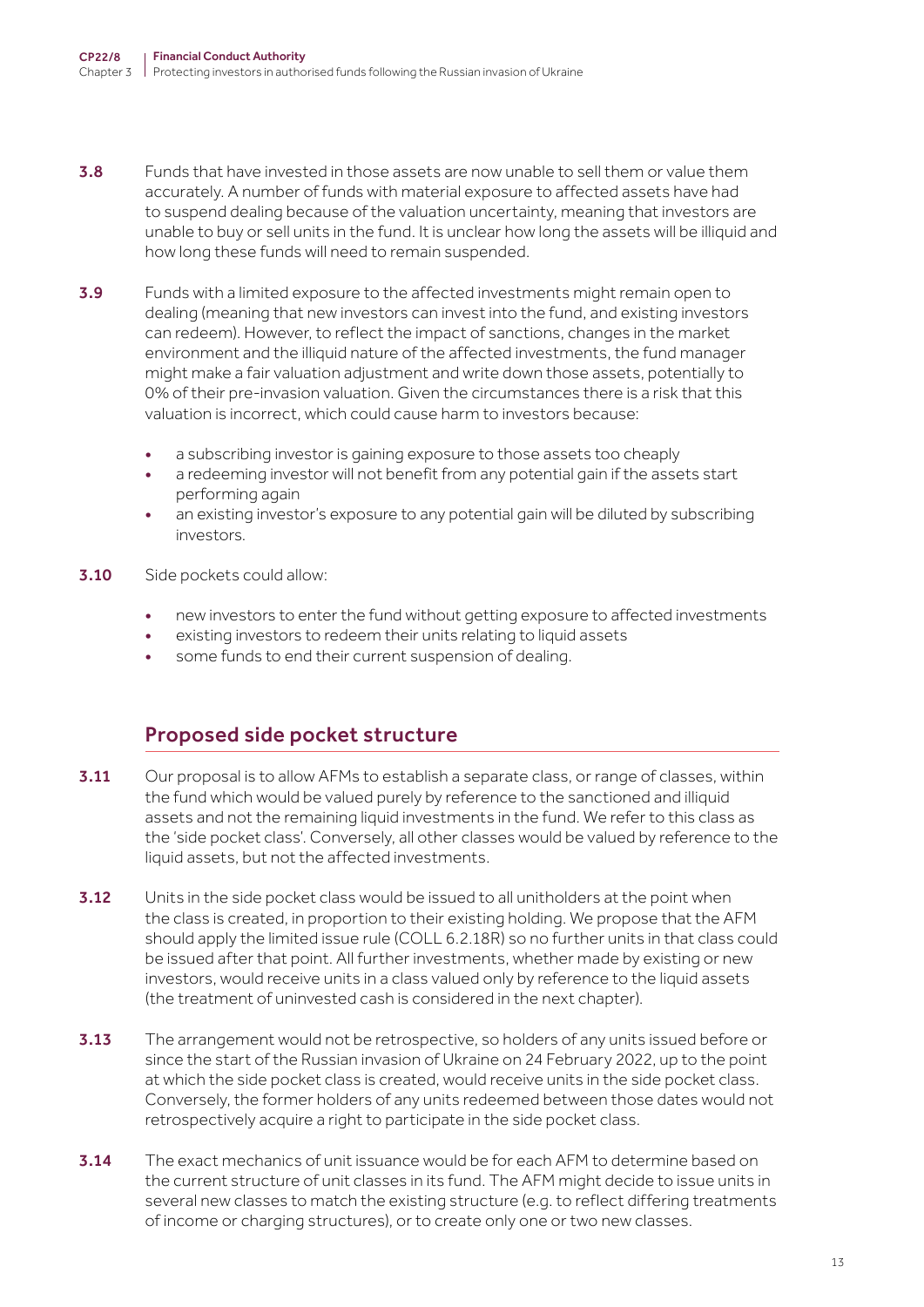- 3.15 We believe this arrangement offers benefits to both AFMs and unitholders in affected funds. From the point of view of existing investors, the fund itself would continue to operate with minimum disruption. The fund would remain a single entity for accounting purposes, so there should be no need to adjust the book cost of affected investments. As there would be no change to the fund's identity, the custody registration of the underlying assets in the fund would be unaffected with little or no impact on the depositary and its sub-custodians. Funds registered for sale outside the UK would not have to update their local registration, and the AFM would not need to publish new pre-sale disclosure documents.
- 3.16 The fund's investment performance record could also continue uninterrupted, though the AFM might need to explain in some cases that past performance is based on a materially different asset allocation profile.

# How the proposal meets our principles for unit classes

- **3.17** We acknowledge that this is an unprecedented approach, given that our existing rules limit how unit classes may apply differing rights to investors in the same fund. We propose modifying COLL 3.3.5R (Rights of unit classes) to enable AFMs to issue classes with these characteristics. We have also considered whether this proposal is in line with our guidance in COLL 3.3.2G on the principles that should apply to any proposed unit class:
	- it should not provide any advantage that would result in prejudice to investors in another class
	- its nature, operation and effect should be capable of being explained clearly to prospective investors
	- its effect should not appear to be contrary to the purpose of COLL rules.
- **3.18** The first principle is fundamental, as unit classes valued by reference to differing pools of assets within the same fund might be considered a cause of prejudice to investors' interests. Since the affected investments being transferred to the new class are likely to be valued at or near to zero, there should be no immediate impact. However, any potential future recovery in value would give unitholders in the side pocket class a greater entitlement to the total scheme property, compared with holders of a class valued without reference to the affected investments.
- 3.19 We consider that this can be justified, because the alternative approach of allowing all new investors to have exposure to the affected investments could also be regarded as a potential cause of prejudice. Those new investors would be participating in any potential future recovery of value, at the expense of the existing investors who previously suffered the effect of the write-down in value. It is for AFMs to judge how best to resolve the tension between these conflicts, so we accept that they may come to differing conclusions about the best approach to take, based on the characteristics of each fund and its investor make-up.
- **3.20** The second principle in the COLL quidance is less significant in this case, as new investors in other classes of the fund will not have any right to receive units in the side pocket class, but they may still want to understand how the class will work. The fund prospectus should give enough information so all investors can understand any impact the side pocket class might have in future.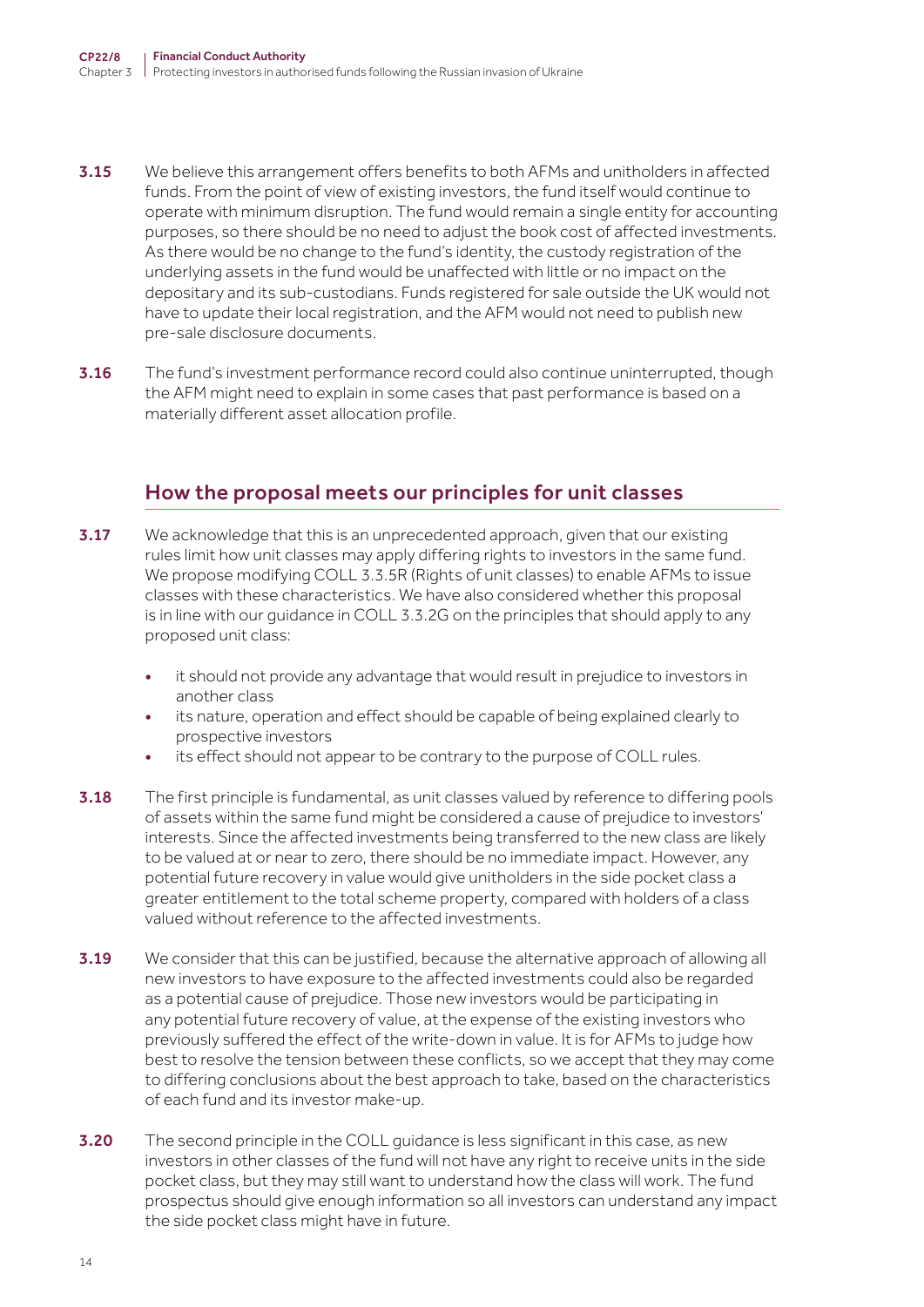- **3.21** Our proposals should meet the third principle by ensuring that AFMs are able to establish side pocket classes without contravening any existing COLL rule. To ensure fairness to investors, we will not allow any other type of change to class rights to be introduced to a fund at the same time as these changes, nor any changes to the charging structure of existing unit classes.
- **3.22** This approach would have a particular impact on intermediate unitholders, such as nominees of platform service providers and discretionary investment managers. These firms would be allocated a block of new units which they would then need to allocate proportionately between their clients, who are the beneficial owners of the units. We consider the impact of these proposals on platform providers and other intermediaries in more detail in Chapter 5.
- **3.23** Our proposals differ from the Opinion published by the European Securities and Markets Authority in 2015 concerning the use of class structures in UCITS. Although we continue to regard the Opinion as an appropriate set of principles for considering the use of unit classes when designing a fund, we believe it is reasonable to take a different view on the best way to address the situation arising from the Russian invasion of Ukraine.
	- Q3: Do you agree that the proposed unit class structure is a suitable way to create a side pocket in a retail fund? Are there any improvements that could be made to it?
	- Q4: Do you agree that the proposed side pocket class could operate without causing prejudice to the interests of other investors in the fund?

# An alternative side pocket model

- **3.24** Some stakeholders suggested an alternative side pocket approach, which we have considered. This approach would involve establishing a new authorised fund (or sub-fund of an umbrella) which would have the same investment objective and policy as the existing fund, and potentially the same name (in which case the existing fund would need to change its name). The AFM would then carry out a scheme of arrangement to transfer the majority of the scheme property of the existing fund – all the liquid assets and most of the uninvested cash – to become the first property of the newly-created fund.
- 3.25 The existing fund would retain the affected investments and the rest of the uninvested cash. It would immediately be put into winding-up, which would probably be a long-term process given current market conditions. The winding-up would not be completed until the AFM can disinvest from the affected investments and pay out to the unitholders according to their stake in the fund. The uninvested cash would be used to meet ongoing costs related to the winding-up.
- 3.26 This method of creating a side pocket would have certain advantages for firms and investors. The new fund should be able to value its holdings and manage its liquidity normally, so there would be no further risk of inaccurate valuation or a reduction in liquidity, caused by events in Ukraine, affecting investors' ability to buy and sell units. It would ensure the new fund has no exposure at all to affected investments – this might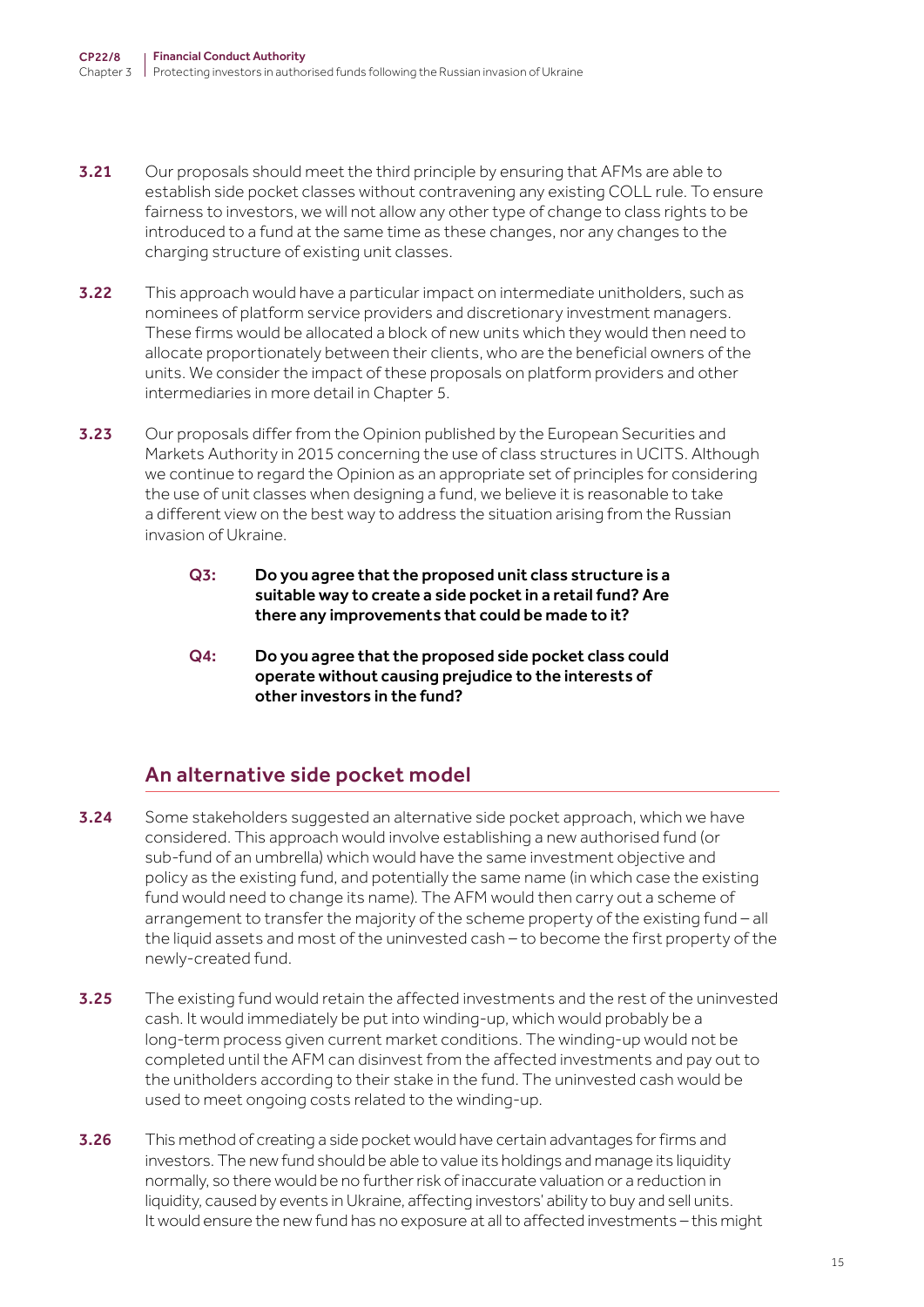appeal to new investors who want to avoid any investment connected with Russia or Belarus. Putting the old fund into winding-up would allow it to operate for an extended period without contravening rules on maintaining a spread of risk or providing redemption on demand. At the same time, we believe the old fund could continue to enjoy the advantageous tax treatment given to authorised collective investment schemes (CIS) and could remain eligible for investors to hold in an ISA or a SIPP.

- **3.27** However, this method would also present significant and costly operational problems. It would be more expensive and time-consuming to set up than the unit class approach. A complex series of interactions between the AFM and the FCA would need to take place. We are required by law to approve the creation of the new fund, the scheme of arrangement and the commencement of the winding-up in the case of an OEIC. Some AFMs have told us that the timescales involved, both for themselves and other firms such as platform providers, would be unacceptably long given their desire to act quickly.
- **3.28** This method would also cause difficulties and costs for the fund's depositary. It would be necessary to set up a new custody account for the new fund, including new bank accounts, and to re-register title to all the assets transferred under the scheme of arrangement. Most of the UK funds with exposure to illiquid affected assets are dedicated to investment in a range of emerging markets, where re-registration of title is time-consuming and costly. In some countries (other than Russia, Belarus or Ukraine), assets might even have to be sold in the market and reacquired, thus generating transaction costs for the fund.
- 3.29 There is also a high risk that some non-UK investors could incur a tax liability on the transfer to the new fund, which would not be in their interests. This could deter AFMs from proceeding, even where the majority of investors might benefit from the arrangement.
- 3.30 We consider on balance that the potential difficulties and costs in setting up a new fund under this model are likely to make it unattractive to most AFMs. For this reason, we are not consulting on allowing it. However, we are willing to engage with any firms that think it might offer a preferable alternative.
	- Q5: Do you have any comments on the side pocket model set out above? Should the FCA take steps to enable AFMs of funds holding affected investments to use this alternative model?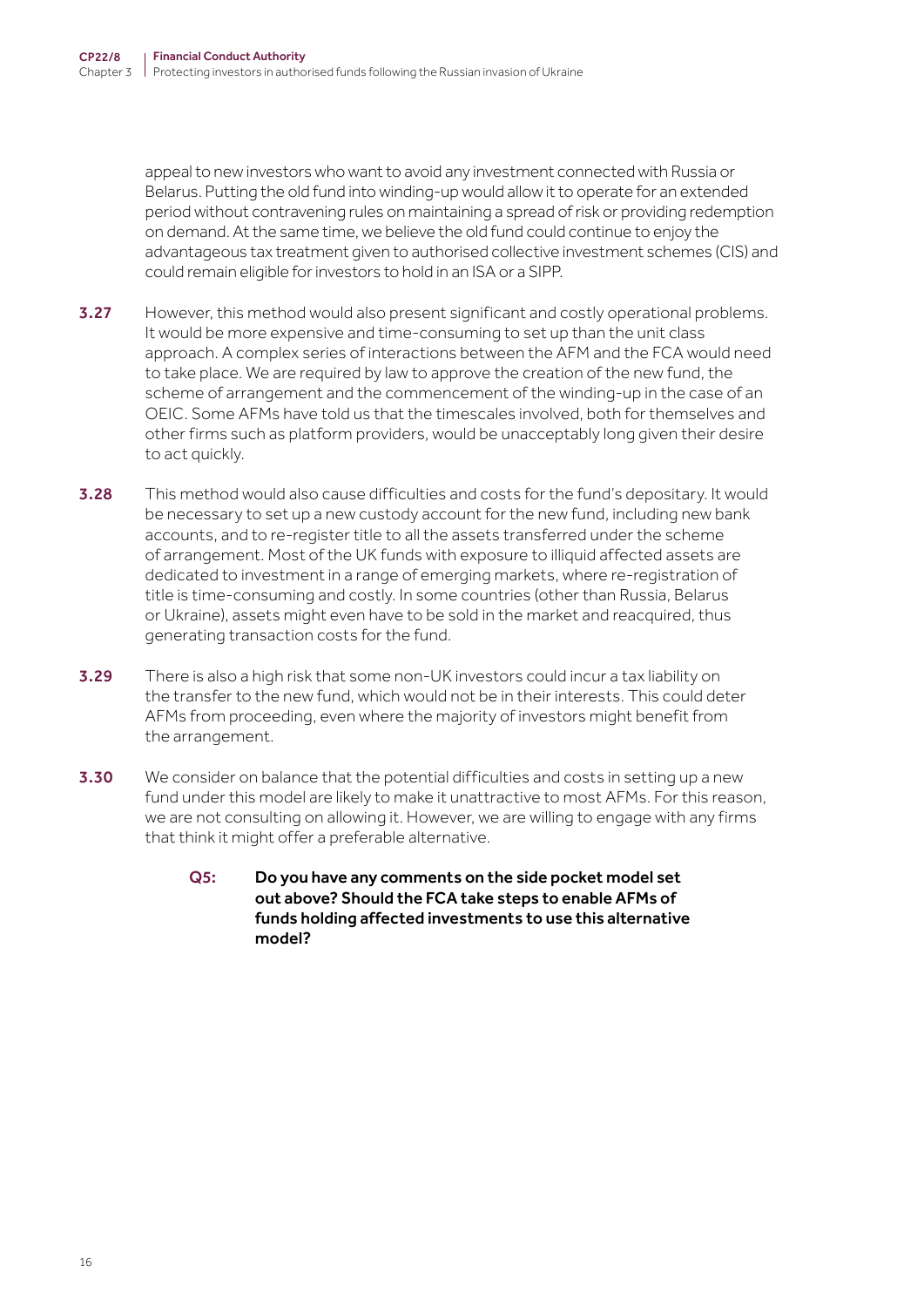# <span id="page-16-0"></span>4 Creating a side pocket

**4.1** In this Chapter we give more detail about the issues that the AFM would need to consider before creating a side pocket class, and the steps that the AFM would need to take to do so.

#### Scope of assets

- 4.2 As explained, we intend these rules to apply only to certain financial instruments that have been impacted by the consequences of the Russian invasion of Ukraine. It is not practicable for us to identify all the individual instruments that have been impacted already or that might be in the future. Our rules need to be specific about scope, while allowing AFMs enough flexibility to make the final decision on which assets are to be allocated to a side pocket, depending on the circumstances at the time.
- **4.3** We propose to define a set of criteria which between them cover the range of assets that we think are most likely to be affected. Firstly, the asset must have a connection with an "affected country" – we propose that Russia, Belarus and Ukraine should be defined as affected countries.
- **4.4** Secondly, the asset must be an "affected investment", which means it must be either a transferable security (including a depositary receipt), a money-market instrument, a unit in a CIS or a share in an AIF that is not a CIS. Our informal pre-consultation engagement with stakeholders did not suggest that side pockets would be needed for other types of specified investment, such as bank deposits or derivative contracts used for investment purposes. We do not propose including those asset types in the definition, although this would not prevent hedging transactions from being applied to a side pocket class.
- **4.5** Our proposals would not be consistent with the Money Market Funds Regulation, so they do not apply to money market funds.
- 4.6 Thirdly, an affected investment must either be a 'sanctioned investment' or be impacted economically through its links to one of the affected countries. A sanctioned investment might be affected because directly or indirectly dealing it would contravene a financial sanctions regime relating to Russia or Belarus e.g. where the body that issued it, or a person that controls its issuing body, is named under the relevant sanctions legislation of the UK, another G7 country, or the EU. Or the investment might be affected because authorities of the affected countries are prohibiting its sale.
- 4.7 We propose several different types of economic links, any one of which would be sufficient to allow the AFM to allocate the investment to a side pocket. They include:
	- being a Government or public security that has been issued or guaranteed by a Government, central, regional or local authority in an affected country, or by the central bank of such a country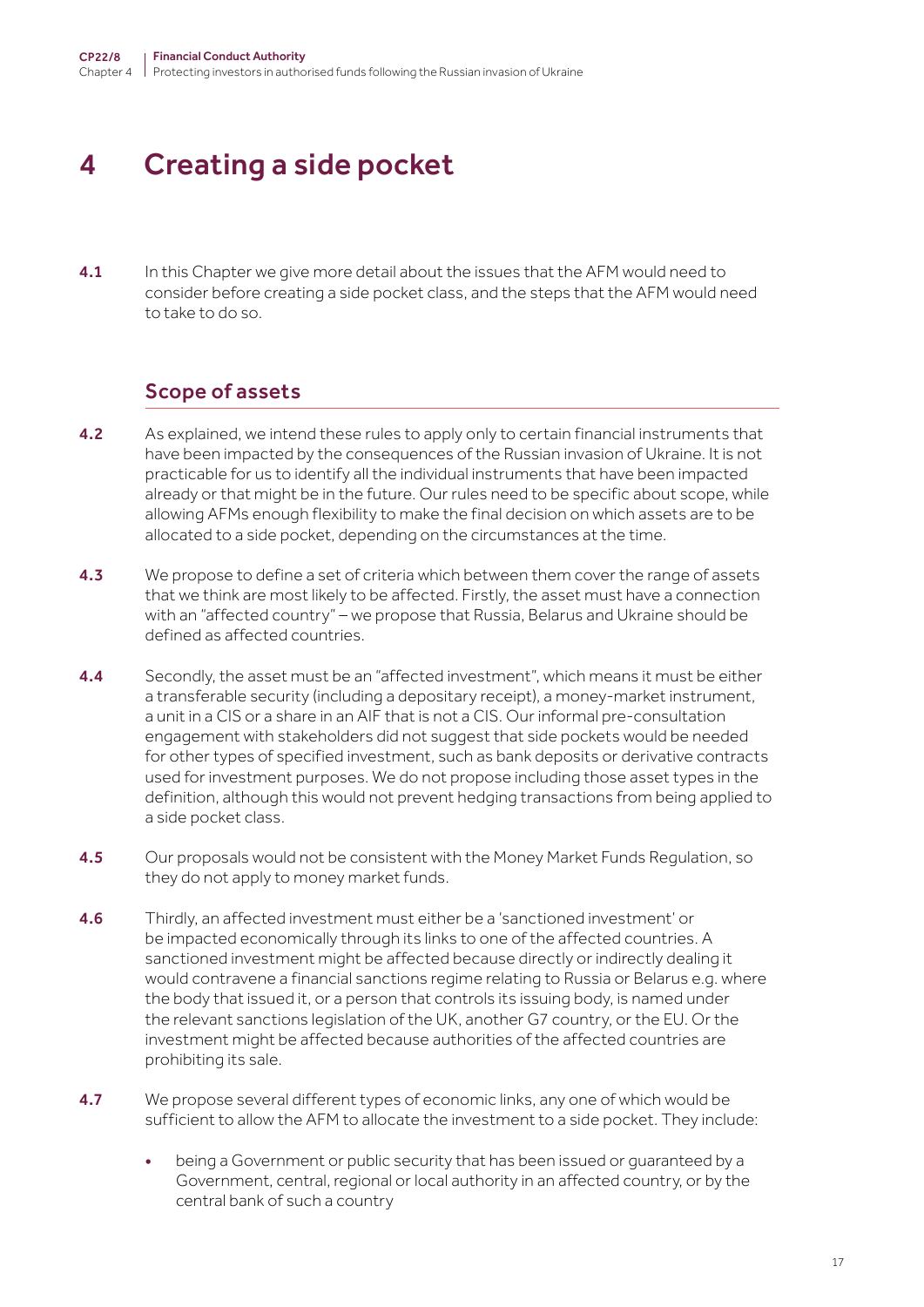- being listed or traded on a market or multilateral trading facility operating in an affected country, or being offered for private placement in an affected country
- being denominated in the currency of an affected country
- having such significant economic ties to an affected country, regardless of where the security is listed or traded, that fair valuation is no longer possible.
- 4.8 Units or shares of a CIS or open-ended AIF are also affected investments, if redemptions have been suspended because the fund's portfolio has significant exposure to affected investments.
- 4.9 Not all affected investments that fall within the definitions above will be illiquid or impossible to value. Some companies may have seen a fall in the price of their shares because of recent events, but normal price discovery mechanisms for those shares are still in place. The side pocket mechanism would not be appropriate for assets that can be both valued and traded normally, unless they are sanctioned investments. It is intended only for assets that are impacted by sanctions, restrictions on sale, or where the AFM is unable to determine accurate, reliable and regular prices for an affected investment.
	- Q6: Do you agree with our proposals to define the scope of affected investments? If not, which other assets would you allow to be included in a side pocket (or require to be excluded) and why?

### Taking the decision to create a side pocket class

- 4.10 A side pocket class could have a significant long-term impact on the fund and its unitholders. Proper consideration must be given to the effect that creating a side pocket class would have on unitholders and there must be a sufficient cause to employ the side pocket class. The effect of UK and international sanctions against Russia must also be fully considered. So the decision to create a side pocket class will need to be taken by the governing body of the AFM, including the independent directors, and after having consulted the fund's depositary.
- **4.11** Our proposed rule (COLL 7.8.4R) sets out the conditions which must be satisfied before a side pocket class can be created. It includes a non-exhaustive list of matters which the AFM's governing body should consider before taking a decision (COLL 7 Annex 1). We also propose that the AFM must have explicitly considered whether to suspend dealing in the fund, as an alternative to creating a side pocket. The aim of the list of matters is to ensure that the AFM has:
	- identified and evaluated the investment, legal and operational risks involved in creating a side pocket class
	- assessed the known and likely costs of the class and decided how they will be paid for
	- compared the costs with the benefits for investors that the side pocket class is intended to achieve
	- considered the longer-term implications of the ongoing management of the side pocket.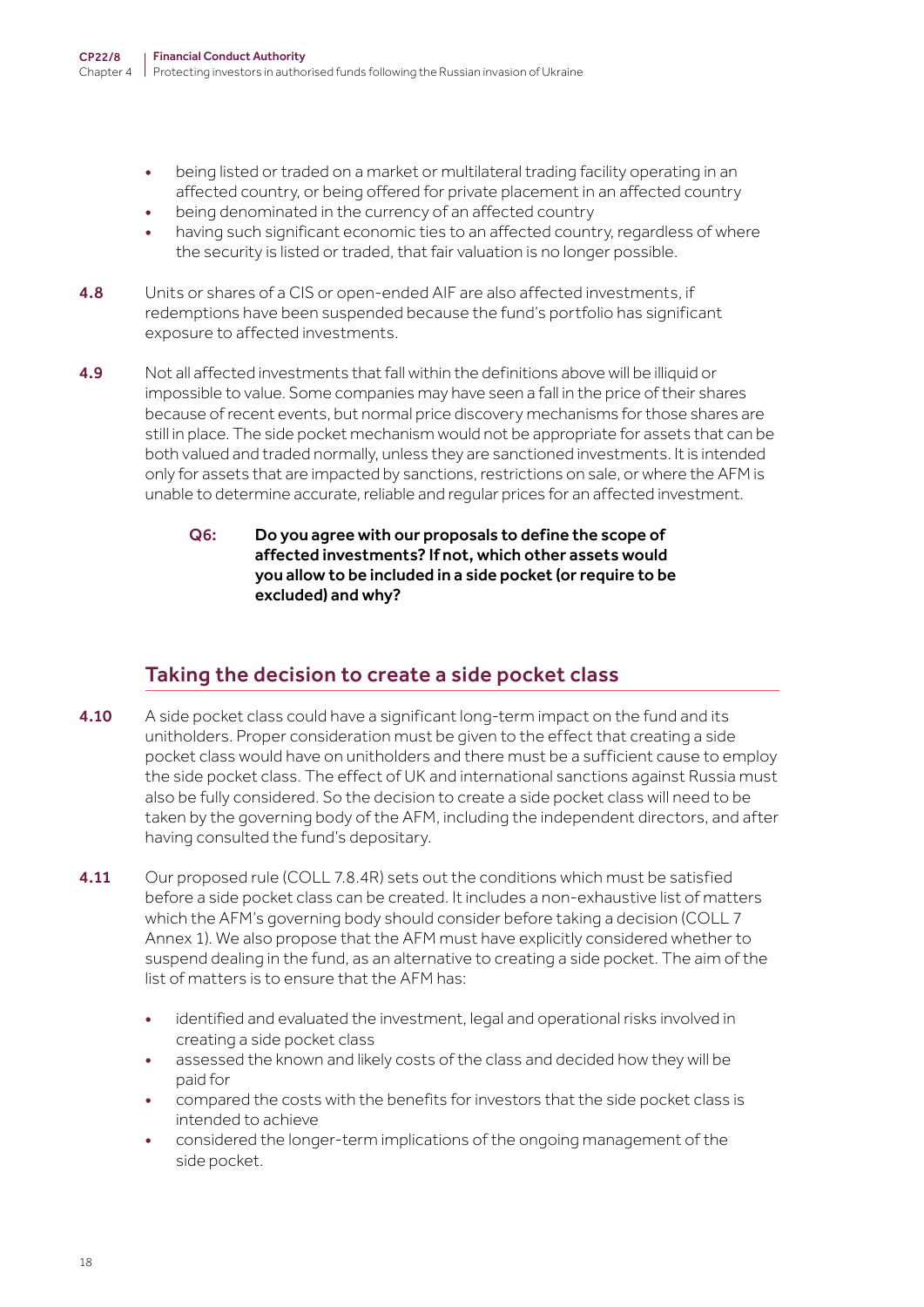- 4.12 Having taken all these factors into account, the AFM's governing body must be satisfied that:
	- a. creating the side pocket class will protect the interests of unitholders (in particular, that it will be in the best interests of all unitholders to make arrangements to protect the interests of those unitholders that have borne the risk while the affected investments were marked down in value)
	- b. the rights of any unit in a side pocket class will not be unfairly prejudicial to the interests of unitholders generally, or to the unitholders of any other class of units
	- c. the issue of units in the side pocket class will be in the best interests of unitholders, the authorised fund and the integrity of the market
	- d. all the unitholders in the authorised fund will be treated fairly.
- **4.13** The AFM must make a record of the governing body's decision and the reasons for it.
- **4.14** We will not require the AFM to make any explicit commitment at the outset to maintain the class for either a minimum or a maximum period of time, since we believe the AFM has to be able to respond to developments as they occur. However, the AFM must have first considered what different scenarios might arise, according to how long the class lasts for, and should have a risk management plan in place to deal with each scenario, including how ongoing costs and charges will be met.
- **4.15** We do not consider it necessary for the AFM and the depositary to conduct a review of the fund's eligible markets before setting up a side pocket class. Whether or not a market in an affected country continues to be eligible under COLL 5.2.10R is not an emergency issue and can be reviewed later under a separate process. Similarly, we are not asking AFMs to make determinations about whether any individual affected investment has ceased to meet the eligibility criteria under COLL 5.2 or 5.6 as a result of the recent events.
- 4.16 An AFM might initially set up a side pocket class for certain affected investments, then decide at a later date that additional affected investments should also be segregated from the fund's liquid assets. In that situation, the AFM would need to create a second side pocket class. It would not be possible to add further assets to an existing side pocket class, because the entitlements of unitholders would have changed where units have been issued or cancelled since the first side pocket was created. The AFM would need to go through the same preliminary process of considering whether a further side pocket class would be in the best interests of all unitholders at that point.
	- Q7: Do you agree with our proposed conditions for creating a side pocket class? If not, what conditions do you think should apply to the creation of a side pocket class and why?
	- Q8: Do you agree that the AFM's governing body should be required to consider the matters set out above before deciding whether to approve the creation of a side pocket unit class? Are there any other matters the governing body should consider?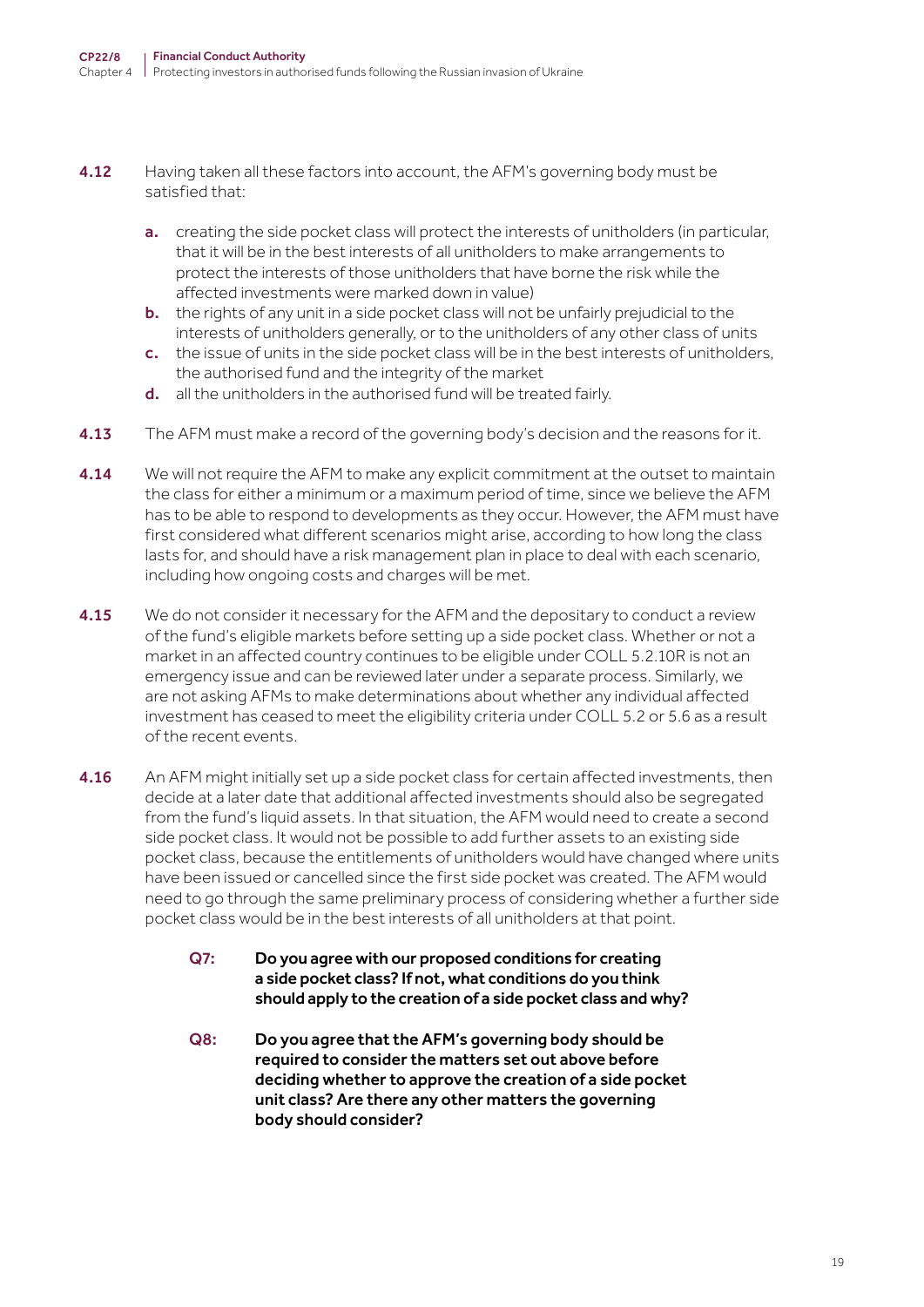### Amendments to scheme documents

- **4.17** The ability to issue different classes of units in an authorised fund depends on the provisions set out in its constituting instrument and prospectus. COLL 3.2.6R (9) requires the scheme instrument to contain a statement specifying the classes of units that may be issued and a description of how rights in each class differ from the other classes. COLL 4.2.5R (5)(a) similarly requires the prospectus to state the name of each class in the fund and the rights that attach to it, in so far as they vary from the rights of other classes.
- **4.18** The instrument is the source of the AFM's authority to manage the scheme and it cannot issue new kinds of unit classes without explicit legal authority. Similarly, the prospectus sets the terms on which the AFM will enter into a contract with a unitholder. A prospectus would be misleading if it did not set out all material information which an investor would reasonably wish to know about the fund before investing.
- **4.19** We do not believe the instrument and prospectus of any UK authorised retail fund currently make provisions for side pockets. So the proposed rules (COLL 7.8.4R (2)(c) and 7.8.13R) would require the AFM to amend the instrument and prospectus before creating the side pocket. We have considered whether it is possible to waive or modify the rules requiring the scheme documents to make provision for classes operating as side pockets but, for the reasons of transparency to investors given above, we have concluded this would not be appropriate.
- 4.20 We recognise that these changes would take time and would require notification to and approval by our Fund Authorisations team. It is the AFM's responsibility to decide whether creating a side pocket class is in unitholders' best interests, so the approval process would not entail the FCA expressing a view on that matter. We would however wish to ensure the scheme documents empower the AFM to issue units in a side pocket class, and set out clearly the terms on which such a class would operate (COLL 7.8.4R (2)(c)).
- 4.21 We are willing to work with industry stakeholders to develop a process so the AFM of a fund invested in affected investments could apply for a fast-track approval of the changes to its scheme documents, provided there are no changes other than those necessary to establish the side pocket.
	- Q9: Do you agree with our approach to amending the instrument constituting the fund and the prospectus? If not, what alternative approach would you recommend?

### Unitholder consent

- 4.22 COLL 4.3 sets out rules for engaging with unitholders when a change is made to the way an authorised fund is operated or managed. Changes are categorised into three types and the AFM must decide which category a change falls into, according to how material its impact will be on an individual fund:
	- fundamental changes require prior approval by unitholders
	- significant changes require adequate prior notice to be given to unitholders
	- notifiable changes can be notified to unitholders at a later date.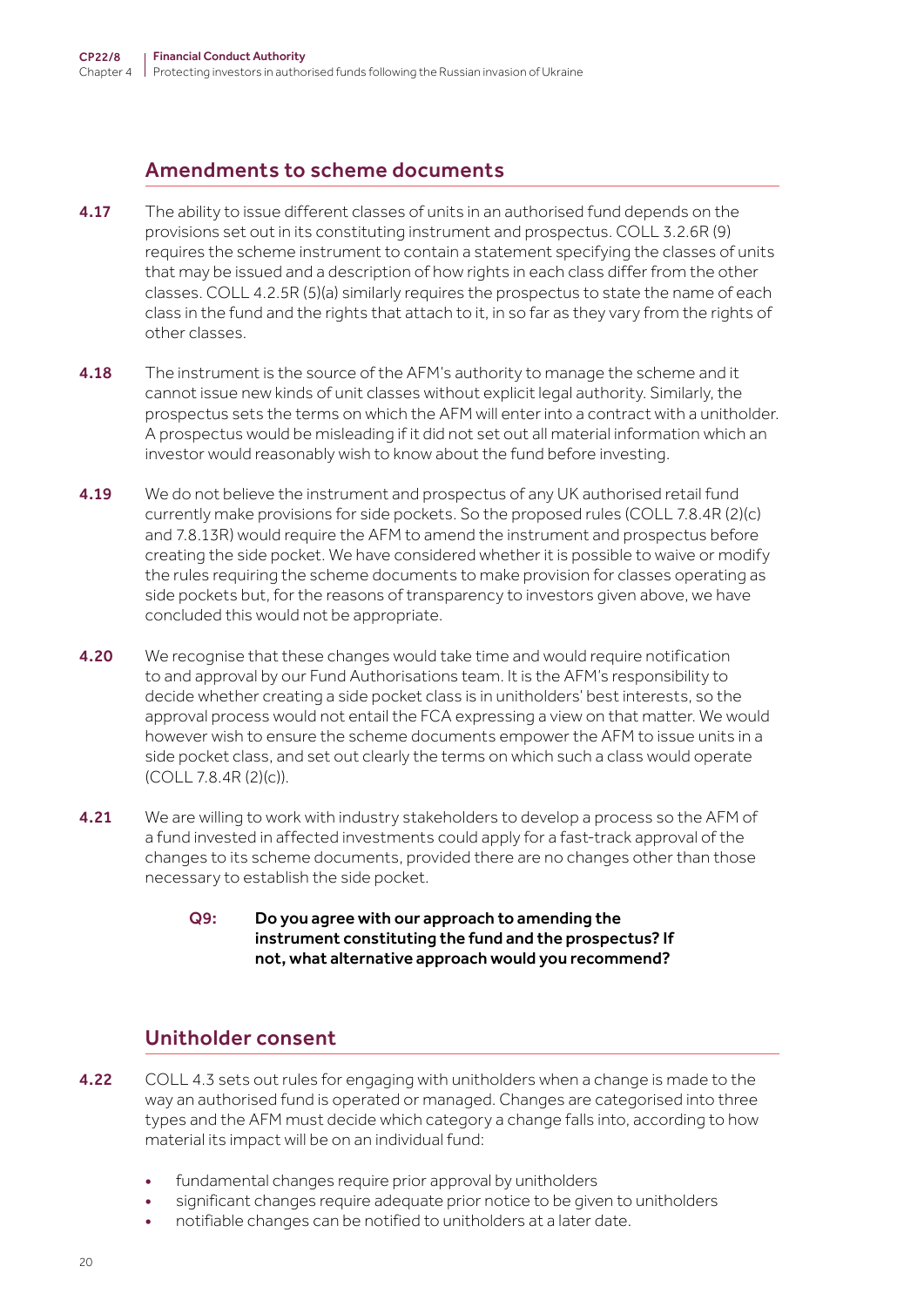- 4.23 Empowering an AFM to create a side pocket class under these proposals might be regarded as a fundamental change, by changing the nature of the fund or altering its risk profile. We have considered whether it is still appropriate to require the AFM to seek unitholder approval before creating a side pocket class.
- 4.24 Unitholder meetings are an important mechanism for enabling investors to give or withhold their consent to proposals that would affect their interests. However, meetings take time to organise, because of the need to prepare documentation, obtain clearance from the FCA and give sufficient advance notice to unitholders. The costs of a meeting may be significant and are sometimes charged to the fund.
- **4.25** We recognise that AFMs have little discretion over how they could treat the affected investments, given the impact of external events including the legal requirement to comply with sanctions. They need a tool that can be adopted relatively quickly, so to insist on holding a unitholder meeting first might delay its adoption.
- 4.26 Also, for a meeting to serve a useful purpose, we believe that the unitholders should be offered a meaningful choice, where each alternative might meet the needs of a reasonable investor depending on their individual circumstances and preferences. For example, if a fund's assets under management have not reached a viable size, its AFM may ask unitholders to choose between merging with another fund with broadly similar aims and better long-term prospects, or having their money returned.
- 4.27 In the current situation, the aim would be to set up an arrangement to protect the interests of investors by preventing the dilution of value to existing unitholders if the affected investments should ever recover their value, but without incurring material costs that would largely or entirely erode the benefit of any such recovery. The alternatives would be for the AFM to:
	- take no further action
	- transfer the affected investments to another person at their current written-down value, foregoing any possibility for the fund to benefit if the assets ever regain value, or
	- propose to terminate the fund.
- 4.28 Since we do not think a majority of investors would be likely to prefer any of these alternatives to a side pocket, we see no strong case for requiring the meeting. However, if the costs of taking action might be disproportionately large compared with the potential benefits, it would be reasonable to let unitholders vote on the matter.
- 4.29 We propose that the AFM need not treat the introduction of side pocket unit classes as a fundamental change, provided it is satisfied on reasonable grounds that the foreseeable costs of this course of action are not disproportionate to the benefits (COLL 7.8.14R). The AFM must explain, in the information it is required to send unitholders, the basis on which it has reached this conclusion.
- 4.30 We have also considered whether the introduction of side pocket classes would constitute a significant change, which normally requires at least 60 days' prior notice. A change that affects unitholders' ability to exercise rights in relation to their investments is one type of significant change, and the proposed nature of the side pocket class would appear to impact on those rights.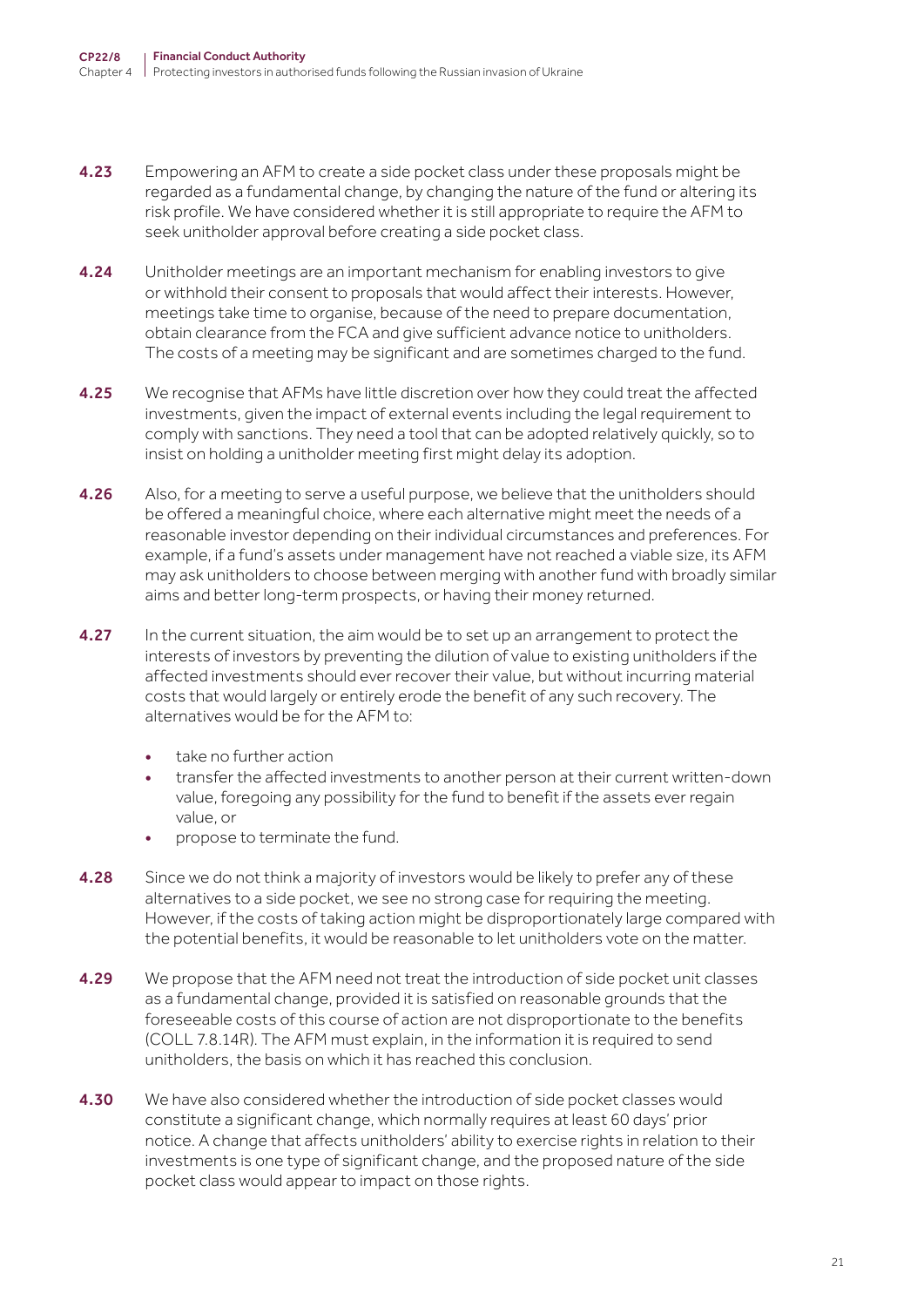- **4.31** As in the case of unitholder meetings, the point of 60 days' notice is to give the unitholder a meaningful choice. If there is no rational alternative course of action to deal with an emergency scenario, there is little point in delaying implementation of the action most likely to serve investors' interests. We think it is unlikely an investor would decide to exit a fund that has not yet suspended dealing, purely because of the introduction of side pocket classes.
- **4.32** We therefore propose in COLL 7.8.16R that if the AFM determines that implementing side pocket unit classes should be treated as a significant change, the requirement under COLL 4.3.6R (3) to give prior notice is disapplied. Instead, the AFM must inform unitholders in a timely way of what is happening. It may do this by announcing its decision in advance, or after the change has been implemented. We set out in paragraphs 4.43 to 4.48 below what information should be provided to unitholders.
	- Q10: Do you agree with our proposal to dispense with holding a unitholder meeting to approve the side pocket? If not, what benefit do you think holding a meeting would provide for unitholders in the current situation?
	- Q11: Do you agree with our proposals for AFMs to notify investors about the creation of the side pocket? If not, what steps should the AFM be required to take?

### Issue of units in new classes

- 4.33 The issue of units in a new side pocket class to existing unitholders would need to be proportionate to the units they held immediately before it was created (COLL 7.8.5R). AFMs would have some flexibility about how to achieve this outcome.
- 4.34 The issue of units in each new side pocket class to existing unitholders could be *pari passu* to the units they held immediately before it was created. So, a unitholder would receive one new unit in the side pocket class in addition to each unit currently held. This is likely to be the simplest option for fund administrators to implement, for intermediate unitholders to apportion between their clients, and for investors to understand.
- 4.35 However, AFMs may decide a different approach would work better, such as converting each existing unit into two new units, one representing the value of liquid assets and the other representing the value of affected investments. In each case it will essentially be an accounting process, not a revaluation. Fundamentally, the combined value of the total units that unitholders hold immediately after the side pocket is created must exactly equal the value of their holding immediately prior to it being created.
	- Q12: Do you agree that AFMs should decide the best way of issuing units in new classes so that holdings are proportionate to the existing classes? If not, what alternative approach would you suggest?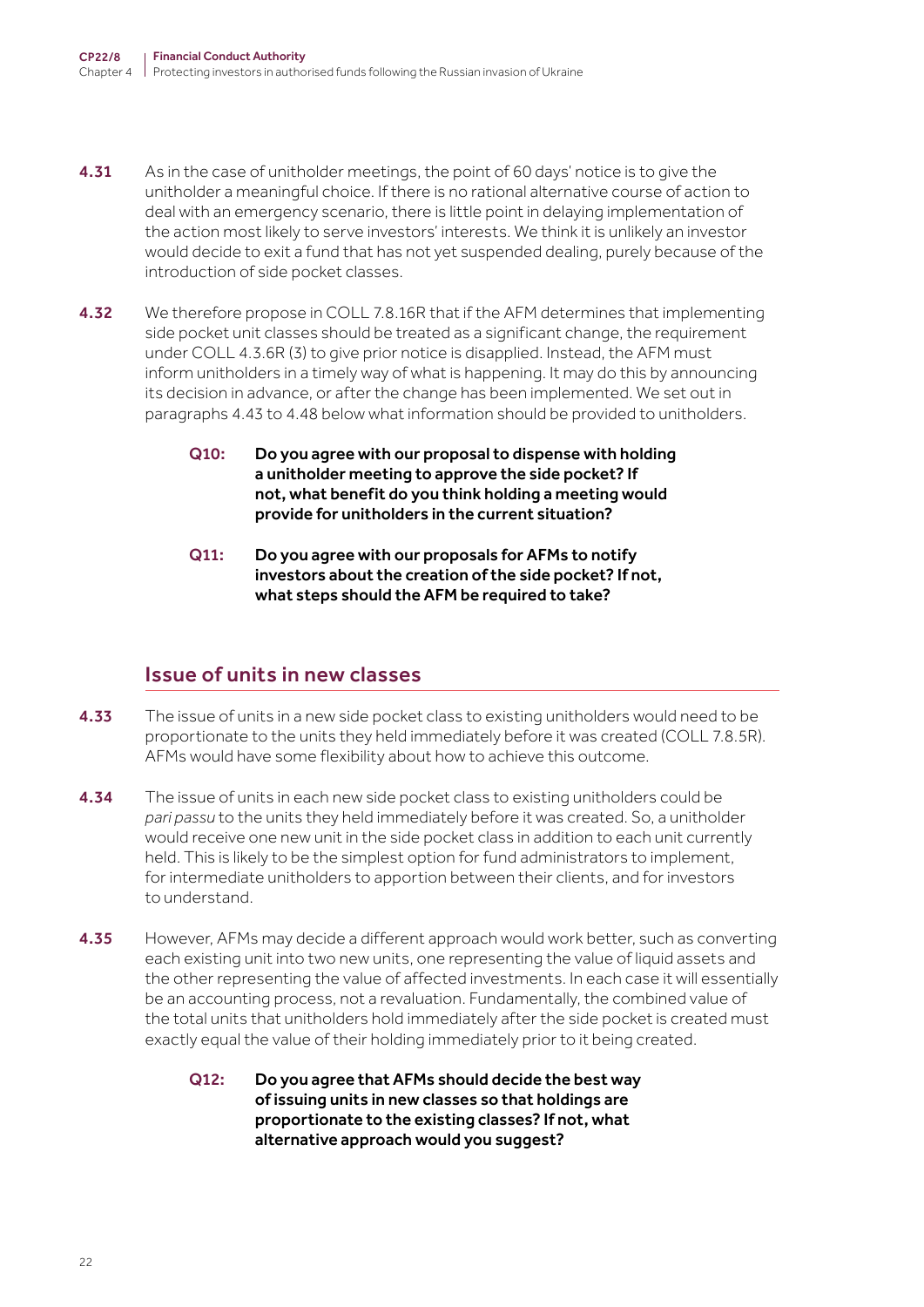# Allocation of scheme property

- 4.36 The AFM will need to consider carefully how to apply a fair accounting treatment when the class is established. This is closely linked to decisions about how costs and charges should be handled in relation to any side pocket class and to how the rules of COLL 5 are to be applied (COLL 7.8.23R).
- **4.37** We propose guidance at COLL 7.8.8G to clarify how the AFM should allocate capital property and income property to the side pocket class. In particular, the AFM would need to decide whether to allocate a portion of uninvested cash to cover costs and charges. The AFM may also wish to be able to undertake derivative transactions attributable only to the side pocket class, in order to hedge foreign currency exposures back to the fund's base currency. These transactions would also require capital cash to be allocated to cover margin requirements.
	- Q13: Do you have any comments on how income property and capital property should be allocated to a side pocket class? What are your views on the allocation of uninvested capital cash and its use to carry out hedging transactions?

# Costs and charges

- 4.38 We propose to give guidance on the treatment of costs and charges in a side pocket class (COLL 7.8.9G). The FCA accepts that the new class should bear a proportionate share of costs which arise and are incurred for the benefit of all unitholders, such as depositary expenses and fees, audit fees, and regulatory charges. The AFM, in managing and administering the fund, will also incur necessary expenses which it has a right in principle to recover from the fund's liquid assets. Unitholders in other classes without any interest in the affected investments should not be cross-subsidising the costs of managing that class. It is reasonable for such costs to be recovered in the first instance out of available income or capital attributable to the side pocket class, depending on the normal charging policy set out in the fund's prospectus.
- 4.39 Since it is not possible to know whether any income from affected investments will be receivable on an ongoing basis in future, the AFM will have to determine how to account for such income and for expenses attributable to the new class. The AFM may decide to accrue such charges indefinitely until sufficient cash is available to cover them, or to waive some charges or pay them from its own resources. The AFM's governing body should consider this when evaluating whether to proceed with side pocket arrangements.
- **4.40** The governing body should also consider whether the AFM should be remunerated for managing a class that is valued largely or solely by reference to affected investments. To ensure fair treatment of all investors in the fund, it may be more appropriate for the AFM to forego some or all remuneration from that class.
- **4.41** The FCA would not prevent the AFM from charging an annual management fee for managing the side pocket, but considers that any fee should fairly reflect the AFM's activities as agent for investors. It should not exceed what is reasonable to cover the necessary costs of the AFM (including any firm to which portfolio management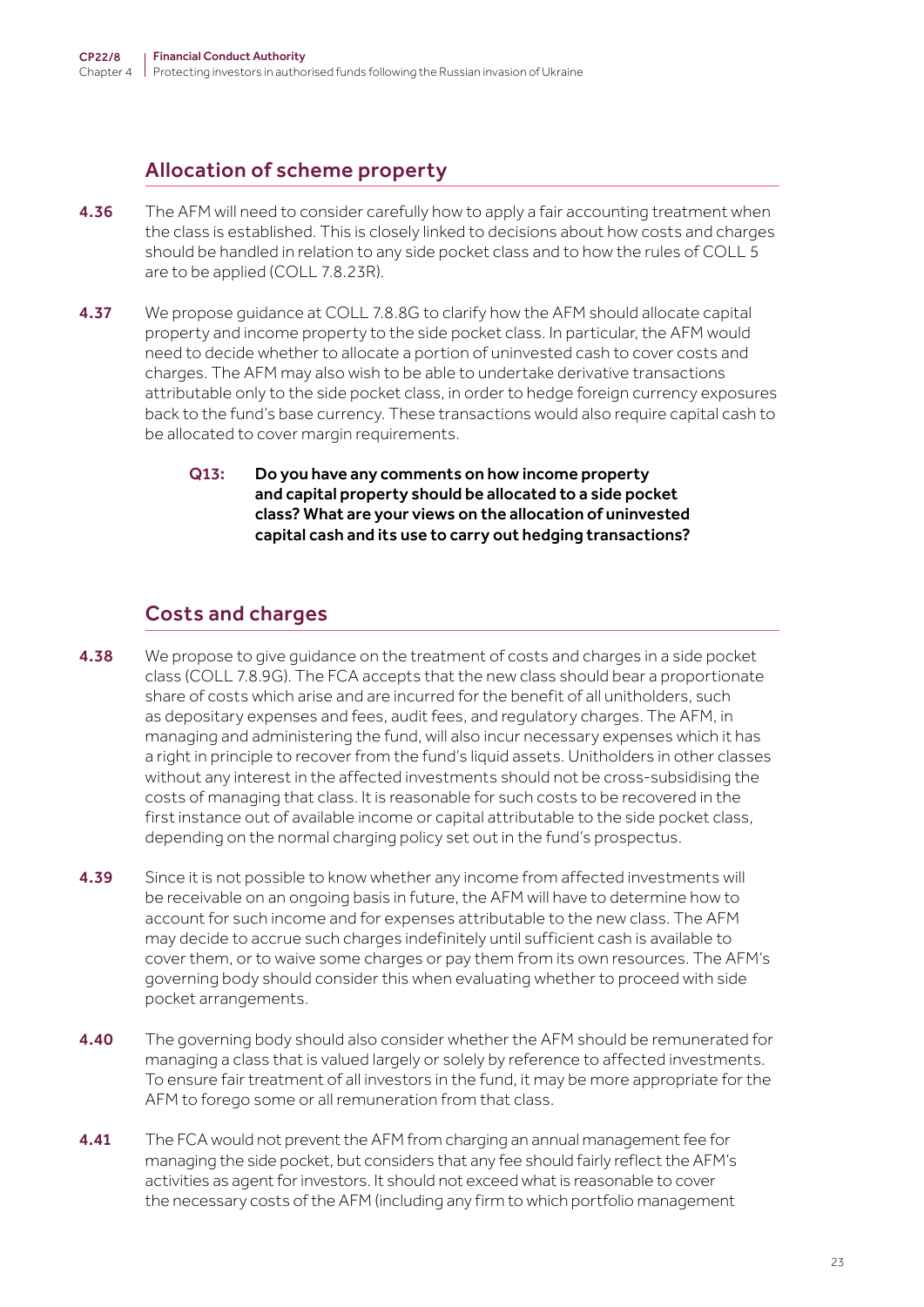is delegated) and to reward the amount of work entailed in seeking opportunities to dispose of the affected investments in an orderly way. We would expect such a fee to be less than the annual fee the AFM charges for managing the rest of the scheme property.

- 4.42 We propose (COLL 7.8.30R) that the AFM should not be able to make any preliminary charge when it issues units in the side pocket class, nor receive payment from any charge if it redeems units (although a charge permitted by COLL 6.3.8R (Dilution) may be applied to a redemption if necessary to protect the interests of remaining unitholders). We also propose that the AFM should not be able to charge a performance-related annual management fee, which we would not consider to be appropriate in these circumstances.
	- Q14: Do you agree with the proposed guidance on how costs and charges should be allocated where a side pocket class is created?
	- Q15: Do you agree that an AFM should not charge preliminary or exit fees, or a performance fee, when managing a side pocket class?

#### Investor communications

- 4.43 As we mention above, the AFM must communicate its actions in a timely way to unitholders, either shortly before setting up the side pocket or as soon as practicable afterwards. In either case, the AFM will need to prepare a written notification that explains fully the reasons for its decision including the expected benefits and costs, the effect on unitholders' ability to exercise their rights, the main features of the side pocket class and the practical information unitholders will need about the changes to their investment (COLL 7.8.19R). We propose issuing guidance (COLL 7.8.20G) with further detail on the key points the notification should cover.
- 4.44 The AFM must write to unitholders as soon as practicable after the side pocket class has been established, confirming to each unitholder individually the number and type of units they hold in the fund as a result of the action taken (COLL 7.8.21R). The statement of holdings and the explanatory notification may be sent to existing unitholders as part of the same communication.
- 4.45 Side pockets, although sometimes found in institutional funds, are an unfamiliar concept to most investors (and probably to many financial advisers). Investors in retail funds will not be expecting an announcement that they now hold units in a side pocket class, and may have many questions about what it means for them. So AFMs should give careful consideration to the information needs of investors when preparing this communication. It should avoid excessive use of legalistic language or 'small print' that ordinary investors are unlikely to find engaging. It may be helpful to set out upfront the key points in a summary page, with an indication of where further detail may be found in the document.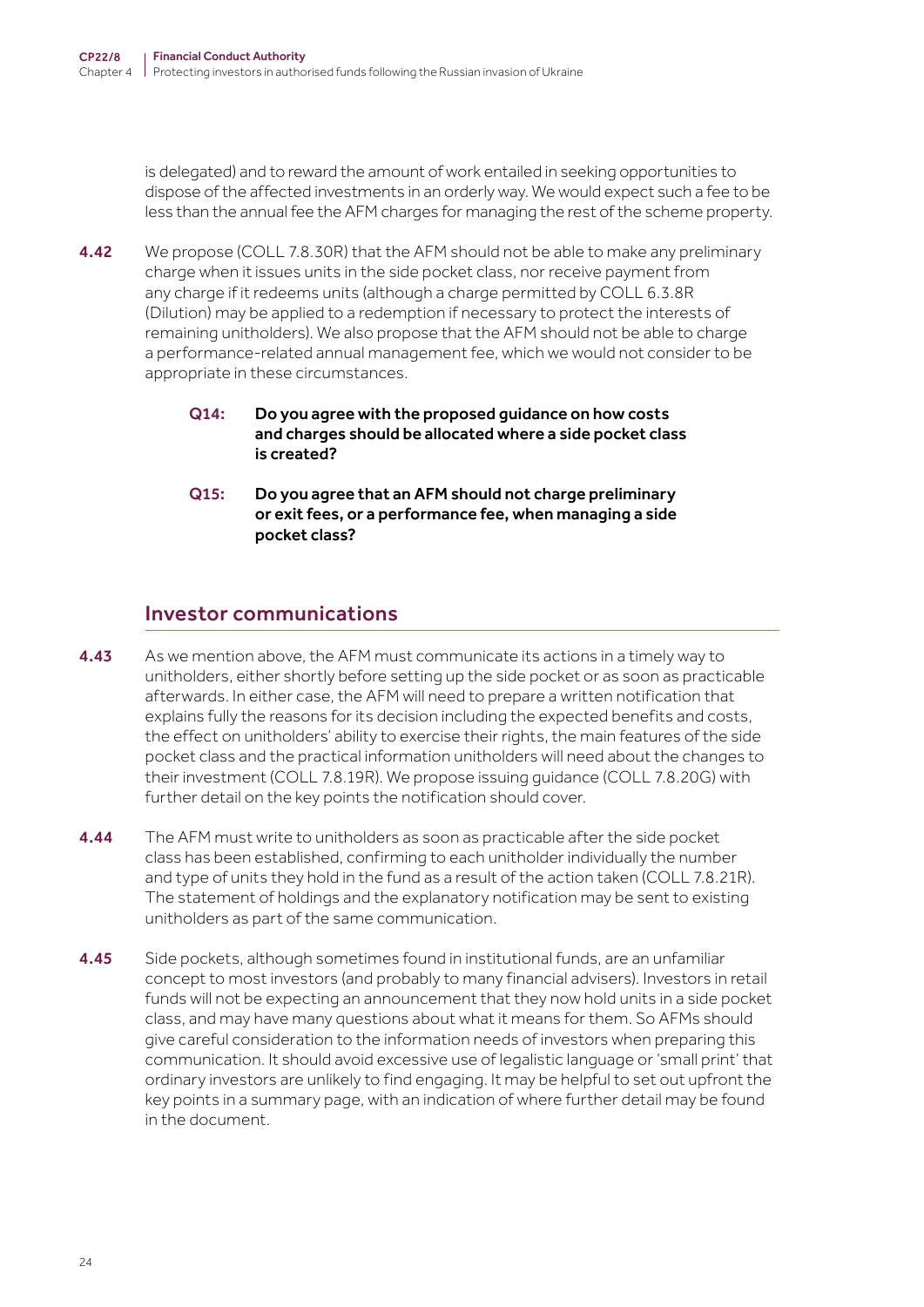- **4.46** The document should be published in a durable medium, and AFMs should ensure it is accessible (e.g. by publishing a copy in a prominent location on their website). We realise that the majority of investors will probably hold their units through a platform provider or other intermediary, so those providers will need to be able to pass on the information to their customers, and to handle and respond to enquiries from them.
- **4.47** We are also considering how we can support firms in ensuring investors are appropriately informed. We are minded to publish material on the consumer section of our website explaining the key features of the side pocket regime.
- 4.48 Because units in a side pocket class are not offered to potential investors in exchange for a subscription, we consider that their issue does not fall within the requirement to make a UCITS key investor information (KII) document, or a NURS-KII document, available to investors. We propose modifying the application of COLL 4.7.2R accordingly (COLL 7.8.18R).
	- Q16: Do you agree that our proposed rules and guidance will ensure unitholders receive adequate and timely information about the side pocket class structure? If not, what further steps should firms take to meet investors' information needs?
	- Q17: Do you agree that the FCA should publish consumerfacing material to explain the use of side pockets? If so, what matters should it cover?

### Managing the transition to a side pocket

- 4.49 Once the AFM has decided that establishing a side pocket class is appropriate, it should consider how to manage the process to protect the interests of all investors. In particular, it should consider how the timing of an announcement of its intention might impact investor behaviour.
- **4.50** Some existing investors might be concerned about the possible impact on them  $$ for example that they might in some way be trapped in the fund – and seek to redeem as soon as possible. On the other hand, some people might seize the opportunity to invest in order to share any future gain if the affected investments recover in value.
- **4.51** The AFM may conclude that the safest way to deal with these risks would be to make no announcement until the point at which it is ready to launch the new class, having obtained clearance from us and made all the necessary operational preparations. We assume that dealing in the fund would need to be suspended for a short period of time while the new units are issued. This is similar to when a fund merger or reconstruction takes place.
- 4.52 Alternatively, the AFM may decide to make an earlier announcement, in which case it must consider whether to suspend dealing from the point when the announcement is made. This is likely to be the surest way to protect the interests of all investors by preventing inappropriate decisions to buy or sell units, even though it might be inconvenient and commercially unattractive from the AFM's point of view.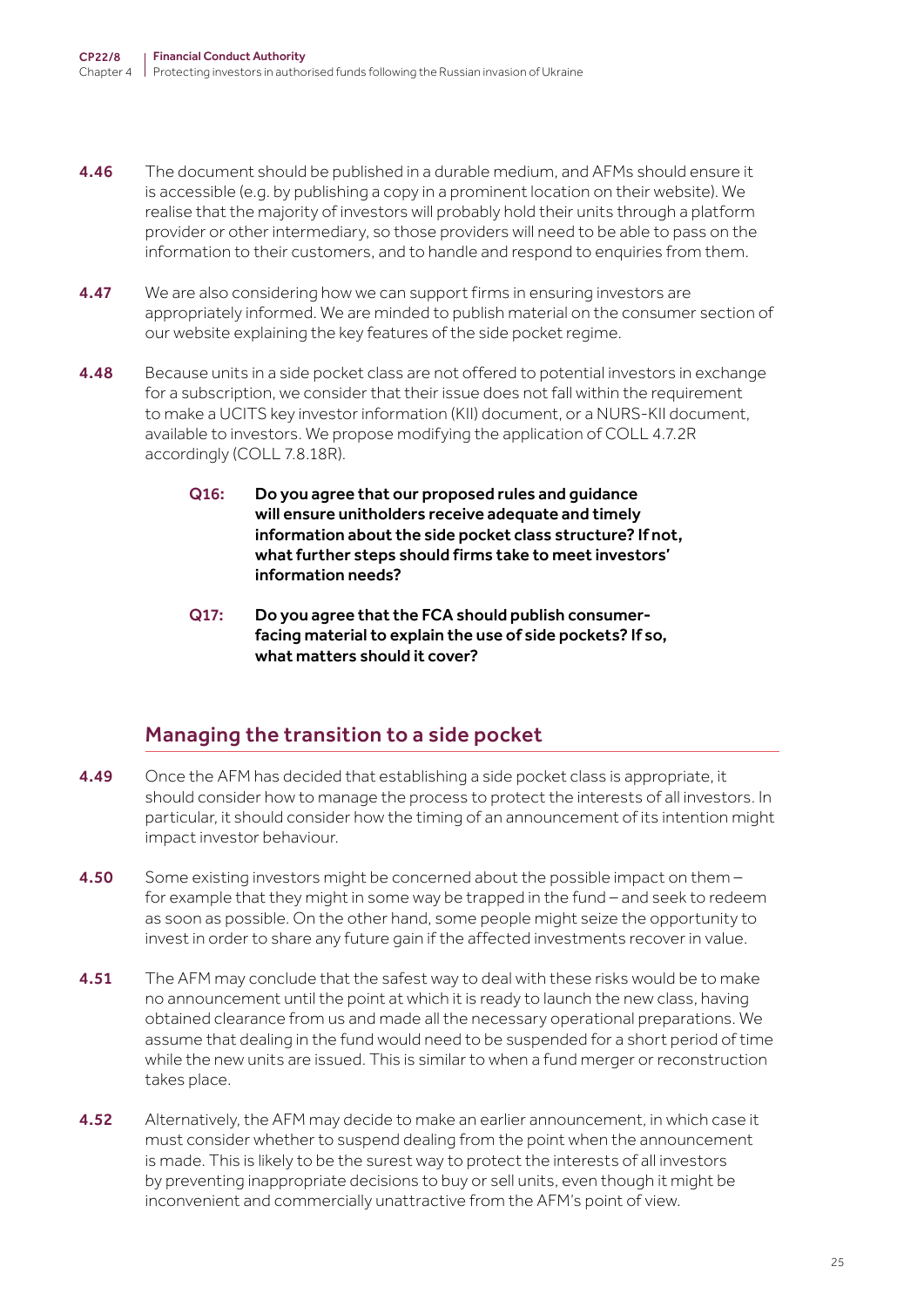- 4.53 We consider that the rules already give sufficient scope to AFMs to decide how to proceed, provided their decision is based on their judgement of the best interests of investors.
	- Q18: Do you agree that AFMs should be allowed to decide how to manage the transition process? Are there any other investor protection issues arising from the process of setting up a side pocket class, that we should address in rules or guidance?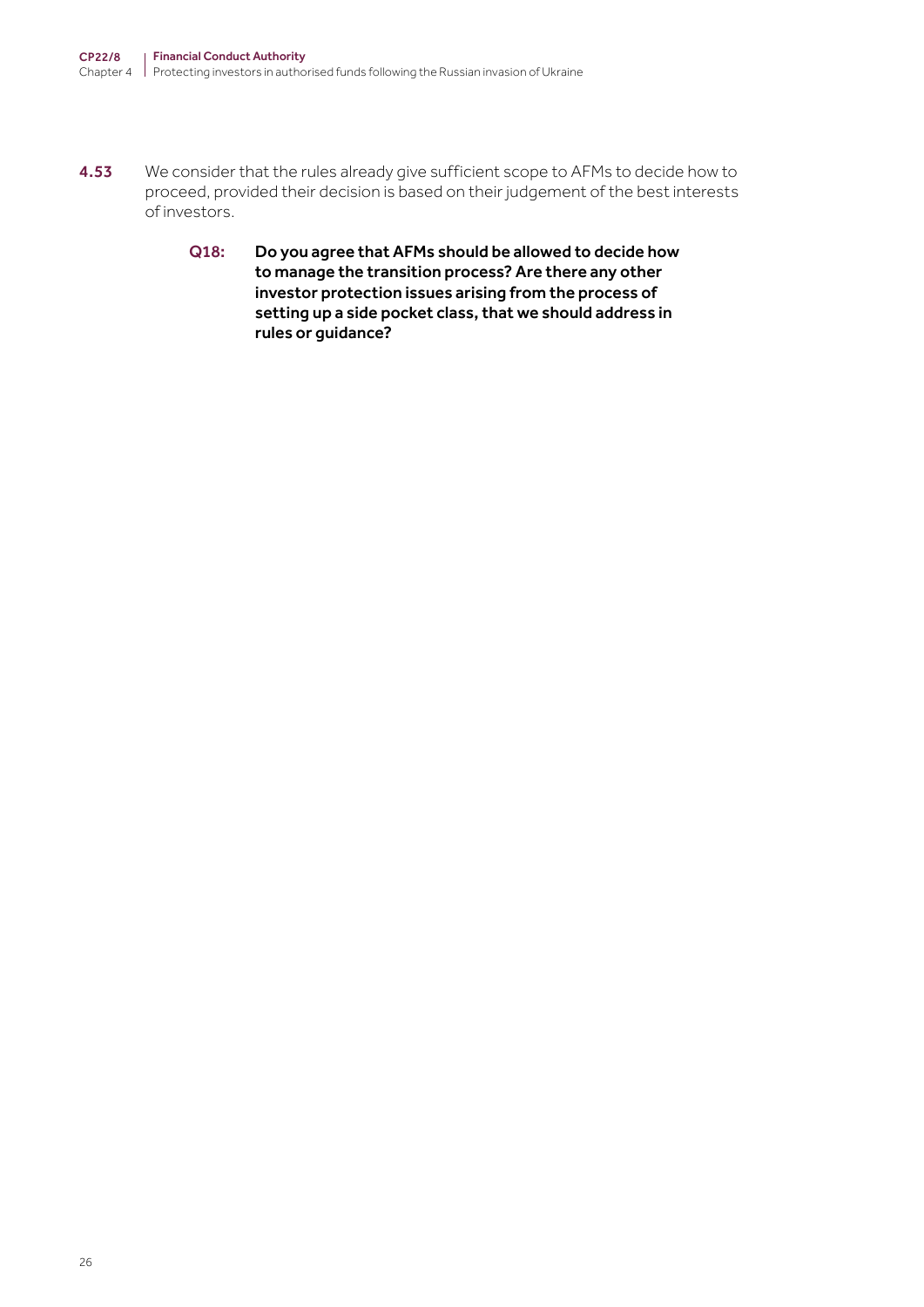# <span id="page-26-0"></span>5 How side pockets affect other firms

5.1 Introducing the proposed side pockets may cause UK UCITS schemes and NURS to be treated differently under some other regulations and will impact other market participants, as well as investors in these funds. This Chapter sets out some of the potential consequences we have identified and explains our proposed approach to them, where they are in our control, and what we are able to do where they are outside our control.

### Stocks and shares ISAs

- 5.2 Our proposals involve making rules providing AFMs with the option to introduce side pockets to deal with their affected investments within their funds. Existing investors will have invested in these funds on the basis that they can redeem their units on a daily basis (or as otherwise specified in the instrument constituting the fund and its prospectus). One effect of the proposed rules would be to change the basis on which existing investors can redeem their units from the side pocket unit class.
- 5.3 Under current tax legislation, authorised funds only qualify to be ISA eligible under certain conditions. The ISA Regulations do not look through to the unit class level, but we are currently engaging with the Treasury and HMRC to understand the interactions between our proposals and the ISA Regulations, and whether they would change the eligibility of the units in the affected funds under the ISA Regulations 1998 (as amended). We will take this into account in our final decision.
- 5.4 Where a Stocks & Shares ISA consisting of a current year's ISA subscription is transferred to another ISA manager, the ISA regulations require that it is transferred in full. Such transfers must be to the same beneficial owner and not a third party. To ensure full transferability of ISAs, we would expect ISA managers to permit transfers to another ISA manager of units of funds with side pockets, during the tax year in which the ISA was created.
- 5.5 There could also be wider tax implications of introducing a side pocket through a unit class structure, so we welcome feedback on this area.

#### Q19: Do you have any comments on the implications of creating a side pocket for ISA managers and for investors holding units in an ISA?

#### Investment intermediaries

**5.6** We are aware that investment intermediaries may have previously given advice to clients to invest in funds with affected investments. Where the terms of the relationship with the client involve providing ongoing advice, advisers will need to consider the suitability of continued or ongoing investments in such funds.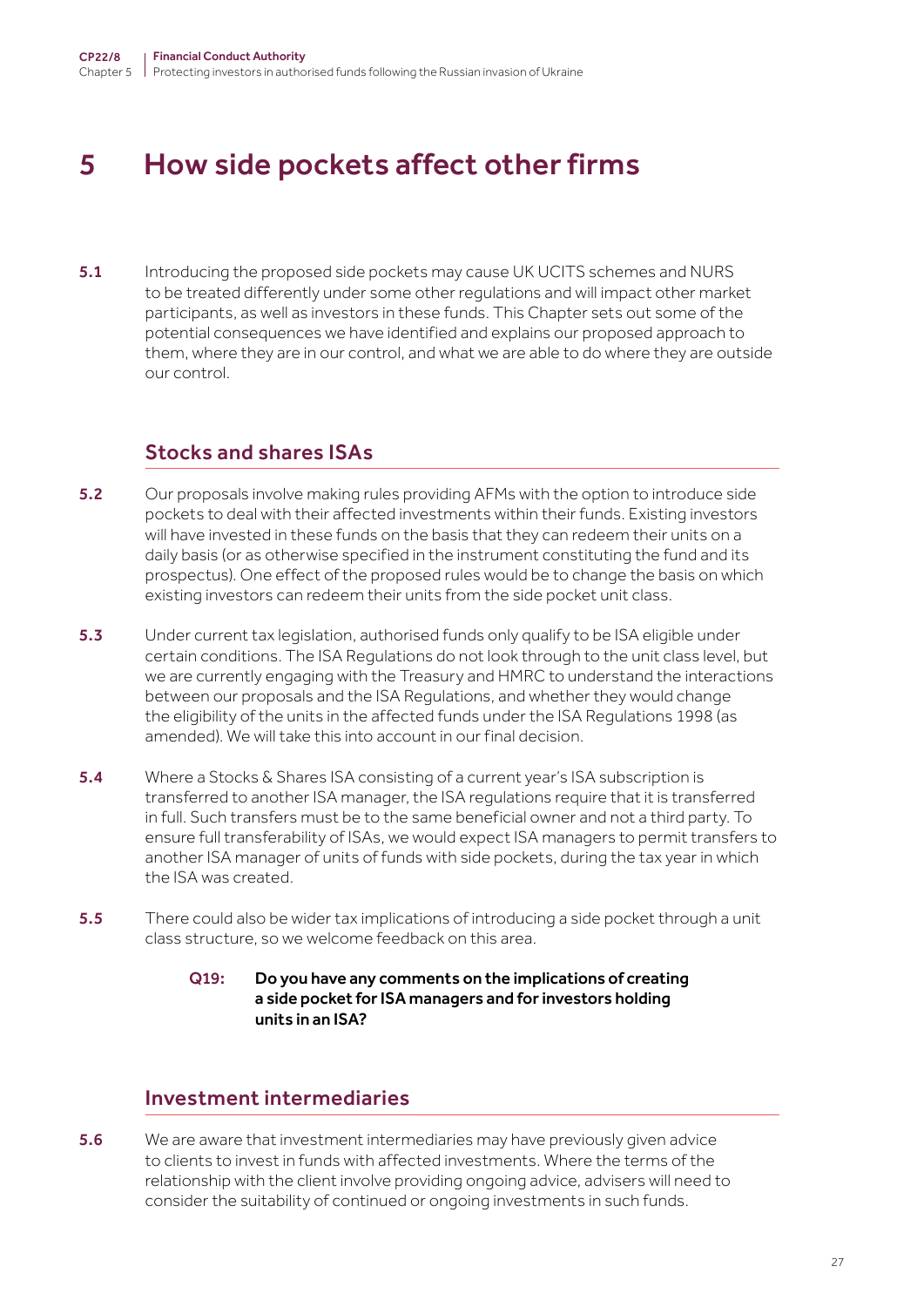5.7 Funds are typically viewed as long-term investments, and the side pocket will mean that investors will retain their economic exposure to the affected investments even if they redeem their units relating to unaffected liquid assets. However, some investors may pay regular subscriptions into the fund, and the fund may no longer be suitable for them. Investment advisers will need to ensure that they have considered the effect of the side pocket before advising existing and new investors into the fund.

#### Q20: Do you have any comments on the implications of creating a side pocket for firms giving financial advice?

### **Distributors**

- 5.8 Distributors and other service providers would also need to consider the operational impacts of introducing side pockets. Distributors would need to engage in consumer communications to ensure that investors are aware of and understand the implications of the creation of the side pocket. They may need to amend systems to ensure that deals are recorded and processed correctly under the new terms.
- 5.9 Distributors, such as investment platforms, who make these products available on a non-advised basis would also need to consider the appropriateness of continuing to make such funds available, and how they are described. These funds will still be regulated, and as new investors would not have exposure to the side pocket we think it could be appropriate for the funds to continue to be offered.
- **5.10** Investors may also need additional information to help them understand the side pocket. Some distributor stakeholders have emphasised to us their need for clear and comprehensive information from AFMs that they can easily repackage and pass on to their clients.
	- Q21: Do you have any comments on the implications of creating a side pocket for platform service providers and other firms involved in fund distribution?

### Unit-linked insurance

- 5.11 We have also considered the potential impact on unit-linked insurers who have exposure to the affected funds. Unit-linked products are sold by life insurance companies which have underlying pooled investments (fund-type structures) linked to an insurance policy. In unit-linked funds the investor is allotted nominal units in the fund according to the premium paid and the unit price on date of purchase, and receives returns based on the performance of the fund's investments. Unit-linked funds must be purchased within an insurance wrapper, unlike authorised funds which can be purchased directly. The wrapper is in most cases an insurance-based pension, but can also be self-standing life insurance.
- 5.12 Unit-linked funds are in general explicitly long-term investments (pensions, life insurance cover), in which most investors, for most of the investment period, are focused on long-term returns.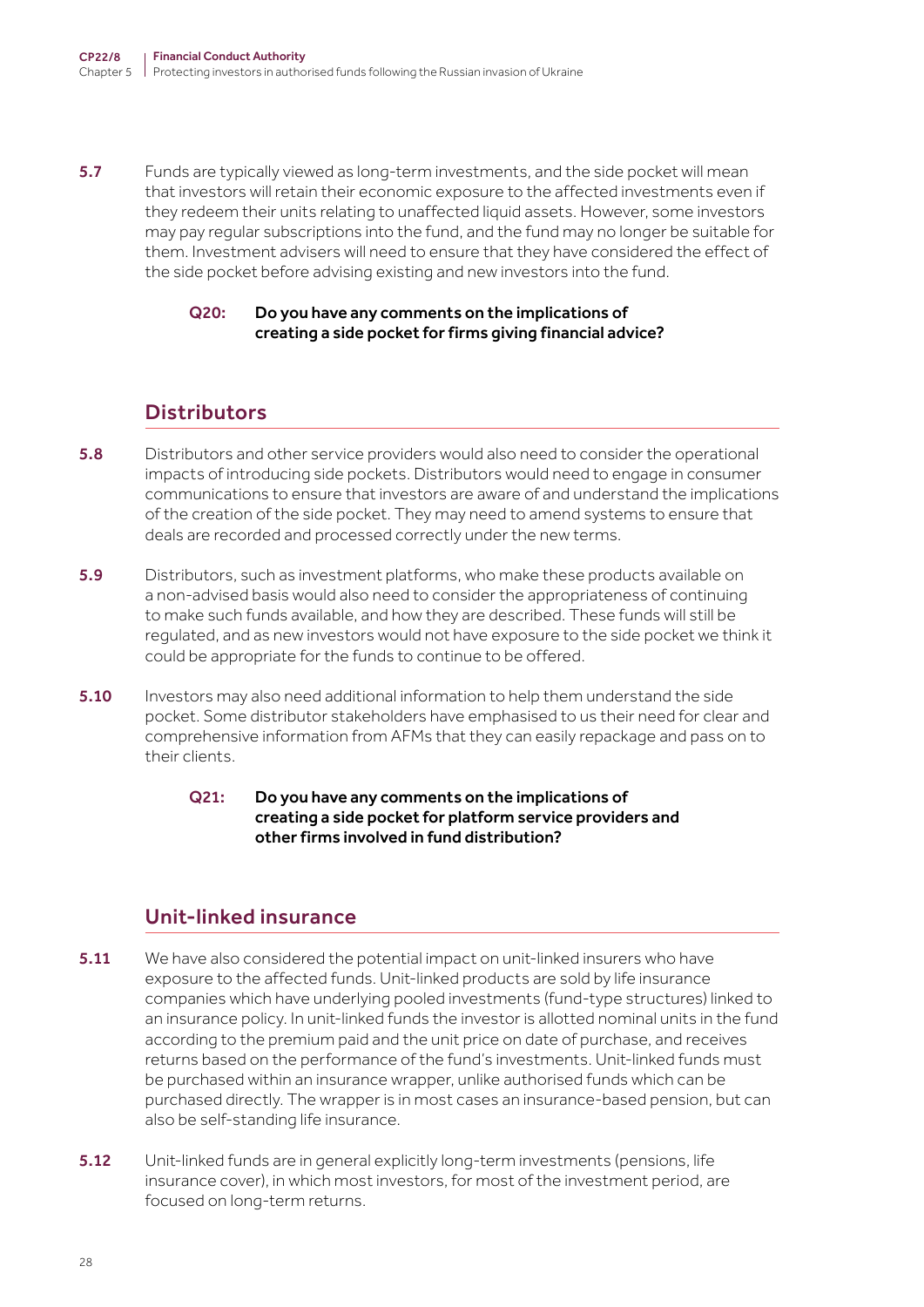- **5.13** In the case of unit-linked funds, the obligations of the insurer are backed by capital requirements on insurers imposed under Prudential Regulation Authority rules which reflect the Solvency II Directive. The obligations of the insurer include contractual obligations to pay out under the policy (on death or maturity, for example), as well as regulatory obligations imposed on insurers by our rules.
- **5.14** Many unit-linked insurance contracts offer investment into authorised funds. For these specific contracts, insurance firms would need to decide how to process transactions into funds with side pockets, which could include treating the side pocket as they would any other suspended fund or share.

#### Q22: Do you have any comments on the implications of creating a side pocket for providers of unit-linked life funds and for policyholders of those funds?

### SIPP provider capital rules

- 5.15 Many investors invest in these funds through their self-invested personal pension schemes (SIPPs). A SIPP provider is required by FCA rules to hold adequate capital, in the event that it seeks to close to new business and run off or transfer its book of pension schemes to another administrator.
- 5.16 Our rules mitigate the risk that an operator may not have sufficient financial resources, which may not be immediately apparent to consumers when they set up a SIPP plan, as well as the ongoing risk that the operator may fail in the future, at a time when the consumer has less time to rebuild their pension assets. If SIPP providers do not hold adequate capital there is a significant risk that investors can end up funding an administration out of their own pension assets, which undermines market confidence and can cause significant consumer harm.
- 5.17 The amount of capital that SIPP providers are required to hold is determined by a combination of the amount and nature of the assets that they administer. Some SIPP providers administer schemes that allow clients to invest in less easily realisable asset classes, that can be difficult or costly to transfer to another provider or to wind up. A SIPP provider that administers such schemes is required to hold more capital than a SIPP provider administering "standard assets".
- 5.18 The capital adequacy rules for SIPP providers therefore distinguish between standard assets and non-standard assets. To be treated as a standard asset, the rules require any investment held in a SIPP to be capable of being readily realisable within 30 days. Where a SIPP provider administers client plans that contain non-standard assets, it must hold additional capital (a capital surcharge) to provide additional client protection in the event of the firm exiting the market.
- 5.19 The SIPP rules do not look through to the unit class level of authorised funds, but do consider whether an asset (e.g. fund) is capable of being readily realisable within 30 days. Therefore they do not treat the presence of a side pocket unit class as meaning that a fund is (automatically) a non-standard asset.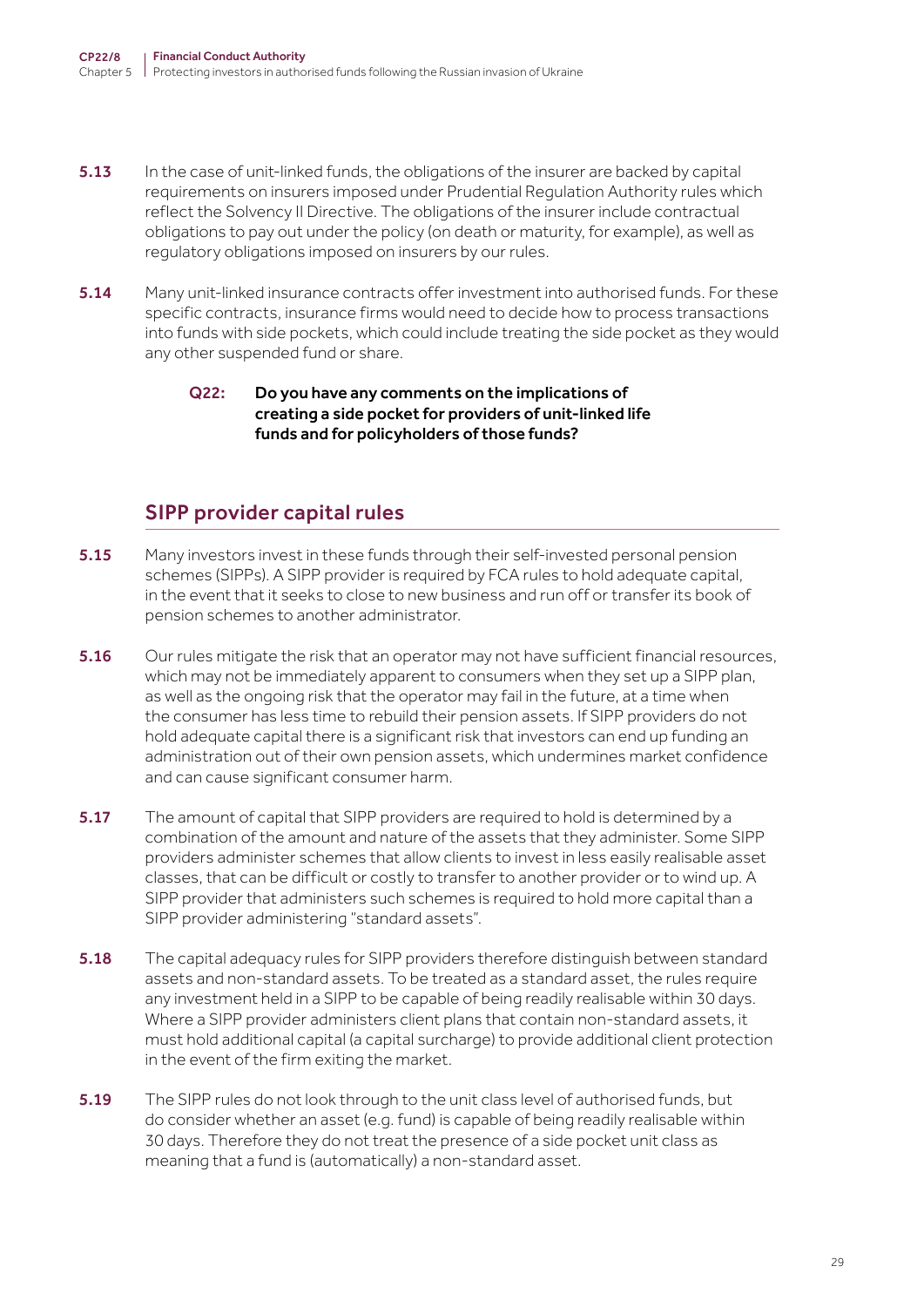Q23: Do you have any comments on the implications of creating a side pocket for SIPP providers and for consumers holding fund investments in a SIPP?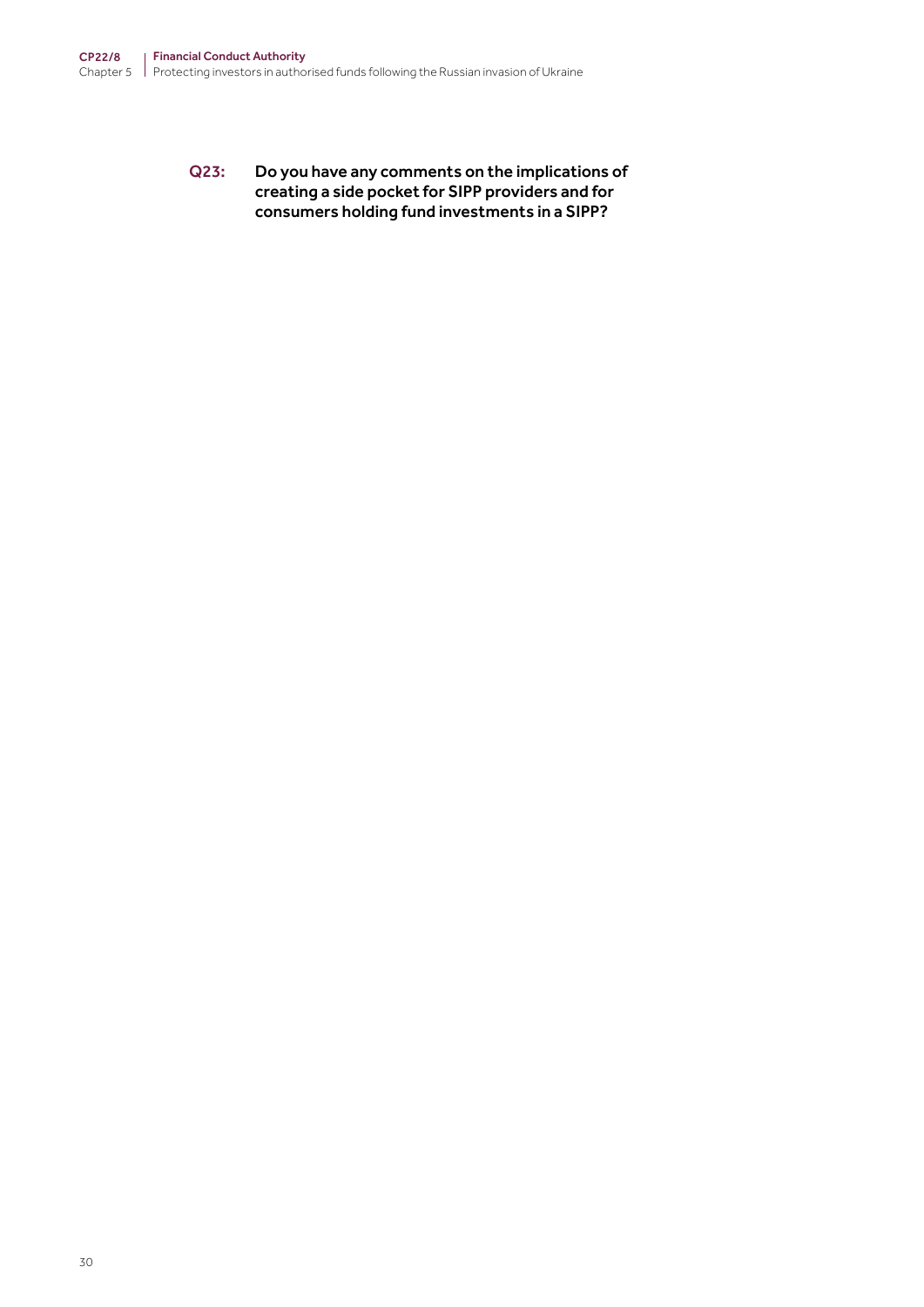# <span id="page-30-0"></span>6 Managing side pockets over the long term

6.1 Although the side pocket class is intended to be temporary, so that the arrangement could be terminated as soon as it is in investors' interests to do so, it might be in existence for some time to come. Once it is set up, the AFM has an ongoing responsibility to manage it in the best interests of unitholders, having regard to its special purpose. In this Chapter we set out some of the issues that an AFM may have to address during the life-cycle of a side pocket class.

#### Aims and investor value

- 6.2 The AFM will not be managing the side pocket class in line with the fund's investment objective and policy, but with a view to closing down the side pocket class when this can be done in the best interests of unitholders, depending of course on developments in Ukraine and their impact on affected investments (COLL 7.8.30R). The AFM will therefore need to implement a regular review process to ensure that the situation is being pro-actively monitored and is not allowed to drift. It may be convenient to do this by linking it to the annual value assessment conducted under COLL 6.6.21R.
- 6.3 The AFM's responsibility to assess value continues to apply to a side pocket class, so the governing body should periodically review the impact of costs and charges on the class and whether it is offering good value for investors. The actions which the AFM is able to take to deliver value may be more limited than for other classes of the fund or other funds. For example, fixed costs will have a disproportionately large impact on a class of low absolute value, if the AFM is not able or willing to subsidise that impact out of its own capital. However, this should not reduce the AFM's accountability to investors through the annual value reporting requirement.

#### Q24: Do you agree that the AFM should continue to apply the assessment of value rules to side pocket classes?

#### Investment and borrowing powers

- **6.4** The rules in COLL 5 on investment and borrowing powers continue to apply to a side pocket class, but we propose (COLL 7.8.23R) that the AFM must comply with as much of the relevant sections of that Chapter as is practicable, having regard to the limited purpose of the class. So, for example, derivatives for class hedging purposes must comply with all relevant rules on using derivatives, and the usual limitations on holding cash, borrowing and lending still apply. However, we consider it would not be practicable to apply a prudent spread of risk to the affected investments. We explain in guidance (COLL 7.8.24G) that this is a limited modification of the rules and the AFM cannot take any action that would increase the fund's overall risk profile.
- 6.5 We also propose to clarify how the defined term 'scheme property' should be interpreted in relation to the unaffected liquid assets in a fund with a side pocket class (COLL 7.8.25R).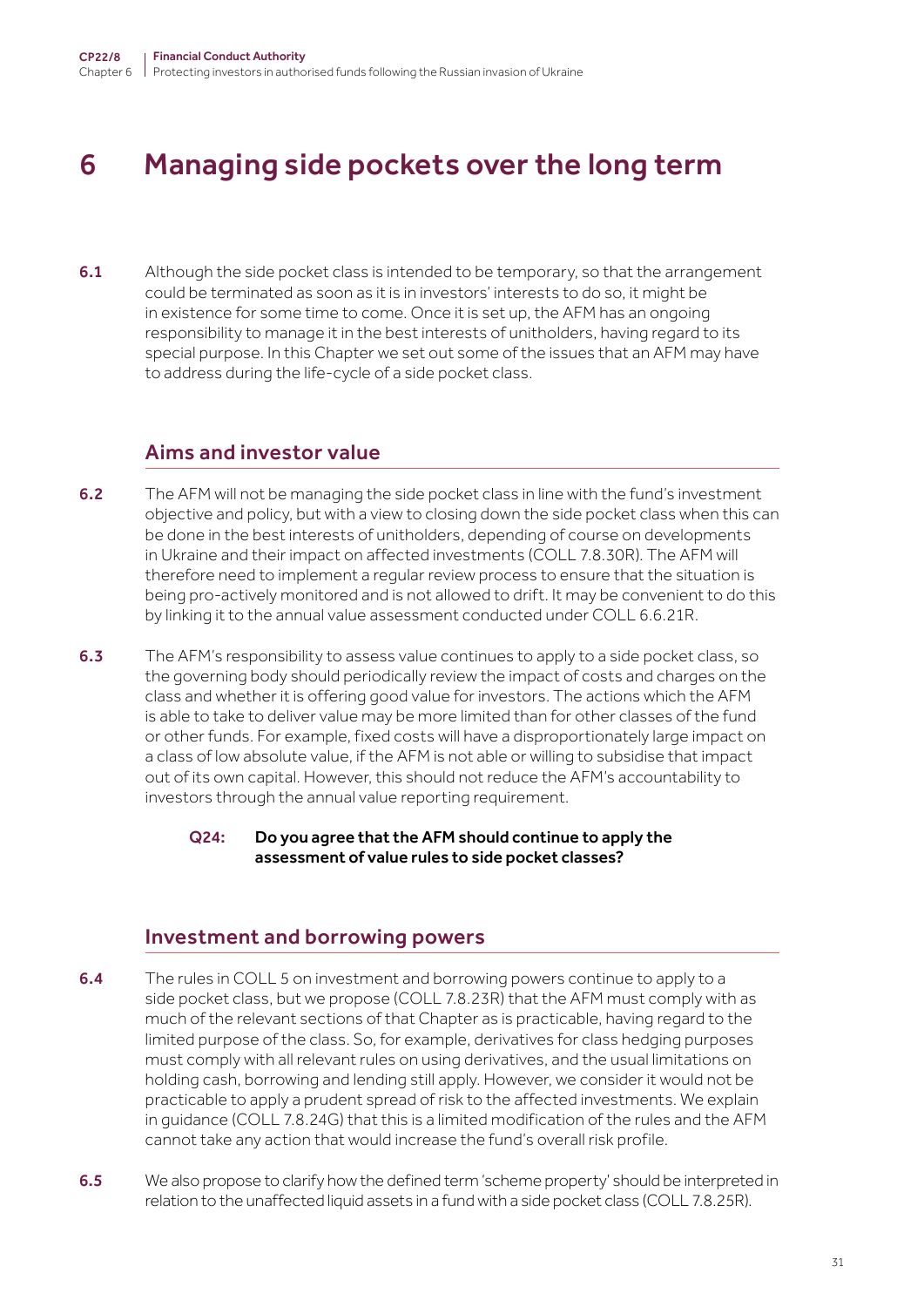#### Q25: Do you agree with our proposed rules and guidance on how investment and borrowing powers should apply to a fund with a side pocket class?

# Valuation and pricing of units

- 6.6 The price of a unit in a side pocket class must relate only to the net value of the affected investments and uninvested cash allocated to the class. The valuation rules in COLL 6.3 are modified accordingly (COLL 7.8.28R).
- 6.7 Many funds that might want to use a side pocket class offer daily dealing in units, backed by a daily valuation of scheme property. Although the AFM will need to keep market developments on affected investments under close review, it might not be practical or desirable to value the affected investments on a daily basis. The AFM will need to specify the valuation frequency for side pocket units in the fund prospectus.

#### Q26: Do you have any comments on the process for valuing and pricing a fund with a side pocket class?

# Dealing in the side pocket class

- 6.8 As long as the affected investments are valued at zero or are illiquid, the unit price of the side pocket class must reflect this because funds are valued at their net asset value. Without prices based on fair and accurate asset valuations, allowing an investor to buy or sell units would be unfair both to that person and to other unitholders in the fund.
- 6.9 If the AFM is satisfied that the asset valuations are correct, it could allow unitholders in the side pocket class to sell their units at that value should they wish to do so. The AFM could offer to write the amount off (i.e. cancel the units without debiting the scheme property of the fund) if it is of minimal value. Or, at the unitholder's request the AFM could undertake to donate any resulting proceeds to charity, instead of paying the redemption proceeds to the unitholder. This might appeal to some investors who, as a matter of principle, would like to divest themselves of any exposure to Russian or Belarusian assets.
- 6.10 The AFM would need to cancel any units repurchased in this way they could not be resold or held on the "manager's box". If the affected investments subsequently recover value, the remaining investors in the class would benefit since each remaining unit would then have a proportionately greater interest in the property attributable to the class.
- 6.11 However, there may be insufficient liquidity in the property allocated to the side pocket class to support any redemptions. So an alternative approach would be to enable the AFM to suspend all dealing in the side pocket class, while continuing to deal normally in all other classes of the fund.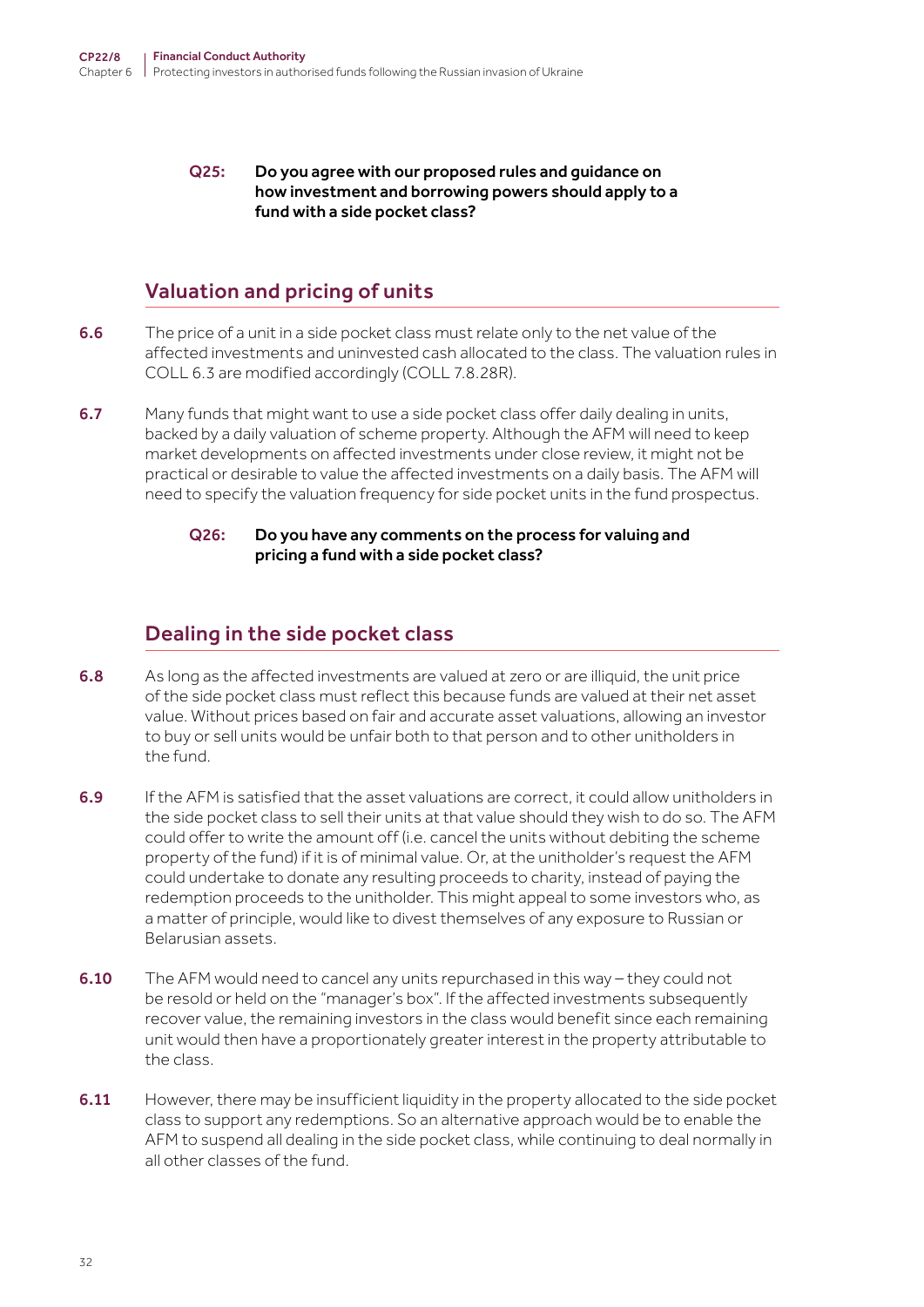- 6.12 This would require changes to COLL rules which do not allow dealing to be suspended at class level. The AFM would have to meet the normal conditions for suspending dealing, including that the suspension should be temporary in nature and undertaken to protect the interests of investors. It would result in all unitholders in the side pocket class being treated alike, so all of them would share in any potential recovery in the value of the affected investments.
- 6.13 We propose rules allowing AFMs to adopt either of these models according to their own judgment of what is in investors' best interests (COLL 7.8.27R and 7.8.32R).
	- Q27: Do you agree with our proposal to allow AFMs to choose whether to offer redemptions at zero / minimal value or to suspend dealing in units of the side pocket class? If not, what approach to redemption would you suggest?

### Alternatives to redemption

- 6.14 For investors who hope to see some sort of return on the side pocket class before they sell it, the option to redeem at zero value is likely to be unattractive. For some, a prolonged period of suspension may be acceptable in principle, but a point may come when they wish to exit the side pocket but cannot redeem.
- 6.15 An alternative may be for the unitholder to transfer the units in the side pocket class to a third party. AFMs must register transfers by operation of law, which arise on the death or bankruptcy of a unitholder, in favour of the deceased person's personal representatives or the bankrupt's trustee in bankruptcy. Beyond these situations, any unitholder could currently offer to sell their interest in the side pocket units to a third party, for a price to be agreed between them, and then arrange for the units to be reregistered in the third party's name.
- 6.16 Of course, the offer could come from a third party with a commercial interest in buying up 'distressed assets' from unitholders. A third party might operate entirely independently, or it might seek to work in co-operation with the AFM to make a collective offer to unitholders. We note that any future Government proposals to legislate to prevent new investment in Russia and allied countries could interfere with or even prevent such arrangements.
- 6.17 We have concerns about consumers being exploited in these situations, especially if there is an asymmetry of information between buyer and seller. Some investors may be enticed to sell their interest for a small sum at a time when the buyer has good reason to believe the affected investments might stage a significant recovery in value. We could take steps to warn consumers about this risk, to alert them to possible scams, or to recommend they seek advice before entering into an agreement; but we do not believe we could, or should, try at all costs to prevent unitholders from entering into arrangements of this kind.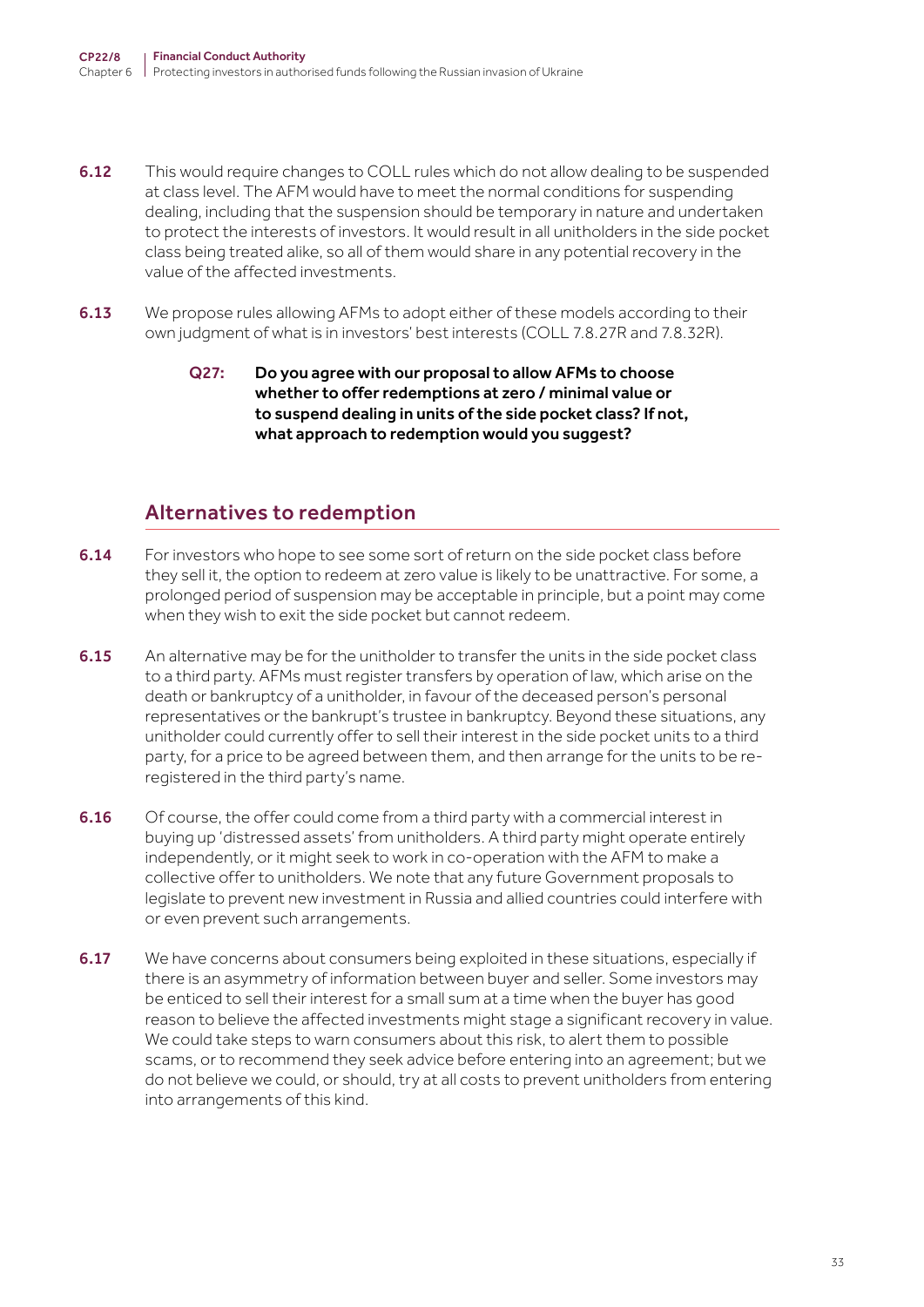- 6.18 Therefore, we propose to let each AFM determine what steps it should take to allow or prevent transfers to third parties, working within relevant legislation and rules. We would however expect an AFM to notify us in advance of any active steps it intends to take to promote or facilitate an offer by another person to purchase unitholders' interests in units in a side pocket class, or if it becomes aware of a person seeking to do so without its co-operation.
	- Q28: Do you agree that AFMs should decide the extent to which transfers of side pocket units to third parties may be allowed? If not, what approach would you recommend and why?

# Options for terminating the side pocket class

- 6.19 Setting up a side pocket class would be an irrevocable decision in the sense that simply cancelling all the units, as though it had never existed, would not be in investors' interests. The AFM would need to make a specific proposal about how best to terminate it in the interests of all investors.
- 6.20 In fact, the class structure may allow the AFM to offer a choice to unitholders if and when the affected investments regain some value or appear likely to do so. Different groups of investors might well want different outcomes: some will want to sell their Russian exposures as soon as possible, while others might want to retain their holdings. The AFM could address this by calling a unitholder meeting and proposing options for holders to vote on.
- 6.21 It might be possible to allow unitholders to make individual choices at the point when affected investments can be traded at a reliable price. Those who want to redeem at that point could be allowed to do so, while others could continue to hold their units.
- 6.22 Offering choices to investors that meet their needs is good in principle, but the AFM would need to be careful that the preferences of one group of investors do not result in prejudice to the interests of another group. Any possible recovery in value might not happen in a uniform way – some affected investments might quickly regain value while others remain illiquid – and sanctions might still prevent the sale of some assets. Allowing some investors to redeem immediately, by selling the liquid element of the portfolio, risks creating a form of 'first mover advantage' in which other investors could end up unable to exit because only illiquid assets remain.
- 6.23 The AFM might be able to overcome this risk by allowing only partial redemptions in proportion to the element of underlying liquidity, though this could result in some investors being left with "rump" holdings that are inconvenient to them and not costeffective for firms to administer.
- **6.24** We think any AFM that wishes to establish a side pocket class should consider these issues from the outset and explain in its initial investor communications how it might address them. Doing so at the point of creating a side pocket should not require the AFM to commit to a firm plan for winding it up. The AFM must be allowed to develop its plans in response to events as they unfold, but it should at least indicate to unitholders at the outset its understanding of what future options might be open to them and what factors (including current and projected legislation) might constrain it from offering them a particular option when the time comes.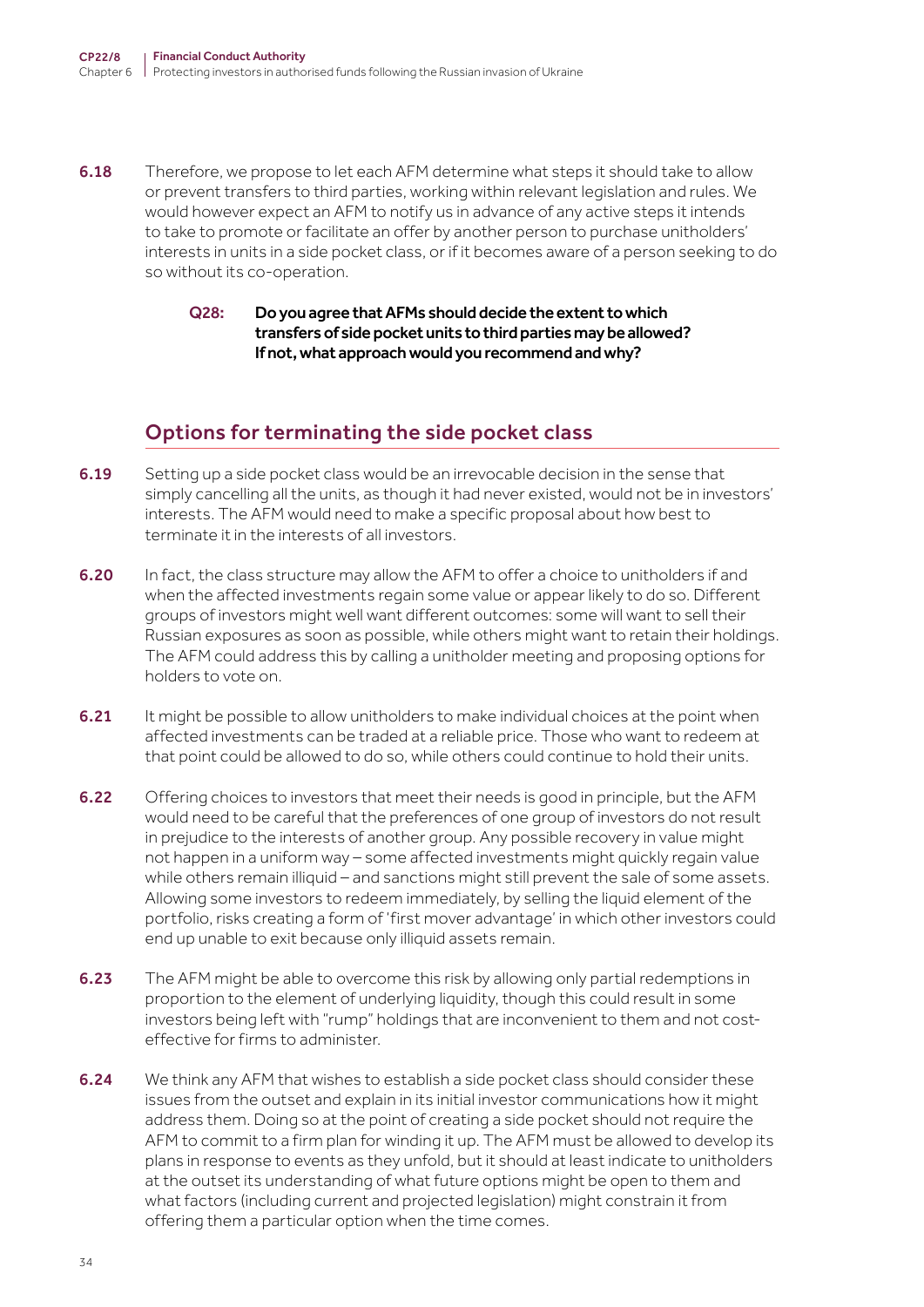Q29: Do you agree that AFMs should be able to offer unitholders a choice of ways of exiting the class if future circumstances allow? Are the options described above appropriate and are there other options that could be offered?

# Ongoing investor communications

- 6.25 All the issues discussed in this Chapter point to the need for AFMs to ensure that sufficiently regular and detailed communications are issued to unitholders in the side pocket class. Unitholders will need to know the AFM's current thinking about the prospects of being able to sell the affected investments at a reliable valuation, and how this will affect their options for exiting the side pocket class.
- **6.26** The periodic managers' reports and accounts are the principal means of keeping investors informed, and the financial reports for the fund will need to set out the position of affected investments and their valuation at the accounting period end. Likewise, the manager's review should refer to any important developments affecting the side pocket class during the reporting period.
- 6.27 However, managers' reports are not sent to investors who hold units indirectly via a platform or other intermediary, and they are published some time after the end of the period to which they relate. We would expect AFMs to consider additional steps to provide timely information about any developments, such as emailing unitholders and publishing updates on their website. The AFM should continue to take account of the information needs of investors with whom it does not have a direct relationship, by ensuring that communications are clearly presented and can be easily passed on by firms that own the customer relationship.
- 6.28 Any future changes affecting the side pocket class should be treated in the usual way in accordance with COLL 4.3 – the exemptions from holding a unitholder meeting or giving 60 days' prior notice of a significant change apply only to the establishment of the side pocket class and not to any future modifications to it.
	- Q30: Are the information needs of investors over the life of the side pocket class adequately met by existing rules and guidance? Are there any other steps that AFMs or other firms should take to keep investors informed?
	- Q31: Are there any other matters not covered in this consultation, that the FCA should consider in making rules and guidance to allow side pocket unit classes?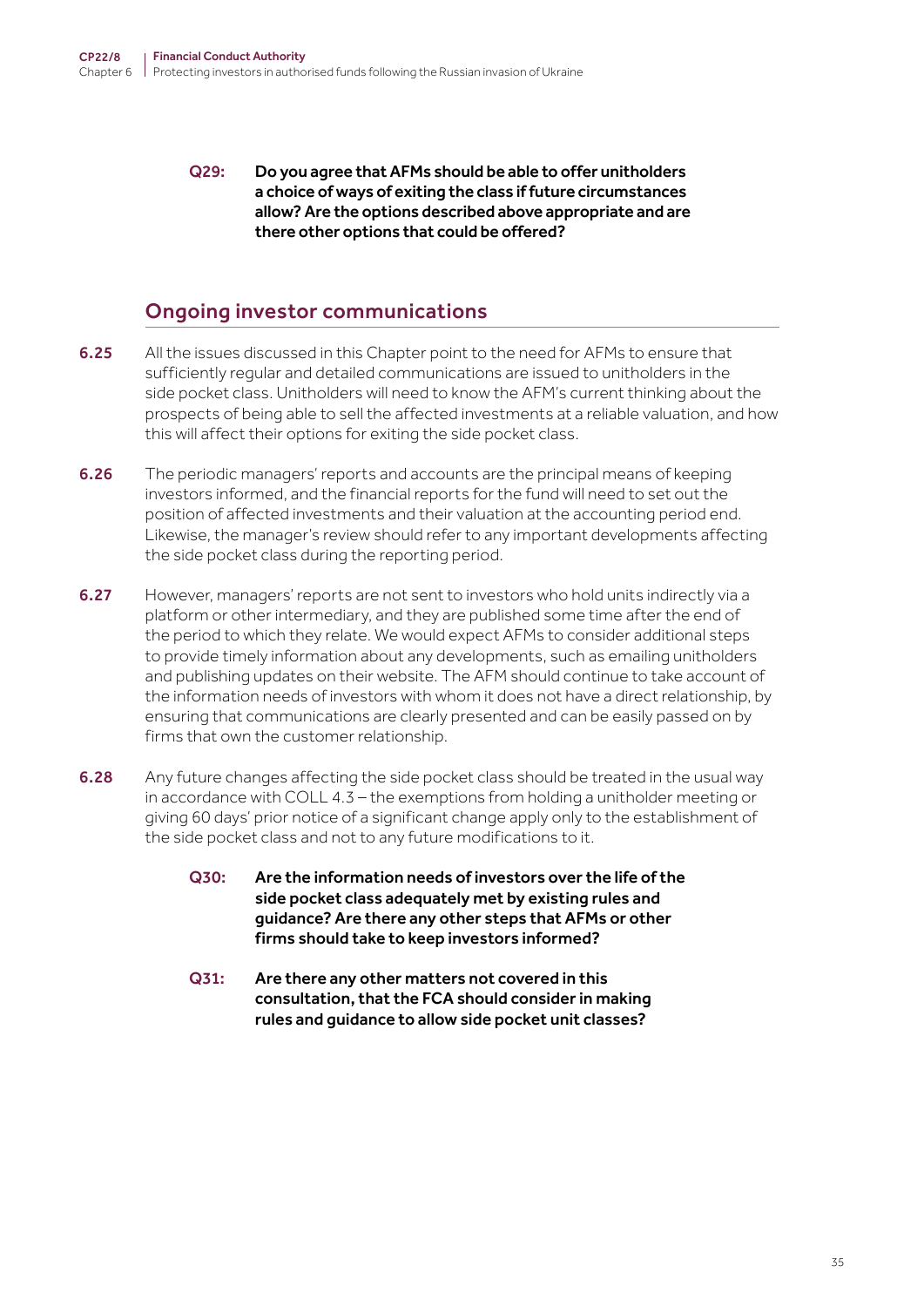# <span id="page-35-0"></span>Annex 1 Questions in this paper

- Q1: Do you have any comments on our assessment of the effects of our proposals on existing unitholders? If so, please provide details.
- Q2: Do you consider our proposals adversely impact any groups with protected characteristics under the Equality Act 2010? Do you consider there are any issues which may be relevant to our obligations under the Equality Act (see paragraph 2.24)? If so, please provide details.
- Q3: Do you agree that the proposed unit class structure is a suitable way to create a side pocket in a retail fund? Are there any improvements that could be made to it?
- Q4: Do you agree that the proposed side pocket class could operate without causing prejudice to the interests of other investors in the fund?
- Q5: Do you have any comments on the side pocket model set out above? Should the FCA take steps to enable AFMs of funds holding affected investments to use this alternative model?
- Q6: Do you agree with our proposals to define the scope of affected investments? If not, which other assets would you allow to be included in a side pocket (or require to be excluded) and why?
- Q7: Do you agree with our proposed conditions for creating a side pocket class? If not, what conditions do you think should apply to the creation of a side pocket class and why?
- Q8: Do you agree that the AFM's governing body should be required to consider the matters set out above before deciding whether to approve the creation of a side pocket unit class? Are there any other matters the governing body should consider?
- Q9: Do you agree with our approach to amending the instrument constituting the fund and the prospectus? If not, what alternative approach would you recommend?
- Q10: Do you agree with our proposal to dispense with holding a unitholder meeting to approve the side pocket? If not, what benefit do you think holding a meeting would provide for unitholders in the current situation?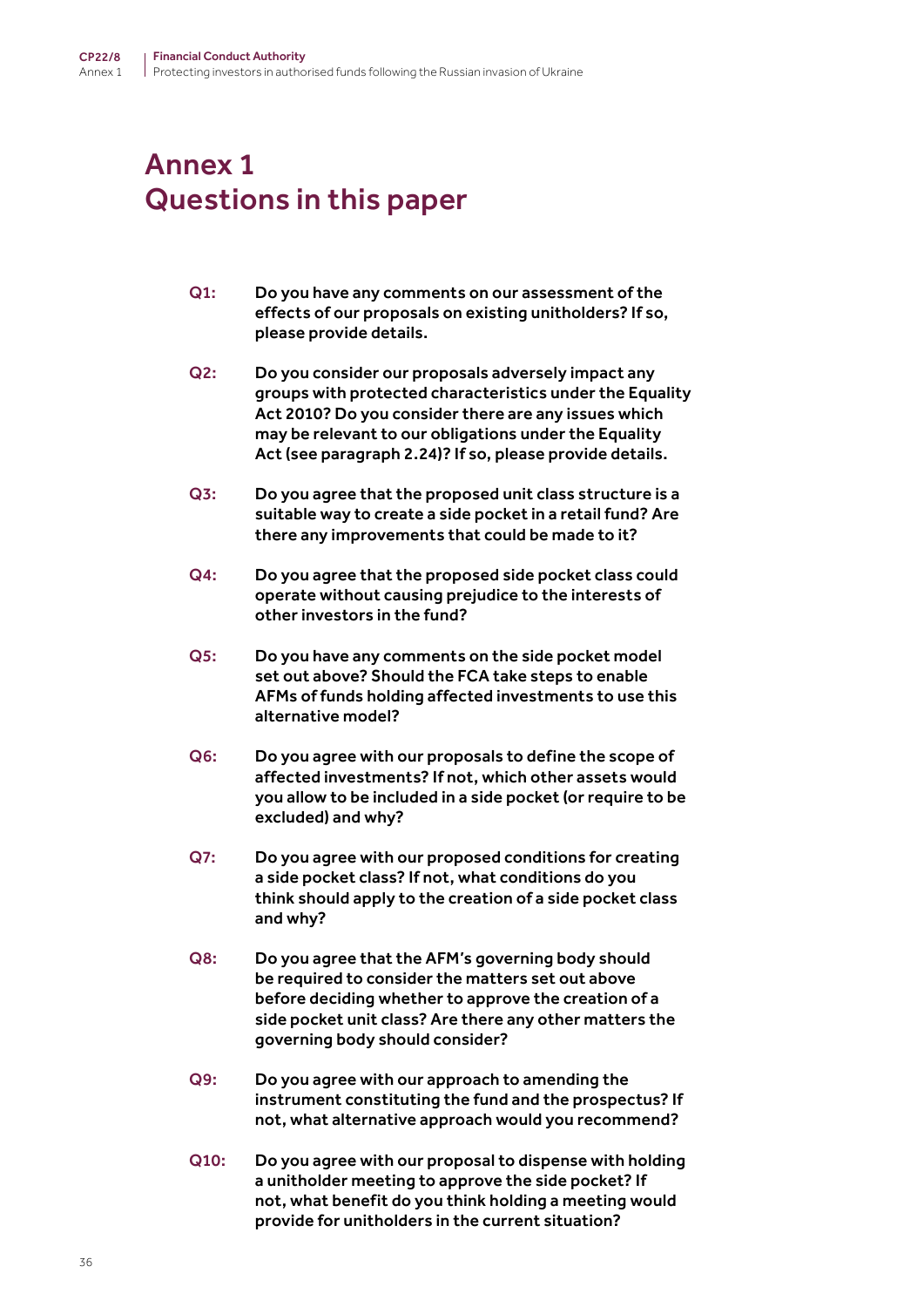- Q11: Do you agree with our proposals for AFMs to notify investors about the creation of the side pocket? If not, what steps should the AFM be required to take?
- Q12: Do you agree that AFMs should decide the best way of issuing units in new classes so that holdings are proportionate to the existing classes? If not, what alternative approach would you suggest?
- Q13: Do you have any comments on how income property and capital property should be allocated to a side pocket class? What are your views on the allocation of uninvested capital cash and its use to carry out hedging transactions?
- Q14: Do you agree with the proposed guidance on how costs and charges should be allocated where a side pocket class is created?
- Q15: Do you agree that an AFM should not charge preliminary or exit fees, or a performance fee, when managing a side pocket class?
- Q16: Do you agree that our proposed rules and guidance will ensure unitholders receive adequate and timely information about the side pocket class structure? If not, what further steps should firms take to meet investors' information needs?
- Q17: Do you agree that the FCA should publish consumerfacing material to explain the use of side pockets? If so, what matters should it cover?
- Q18: Do you agree that AFMs should be allowed to decide how to manage the transition process? Are there any other investor protection issues arising from the process of setting up a side pocket class, that we should address in rules or guidance?
- Q19: Do you have any comments on the implications of creating a side pocket for ISA managers and for investors holding units in an ISA?
- Q20: Do you have any comments on the implications of creating a side pocket for firms giving financial advice?
- Q21: Do you have any comments on the implications of creating a side pocket for platform service providers and other firms involved in fund distribution?
- Q22: Do you have any comments on the implications of creating a side pocket for providers of unit-linked life funds and for policyholders of those funds?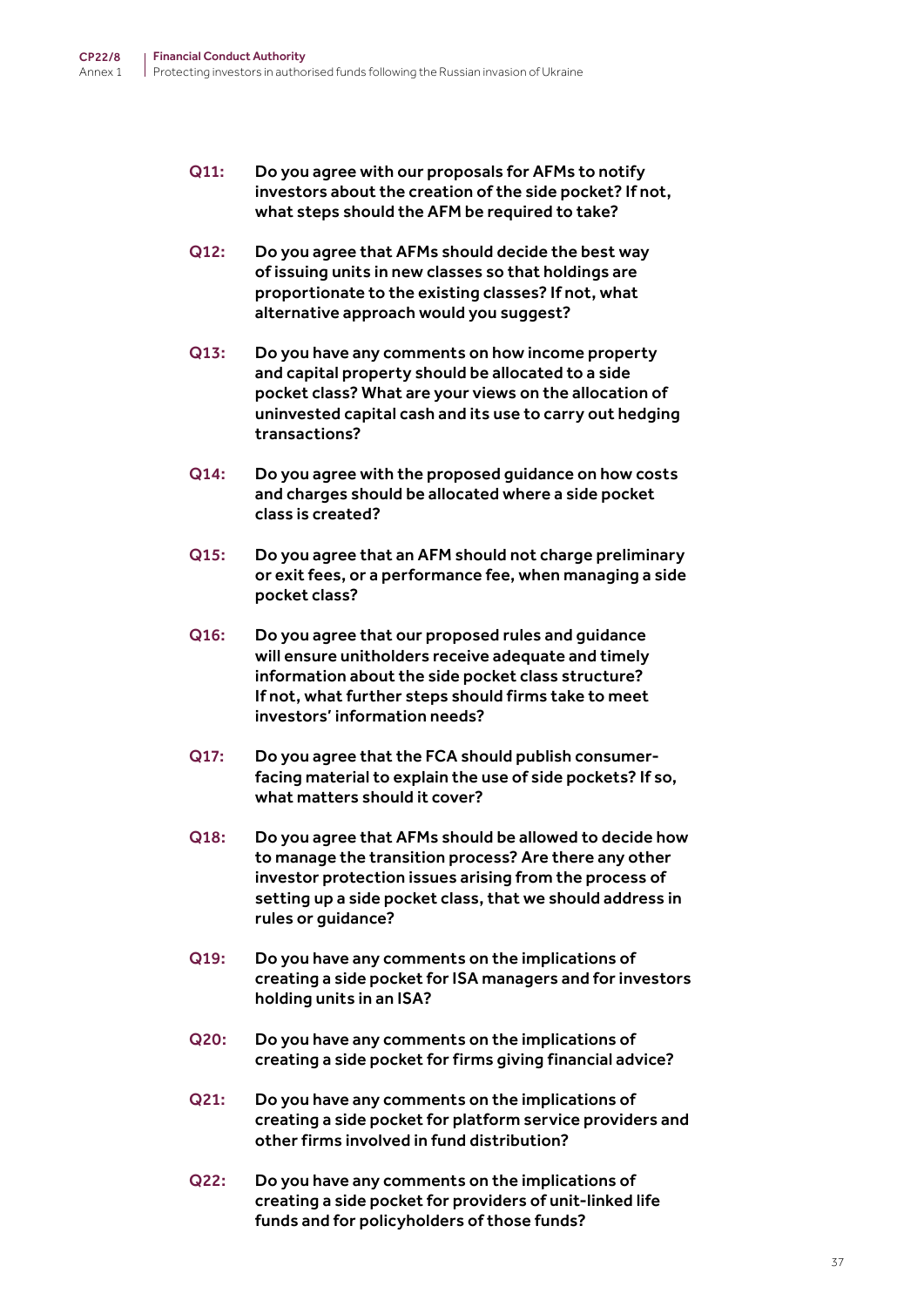- Q23: Do you have any comments on the implications of creating a side pocket for SIPP providers and for consumers holding fund investments in a SIPP?
- Q24: Do you agree that the AFM should continue to apply the assessment of value rules to side pocket classes?
- Q25: Do you agree with our proposed rules and guidance on how investment and borrowing powers should apply to a fund with a side pocket class?
- Q26: Do you have any comments on the process for valuing and pricing a fund with a side pocket class?
- Q27: Do you agree with our proposal to allow AFMs to choose whether to offer redemptions at zero / minimal value or to suspend dealing in units of the side pocket class? If not, what approach to redemption would you suggest?
- Q28: Do you agree that AFMs should decide the extent to which transfers of side pocket units to third parties may be allowed? If not, what approach would you recommend and why?
- Q29: Do you agree that AFMs should be able to offer unitholders a choice of ways of exiting the class if future circumstances allow? Are the options described above appropriate and are there other options that could be offered?
- Q30: Are the information needs of investors over the life of the side pocket class adequately met by existing rules and guidance? Are there any other steps that AFMs or other firms should take to keep investors informed?
- Q31: Are there any other matters not covered in this consultation, that the FCA should consider in making rules and guidance to allow side pocket unit classes?
- Q32: Do you have any comments on our cost benefit analysis?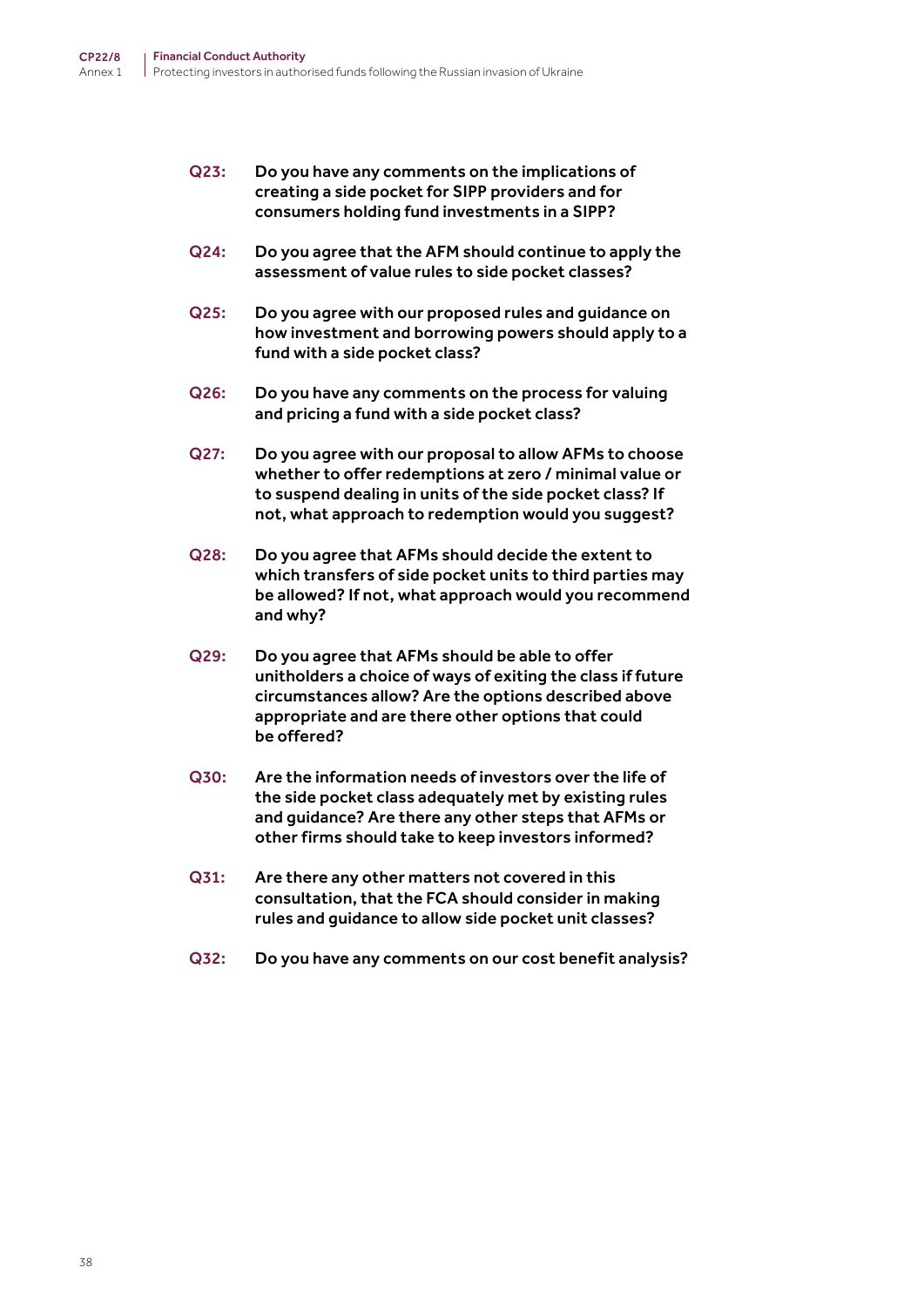# Annex 2 Cost benefit analysis

## Summary

- 1. This Annex sets out our assessment of the costs and benefits of new rules to protect investors in authorised funds following the Russian invasion of Ukraine. The Russian invasion of Ukraine on 24 February 2022 has affected financial markets in many ways and some securities have become illiquid or untradeable. Our proposals allow authorised fund managers (AFMs) the option to separate affected investments – set out in paragraph 1.2 of the CP – from the fund's other investments through the use of side pockets.
- 2. We consider that our proposals will deliver an appropriate, stable and resilient structure for funds with exposure to affected investments and could have benefits for investors. We consider the potential benefits of our proposals are:
	- Funds that have suspended reopen earlier than they would otherwise have done, allowing investors to access investments
	- Existing investors are able to sell the units which relate to assets that are not affected investments
	- Side pockets avoid the potential transfer of value from one group of investors to another. They would allow new investors to enter the fund without gaining exposure to the affected investments while they are marked down (at the expense of existing investors)
	- New investors can enter the fund without sharing in the exposure to the affected investments. This may be of benefit if investors have ethical concerns about buying funds with exposure to Russia.
- 3. However, benefits will be highly dependent on the degree to which firms choose to use side pockets. Our proposed rules allow firms to change their practices, in this case creating side pockets, but don't oblige them to do so. We therefore do not think it is reasonably practicable to quantify the benefits to firms and investors.
- 4. As firms don't have to change their practices, we believe that familiarisation costs, that is reading and learning about the rules, will be the main direct costs to firms resulting from the proposals. We estimate total familiarisation costs for AFMs and depositaries to be £88,800. For AFMs that choose to create side pockets, we would expect them to incur per fund legal costs as they seek to understand and comply with the rules. Additionally, we have had feedback from firms that one-off costs of setting up a side pocket as a share class would be approximately £25,000 per fund.
- 5. If AFMs choose to create side pockets, we consider further ongoing costs will be incurred by AFMs and depositaries, as well as costs potentially by administrative service providers such as transfer agents and fund accountants, and by distributors including investment platforms, advisers and life assurers. We do not believe that it is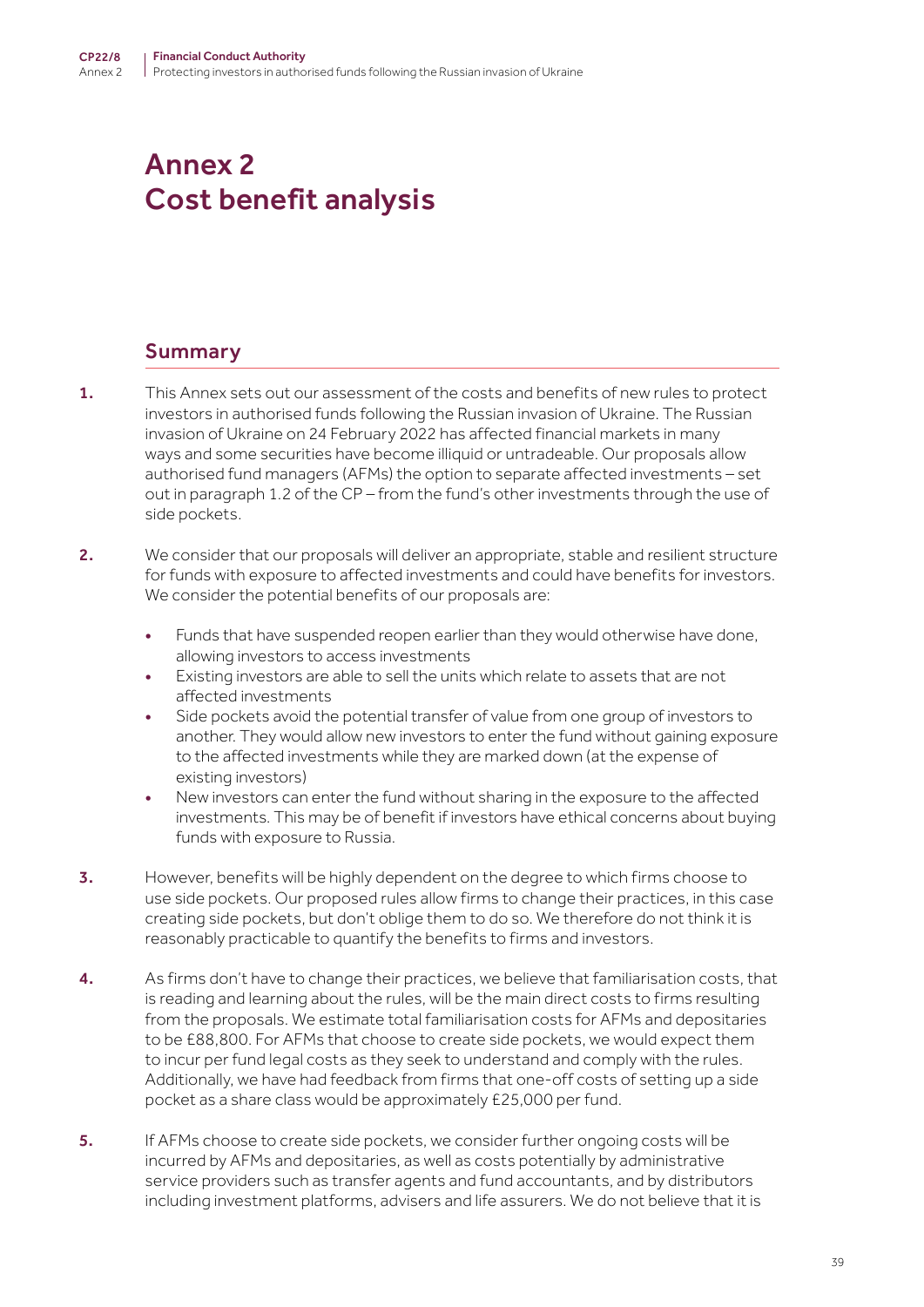reasonably practicable for us to quantify and monetise further one-off and ongoing costs. Our rules do not oblige AFMs to make changes, and firms will only choose to incur the cost of setting up side pockets if they consider it beneficial.

- 6. There are likely to be some additional costs to investors if side pockets are created. AFMs will have to decide how to charge for managing the side pocket unit class. If investors obtain some benefit from a recovery in value of affected investments, there may be tax or other costs arising from the creation of a side pocket. We welcome feedback on further potential cost implications of creating side pockets as part of the consultation.
- 7. Overall, we consider that there are benefits in terms of greater efficiency of the management of funds that have investments in affected investments. We also consider there will be benefits from greater confidence in the valuation of fund assets. We judge that even with uncertainties, AFMs will only create side pockets if they perceive the expected benefits to outweigh the expected costs. But if no value can be realised it is unlikely that there will be a financial net benefit to investors, and there could be a net cost, from side pockets being created. There are also non-financial benefits to our proposals such as contributing to market integrity.

## Introduction

- 8. FSMA, as amended by the Financial Services Act 2012, requires us to publish a cost benefit analysis (CBA) of our proposed rules. Specifically, section 138I requires us to publish a CBA of proposed rules, defined as 'an analysis of the costs, together with an analysis of the benefits that will arise if the proposed rules are made'.
- 9. This analysis presents estimates of the significant impacts of our proposal. We provide monetary values for the impacts where we believe it is reasonably practicable to do so. For others, we provide estimates of outcomes in other dimensions. Our proposals are based on carefully weighing up these multiple dimensions and reaching a judgement about the appropriate level of consumer protection, taking into account all the other impacts we foresee.

## Problem and rationale for intervention

- 10. As a result of measures taken in response to Russia's invasion of Ukraine, authorised funds own assets which they are unable to value accurately or to deal in because some securities have become illiquid or untradeable. Normal mechanisms for determining accurate and reliable valuation for some securities have stopped operating. This includes Russian and Belarusian assets, and potentially Ukrainian assets. The full list of affected assets is detailed in paragraph 1.2 of the consultation paper. In this CBA we refer to all these affected assets as "affected investments".
- 11. Authorised fund managers (AFMs) who have these affected investments in their funds are faced with the challenge of how to value or sell them. In many cases the AFMs have written down the value of the affected investments to zero or near-zero as a prudent measure, to reflect the current situation and risks.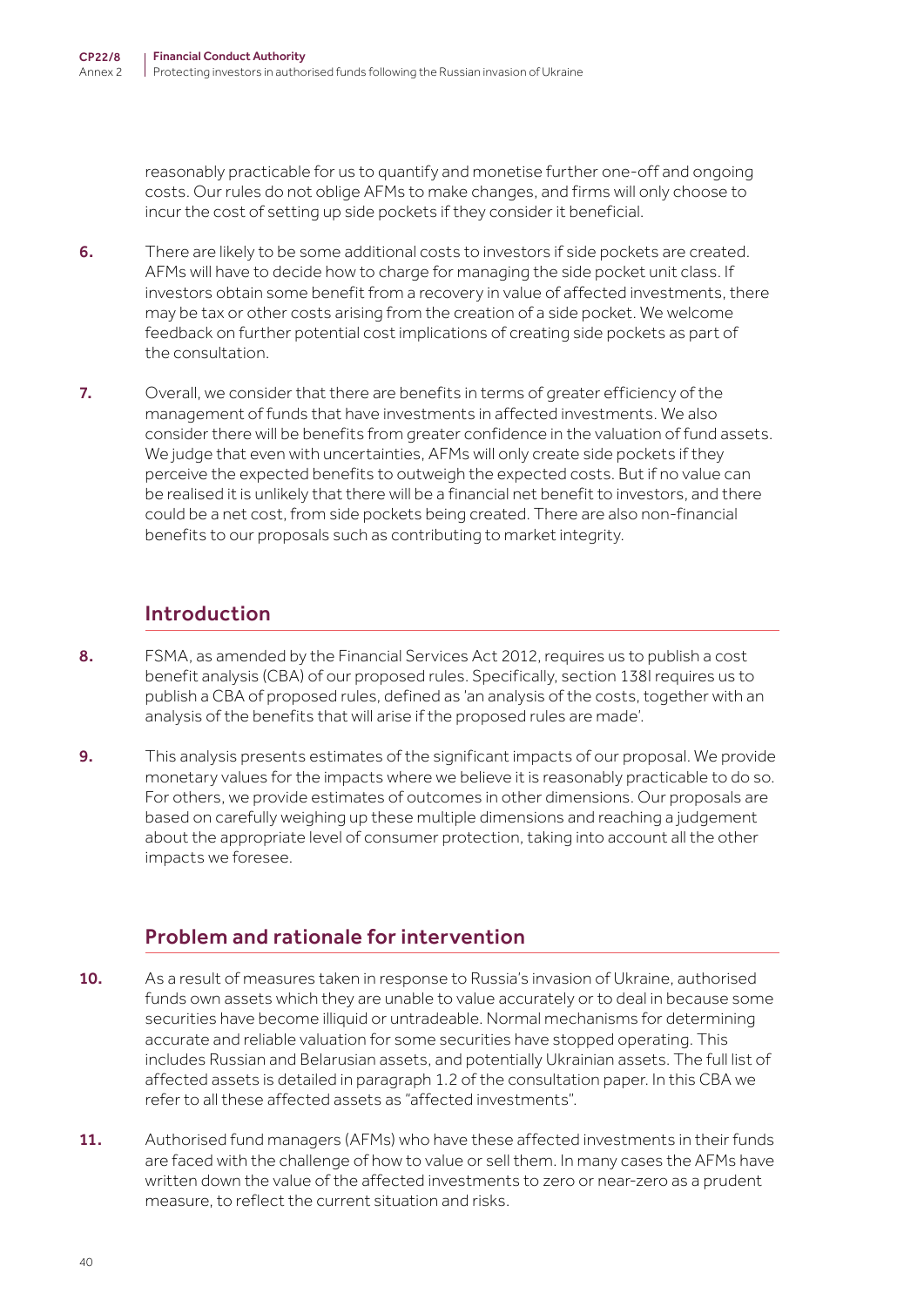- 12. According to data from Morningstar, over 1,300 authorised funds, managed by around 94 AFMs, had some affected investments (equities or bonds) prior to the invasion, representing around £4.5 billion at pre-invasion valuation. Of these funds, around 100 funds had more than 2% of their net asset value in affected investments. Authorised funds with any exposure to affected investments were worth in total around £730bn which is around half of all assets in UK domiciled funds.
- 13. One driver of harm is that existing investors are not able to access their investments where a fund has suspended dealing because of its exposure to affected investments. As of 21 April, 4 UK authorised retail funds are in this situation. These funds might need to remain suspended for a significant period. The use of side pocket units would potentially allow these funds to reopen. Investors in these funds would then be able to access that portion of their assets which is not directly affected by the current situation, while the assets in the side pocket remain untradeable. Investors would retain an economic interest in the side pocket units and benefit from any future value from these units.
- 14. Other funds with exposure to affected investments have not suspended dealings and are valuing affected investments at zero or near-zero. Another driver of harm is that, when an open-ended fund creates or cancels units, it must do so at prices based on a fair and accurate valuation of the underlying assets. Because these assets currently cannot be traded or accurately valued, it may not be possible for funds to produce an accurate unit price.
- 15. If units are not priced accurately there is a transfer of value from one group of investors to another. If a fund's dealing price is lower than the true net asset value per unit, redeeming investors and ongoing investors lose out but subscribing investors gain. Without side pocket units, new investors could potentially buy into the fund at a unit price that reflects no value for the affected investments. There is a risk of unfairness if investors deal in units of the fund and the unit price is inaccurate. The proposed intervention will enable a fund to hold affected investments separately while continuing to be owned by the current unitholders.
- 16. Finally, side pockets could allow new investors to enter the fund without getting exposure to affected investments, which may be of benefit if they have ethical concerns about buying such assets or if sanctions make ownership of these assets more difficult.

## Summary of our proposed intervention

- 17. We propose to allow AFMs to establish a separate class, or range of classes, within the fund which would be valued purely by reference to the affected investments and not the remaining liquid investments in the fund. We refer to this class as the 'side pocket class'. Conversely, all other classes would be valued by reference to the liquid assets, but not the affected investments.
- 18. Units in the side pocket class would be issued to all unitholders at the point when the class is created, but the expectation is that no further units in that class would be issued after that point. All further investments, whether by existing or new investors, would receive units in a class valued only by reference to the liquid assets. Chapter 3 sets out in further detail our proposed intervention.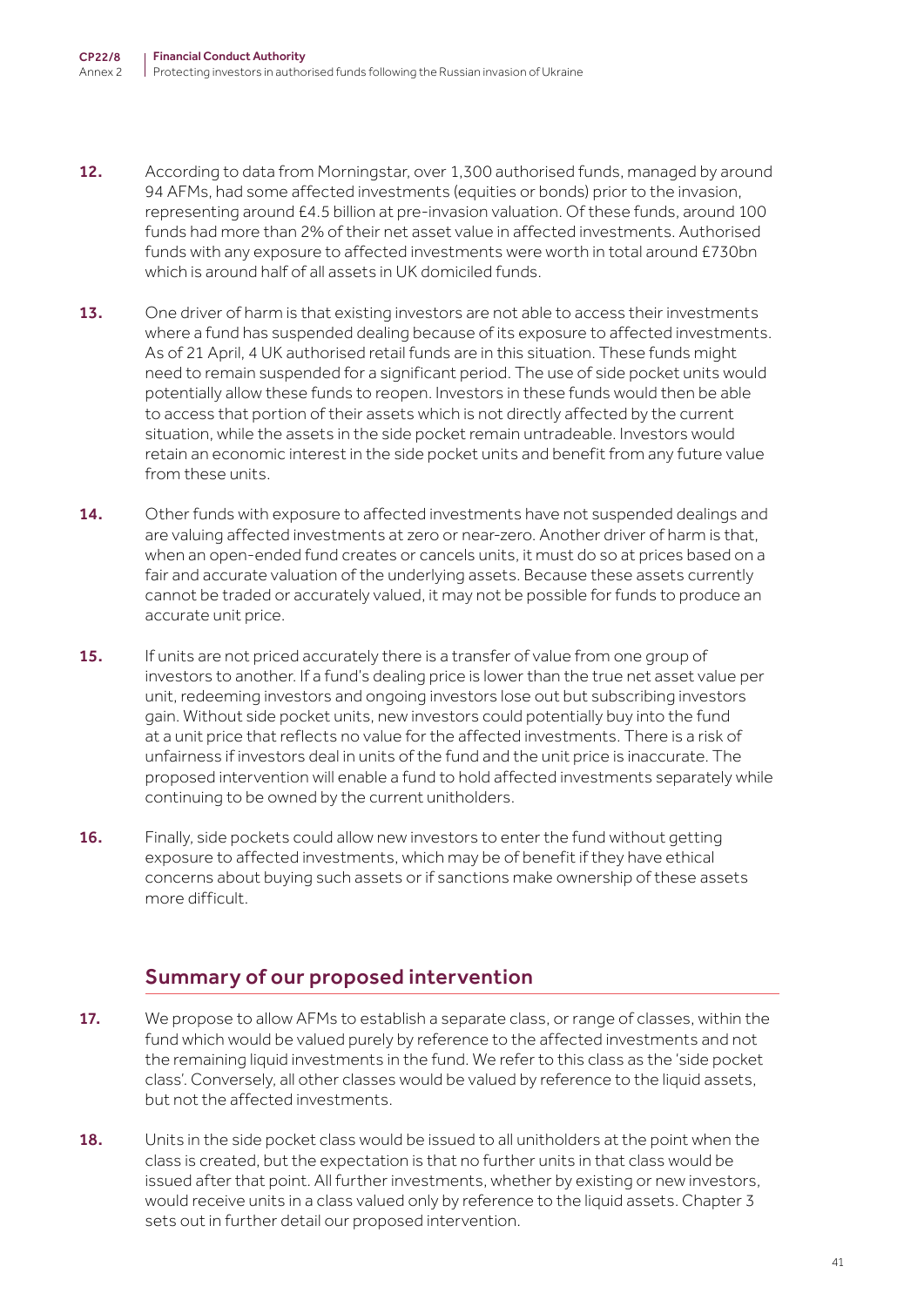#### *Figure 1: The causal chain*



## Baseline

- 19. Without intervention, investors and potential investors in affected funds have uncertainty about the fair value of fund assets. If we do not intervene, investor transactions will continue to occur in funds open for dealing where the unit price may not be based on a fair and accurate valuation of underlying assets. This is likely to be an increasing issue over time, to the extent that the investor base of the fund changes materially.
- 20. If affected investments have been written down to zero or near-zero value, existing investors who wish to redeem will have to give up any potential for the future value of those assets, which will be transferred to remaining investors or new investors. If the assets are not being valued accurately, there is a risk that the valuation ascribed to them would be wrong and that unitholders would receive the wrong price (potentially at the expense of other unitholders) if they enter or exit the fund. Inaccurately priced funds could see very rapid unit price changes in some circumstances, if the amount of unaffected investments is small compared to affected investments.
- 21. Additionally, some funds have suspended dealings, so investors in these funds cannot access any of their investments. Suspended funds may not be able to reopen in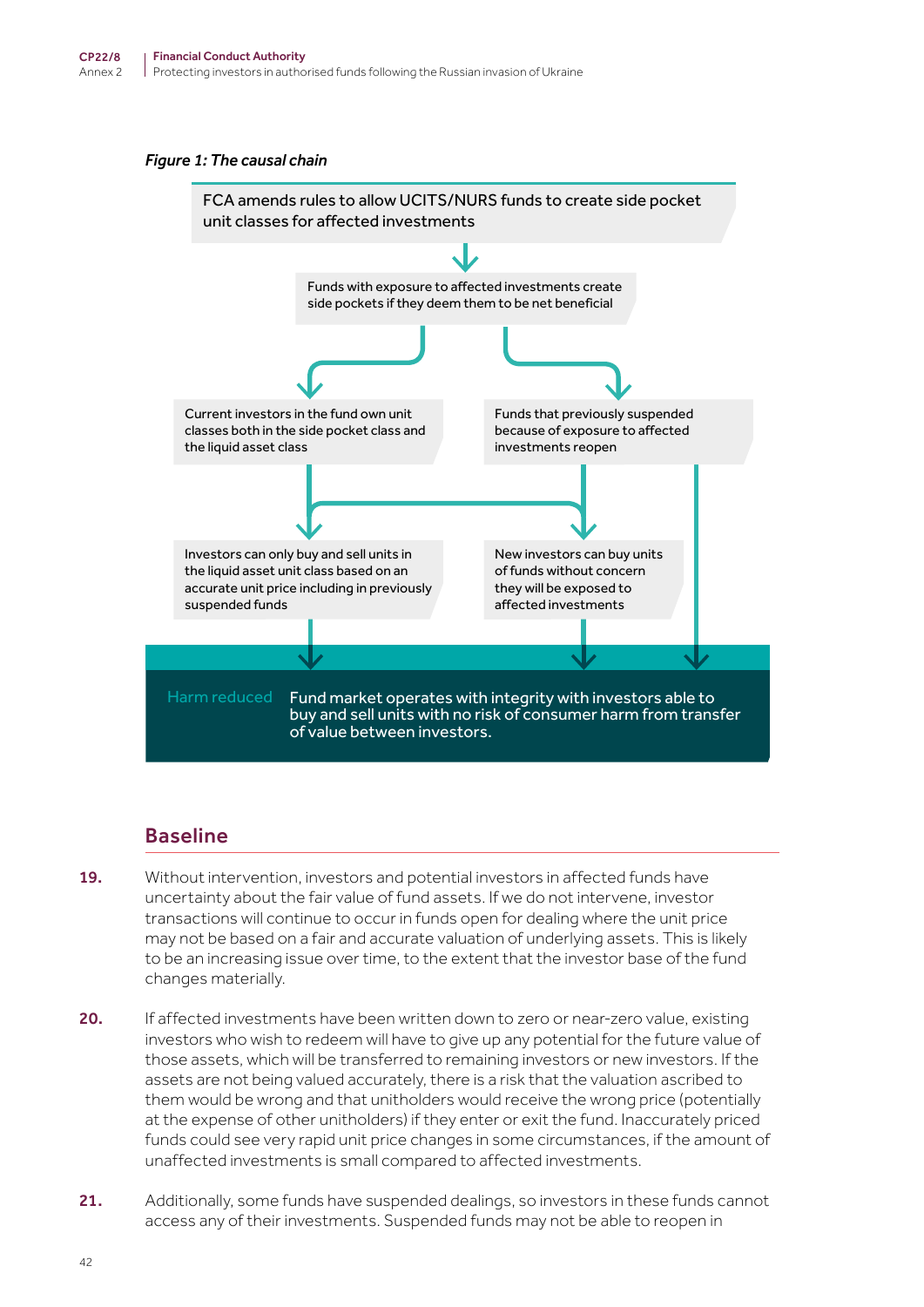the near future without the possibility of creating side pockets, or may potentially wind down.

22. Finally, without side pockets, new investors will not be able to enter the fund without getting exposure to affected investments. This may conflict with investors' ethical concerns and lead to challenges if sanctions make ownership of affected investments more difficult.

## Costs and benefits

- 23. We set out the expected costs and benefits below. We note that our proposed rules are generally 'permissive' so firms will only incur the costs of introducing new unit classes to the extent that they take advantage of our rule changes. They will be likely to do this only if they perceive that the benefits of doing so exceed the costs. There may be some uncertainties in this respect as assets placed in the side pocket may not recover in value. Additionally, there are some uncertainties about the implications for side pockets in the longer term and whether for example, units could be sold on secondary markets. We are not making assumptions about how many funds might take up the proposals and set out illustrative costs for funds that choose to implement side pockets.
- 24. We consider that there are benefits in terms of greater efficiency of the management of funds that hold affected investments. We also consider there will be benefits from greater confidence in the valuation of fund assets. But if no value can be realised it is unlikely that there will be a financial net benefit to investors, and there could be a net cost, from side pockets being created. Additionally, there will be benefits for investors with ethical concerns who will be able to invest in the funds without gaining exposure to Russian and Belarusian assets.

## Benefits of our proposals

### Benefits to firms

- 25. We consider that our proposals will deliver an appropriate, stable and resilient structure for funds with exposure to affected investments. However, it is up to the AFM to determine whether a side pocket would be the best way to deal with its fund's exposure to affected investments.
- 26. If firms choose to create side pockets, benefits may include being able to manage the ongoing fund assets more efficiently. Firms may be able to make better investment decisions without having to consider the potential impact on portfolio construction of a highly uncertain exposure to affected investments. Managers of index tracking funds may be able to manage their funds more efficiently in line with their mandate to track the index. Side pockets may reduce the risk that firms would give one set of investors (e.g. subscribing investors) preferential treatment over another (existing investors). Side pockets could also provide investors with the confidence to continue investing into the funds, meaning that the authorised fund manager still receives a management fee from the wider fund.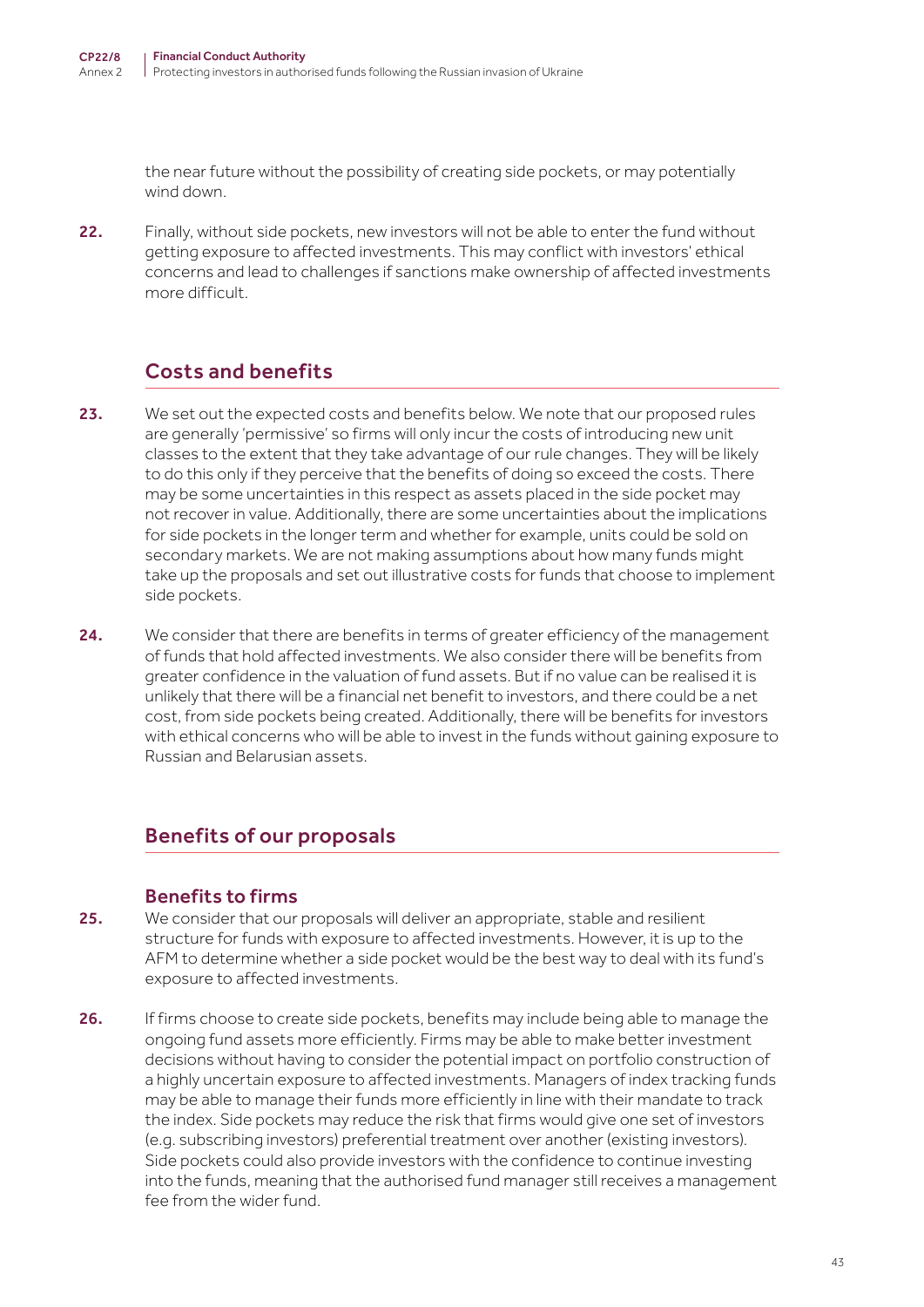27. As benefits will be highly dependent on the degree to which firms choose to use side pockets, we believe that it is not reasonably practicable to quantify these benefits.

#### Benefits to investors

- 28. We consider that there will be benefits to investors from allowing firms to use side pockets. However, the financial benefits are dependent upon firms' take up of side pockets and the extent that affected investments regain value.
- 29. For investors in funds that have suspended there will be benefits if those funds reopen for dealing earlier than they would otherwise have done. This would then mean that existing investors in the suspended funds would be able to redeem units which do not relate to affected investments.
- 30. There will be benefits to investors through side pockets avoiding the transfer of value from one group of investors to another. They would allow new investors to enter the fund without gaining exposure to the affected investments while they are marked down (at the expense of existing investors). There will also be benefits from greater confidence in the valuation of fund assets. Side pockets could therefore potentially further our consumer protection objective by helping to ensure that all unitholders are treated equitably, while also providing investors with confidence that they can invest into the funds without gaining exposure to the affected investments.
- 31. Benefits to investors are dependent on firms taking up side pockets. We do not know how many funds will use side pockets and as a result we don't think it is reasonably practicable to estimate the benefits to investors.
- 32. Whilst we consider that there will be benefits from allowing firms to use side pockets, it is likely that there will only be a direct financial benefit to investors if and to the extent that affected investments regain value in the future. If they do not, then there may be no financial benefit (and potentially a cost) relative to the baseline.
- 33. Investors will also have non-financial benefits from being able to buy funds that do not have exposure to affected investments. For example, this may be of benefit if investors have ethical concerns about buying funds with exposure to Russia or Belarusian assets. Our proposals also allow for the segregation of affected investments in a way that potentially supports compliance with sanctions regimes relating to Russia, imposed by the UK and certain other jurisdictions. The benefits of our proposals overall therefore may outweigh the costs overall even if the financial benefits do not.

## Costs of our proposals

### Costs to firms

- 34. As noted above, our proposed rules allow firms to change their practices, in this case creating side pockets, but don't oblige them to do so. As firms don't have to change their practices, we believe that familiarisation costs, that is reading and learning about the rules, will be the main direct costs to firms resulting from the proposals.
- 35. We expect firms affected by our intervention will read and familiarise themselves with the relevant changes proposed in this consultation paper. We estimate there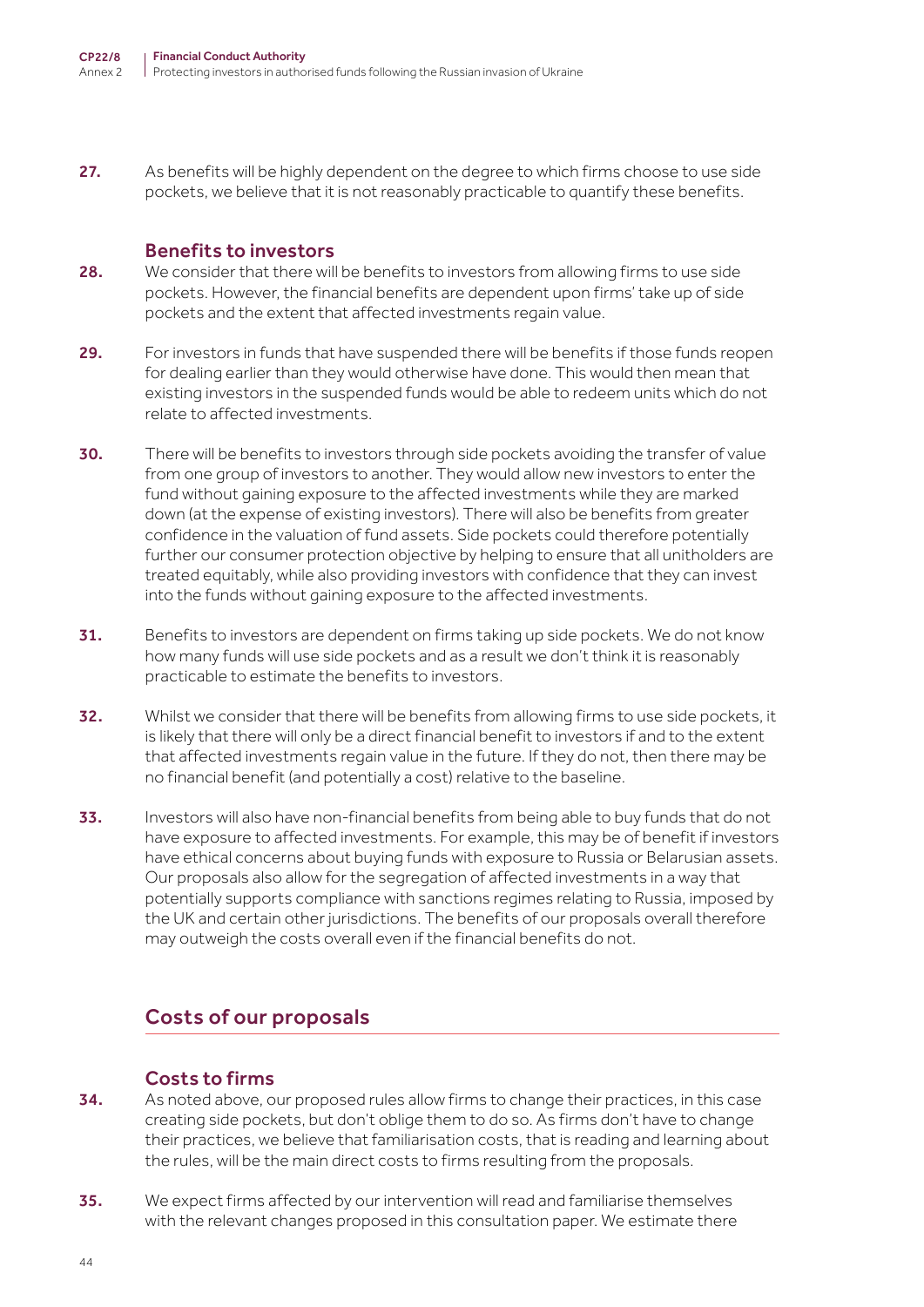are currently around 94 AFMs with any investments in affected investments, and 7 depositaries who will also need to familiarise themselves with the rules.

- 36. Based on assets under management (AUM), we assume there are 16 large, 37 medium and 41 small AFMs. Large AFMs are defined as those with over £10 billion in potentially affected funds, medium AFMs as those with between £1 billion and £10 billion, and small AFMs those with less than £1 billion. All the depositaries are large firms.
- 37. We have estimated the costs of this to firms using assumptions on the time taken to read the document, which is 40 pages long. We assume that there are 300 words per page and reading speed is 100 words per minute. This means that the document would take 2 hours to read. We convert this into a monetary value by applying an estimate of the cost of time to firms, as set out in Table 1.
- 38. Table 1 sets out the total familiarisation costs by firm type, along with the assumptions to calculate these costs based on firm size. In total, we estimate that the one-off industry cost of familiarisation would be around £89k.

| <b>Firm Size</b> | Number of<br>firms | Number of<br>compliance staff<br>needed to read the<br>document | <b>Total</b><br><b>Familiarisation</b><br>Cost (£,000) |
|------------------|--------------------|-----------------------------------------------------------------|--------------------------------------------------------|
| <b>AFMs</b>      |                    |                                                                 |                                                        |
| Large            | 16                 | 20                                                              | 39.6                                                   |
| Medium           | 37                 | 5                                                               | 24.2                                                   |
| Small            | 41                 | $\mathcal{P}$                                                   | 7.8                                                    |
| Depositaries     | 7                  | 20                                                              | 17.3                                                   |
| Total Industry   |                    |                                                                 | 88.8                                                   |

#### *Table 1: familiarisation costs*

Note: figures do not add up due to rounding

39. For AFMs that choose to create side pockets, we would expect them to incur legal costs as they seek to understand and comply with the rules. We estimate using the standardised cost model these AFMs would have to review 20 pages of legal text, with approximate per firms costs of £160 for small, £1200 for medium and £3200 for large firms. The estimated large firm cost also applies to the depositaries.

#### *Further potential costs if side pockets are created*

- 40. If AFMs choose to create side pockets, we consider further ongoing costs will be incurred by AFMs and depositaries of funds that invest in affected investments, as well as costs potentially by administrative service providers such as transfer agents and fund accountants, and by distributors including investment platforms, advisers and life assurers.
- 41. AFMs who choose to take up the opportunity to use side pocket unit classes for their funds will incur costs of setting them up. We understand that the costs of setting up a new class are relatively small. Funds will not have to open new custody or bank accounts, or transfer their assets to a new structure. Firms will have to develop accounting policies and processes for the side pocket class, and potentially agree these with their auditor. We have had feedback from firms that one-off costs of setting up a side pocket as share class would be approximately £25,000 per fund.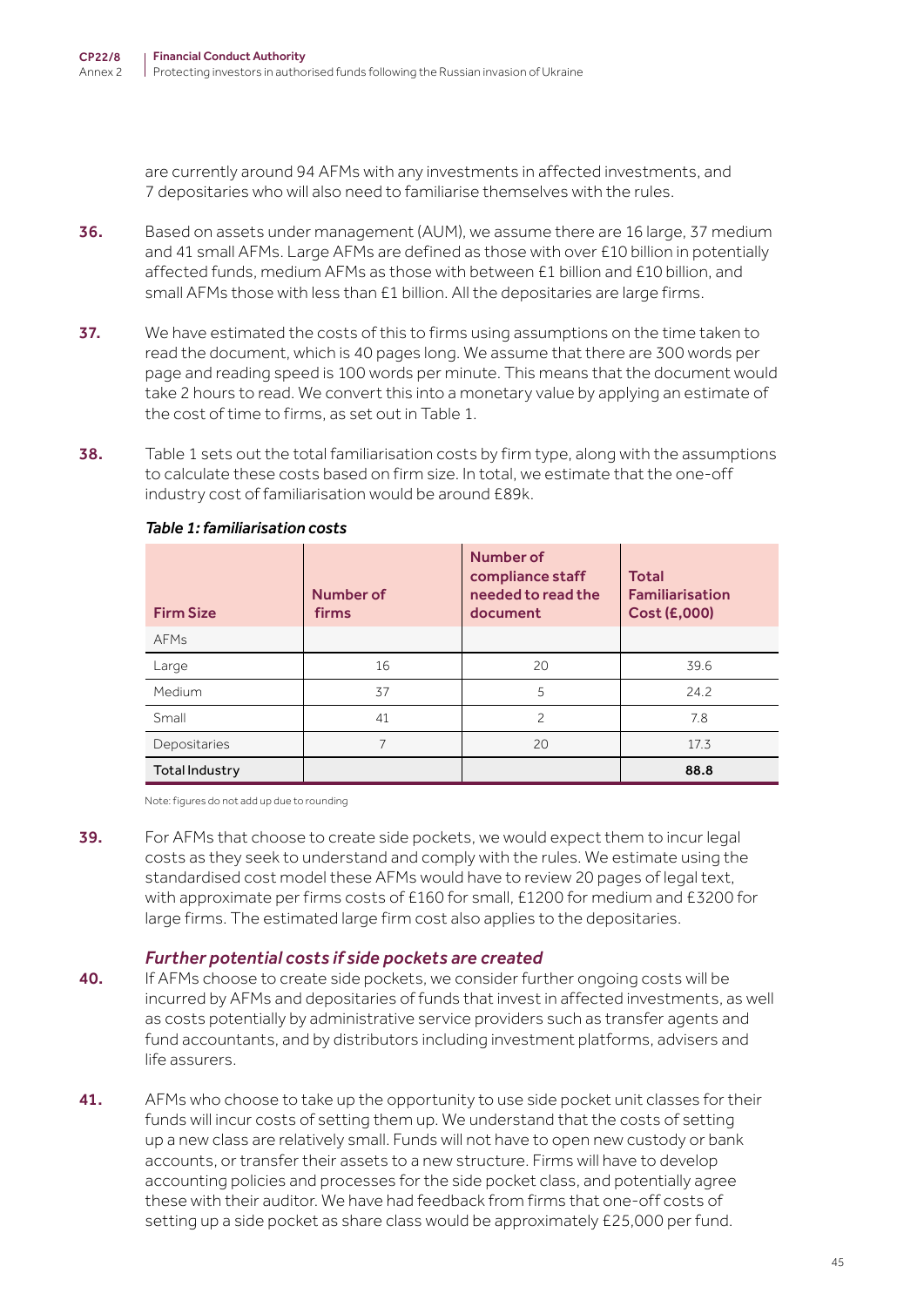This substantially lower than the £100,000 cost estimates received for the alternative 'scheme of arrangement' option considered in paragraph 3.24.

- 42. Transfer agents and other record keepers such as investment platforms will need to record the ownership of the new unit class and maintain this on an ongoing basis. This should be similar to other corporate actions in funds, and so should not incur costs from the development of new processes.
- 43. AFMs, advisers, investment platforms and life assurers will have to communicate to investors what is happening. As per the proposal, we are not planning to require AFMs to seek investor consent, but simply to notify them. There are also likely to be ongoing costs around providing information to consumers of the status of their fund. One AFM provided us with estimates of ongoing administrative and communication costs. These were indicative costs in the region of £50k – 100k per fund, per annum.
- 44. We do not believe that it is reasonably practicable for us to quantify and monetise further one-off and ongoing costs of creating side pockets for AFMs. Our rules do not oblige AFMs to make changes, and firms will only choose to incur the cost of setting up side pockets if they consider it beneficial.
- 45. To the extent that firms choose to create side pockets, there could also be cost implications for advisers with affected clients and life assurers. Advisers would have to communicate to clients about the side pocket units. Life assurers who invest in funds that set up side pocket units would have to consider whether and how these impact their insurance contracts. We do not think it is reasonably practicable to estimate these costs as the extent of the costs will depend on the number and type of investors in the fund.

### Costs to investors

- 46. There are likely to be some additional costs to investors if side pockets are created. AFMs will have to decide how to charge for managing the side pocket unit class. If they charge in the usual '*ad valorem*' way, and the assets are valued at zero, there would be no cost to consumers from investment management fees. However, we assume that AFMs will estimate the potential costs and allocate some cash to the side pocket to pay the expenses of managing the unit class.
- 47. To the extent that distributors such as investment platforms, pension providers and advisers incur costs, for example administrative costs, they may be passed on to investors. Firms may charge absolute levels of fees to compensate for their costs. The fund rules prevent an investor in a fund being exposed to liabilities that are greater than their investment. But this would not prevent an investor in a fund being charged other fees outside the fund, which could be greater than their investment.
- 48. If investors obtain some benefit from a recovery in value of affected investments, there may be tax or other costs arising from the creation of a side pocket. We are currently engaging with the Treasury and HMRC to understand the interactions between our proposals and the ISA Regulations and will take this into account in our final decision.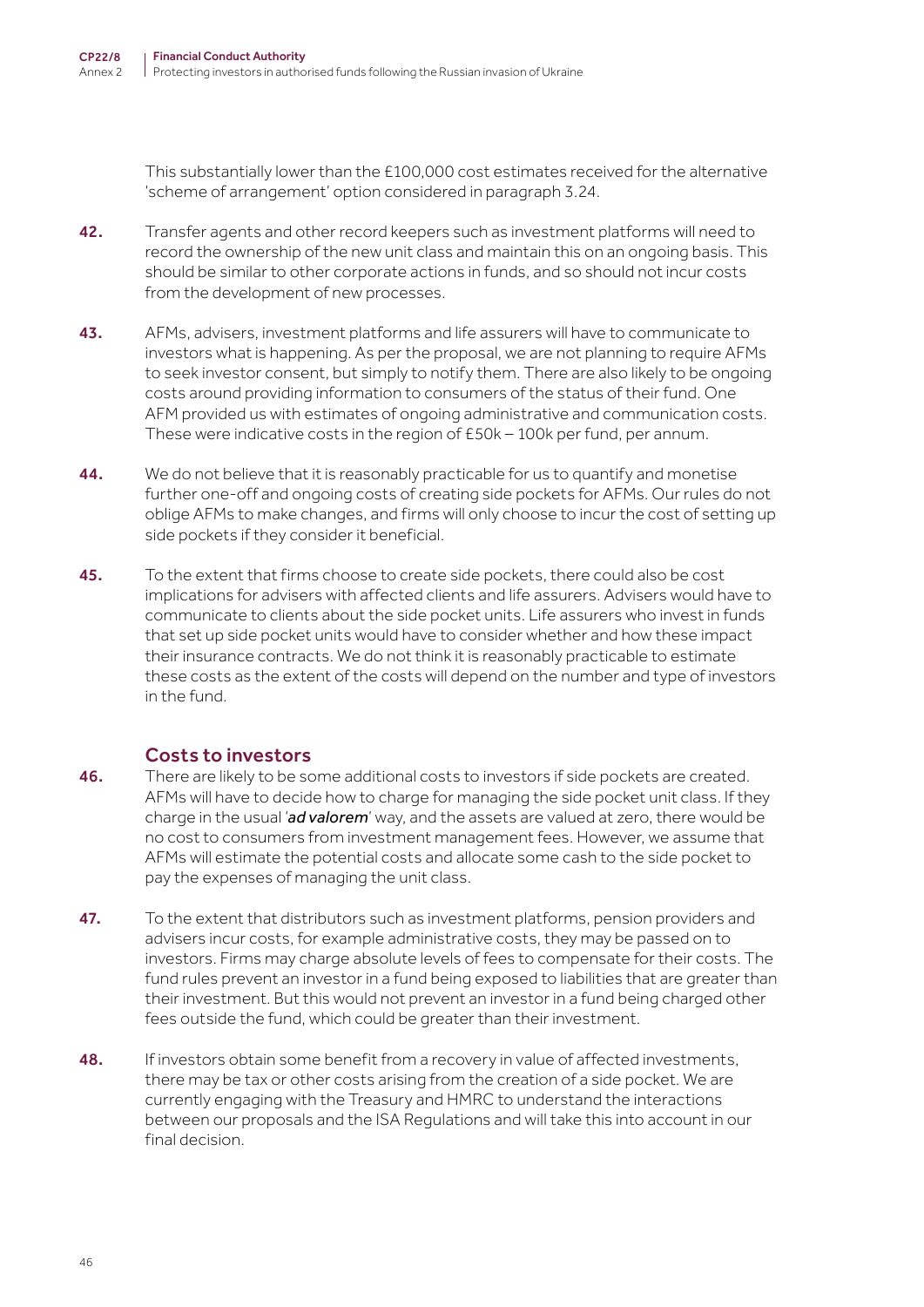49. There could also be cost implications for life assurance firms operating unit-linked life funds and for policyholders whose returns are based on those funds, if side pockets are created. Insurance firms will need to decide how to process transactions into funds with side pockets. Additionally, there could be implications for self-invested personal pension schemes (SIPPs) providers and capital rules. We welcome views on the implications for these funds as part of this consultation.

### FCA costs

50. The FCA will incur some costs in supervising side pocket unit classes. The costs will be relative to the number of side pockets that are set up, which we are unable to predict, and therefore we believe that it is not reasonably practicable to quantify these costs. Our expectation is that we will use existing FCA resources to supervise side pockets.

#### Q32: Do you have any comments on our cost benefit analysis?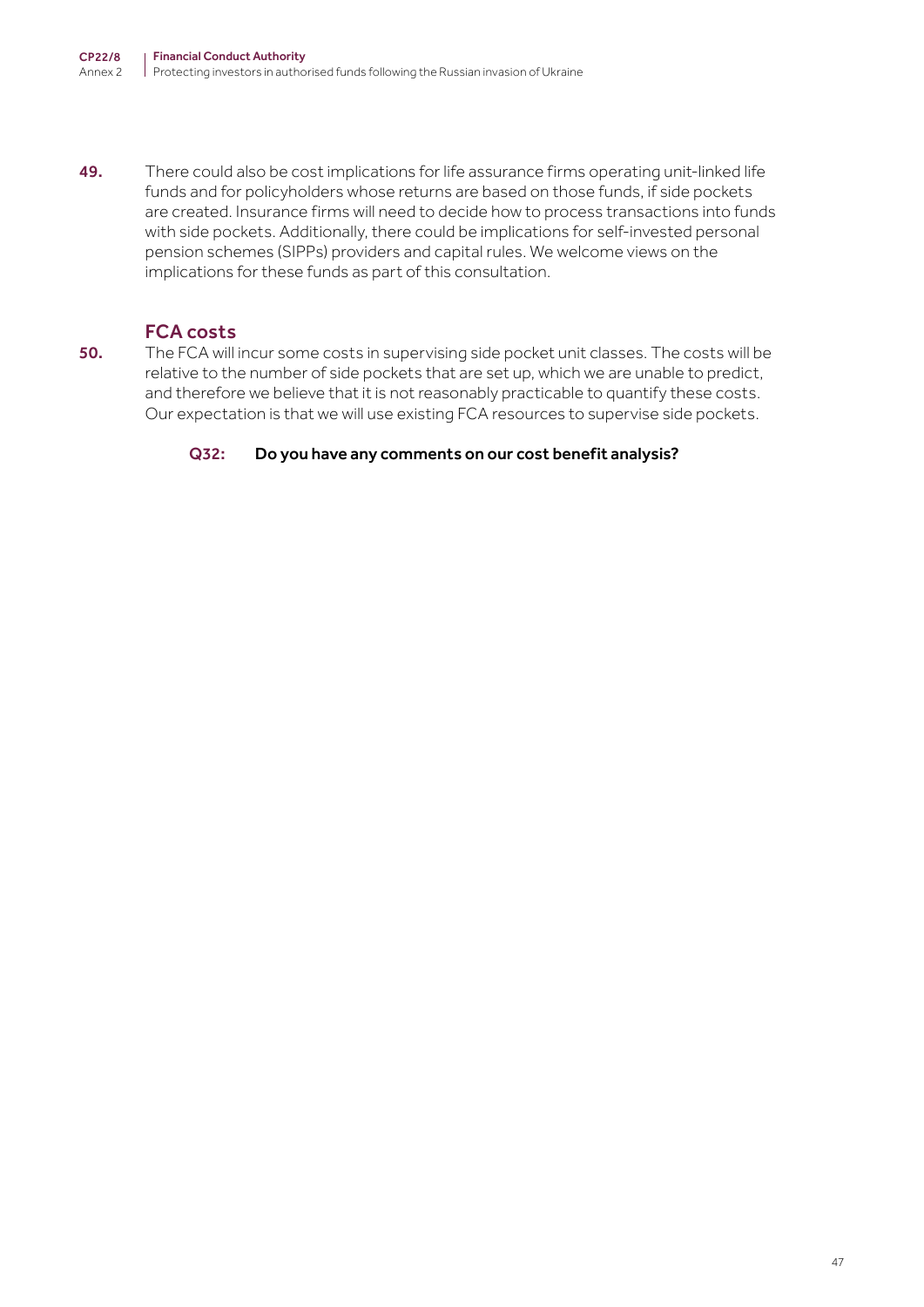# Annex 3 Compatibility statement

## Compliance with legal requirements

- 1. This Annex records the FCA's compliance with a number of legal requirements applicable to the proposals in this consultation, including an explanation of the FCA's reasons for concluding that our proposals in this consultation are compatible with certain requirements under the Financial Services and Markets Act 2000 (FSMA).
- 2. When consulting on new rules, the FCA is required by section 138I(2)(d) FSMA to include an explanation of why it believes making the proposed rules is (a) compatible with its general duty, under s. 1B(1) FSMA, so far as reasonably possible, to act in a way which is compatible with its strategic objective and which advances one or more of its operational objectives, and (b) its general duty under s. 1B(5)(a) FSMA to have regard to the regulatory principles in s. 3B FSMA. The FCA is also required by s. 138K(2) FSMA to state its opinion on whether the proposed rules will have a significantly different impact on mutual societies as opposed to other authorised persons.
- **3.** This Annex also sets out the FCA's view of how the proposed rules are compatible with the duty on the FCA to discharge its general functions (which include rule-making) in a way which promotes effective competition in the interests of consumers (s. 1B(4)). This duty applies in so far as promoting competition is compatible with advancing the FCA's consumer protection and/or integrity objectives.
- 4. In addition, this Annex explains how we have considered the recommendations made by the Treasury under s. 1JA FSMA about aspects of the economic policy of Her Majesty's Government to which we should have regard in connection with our general duties.
- 5. Our assessment of the equality and diversity implications of our proposals is set out at paragraph 2.21 of this paper.
- 6. Under the Legislative and Regulatory Reform Act 2006 (LRRA) the FCA is subject to requirements to have regard to a number of high-level 'Principles' in the exercise of some of our regulatory functions and to have regard to a 'Regulators' Code' when determining general policies and principles and giving general guidance (but not when exercising other legislative functions like making rules). This Annex sets out how we have complied with requirements under the LRRA.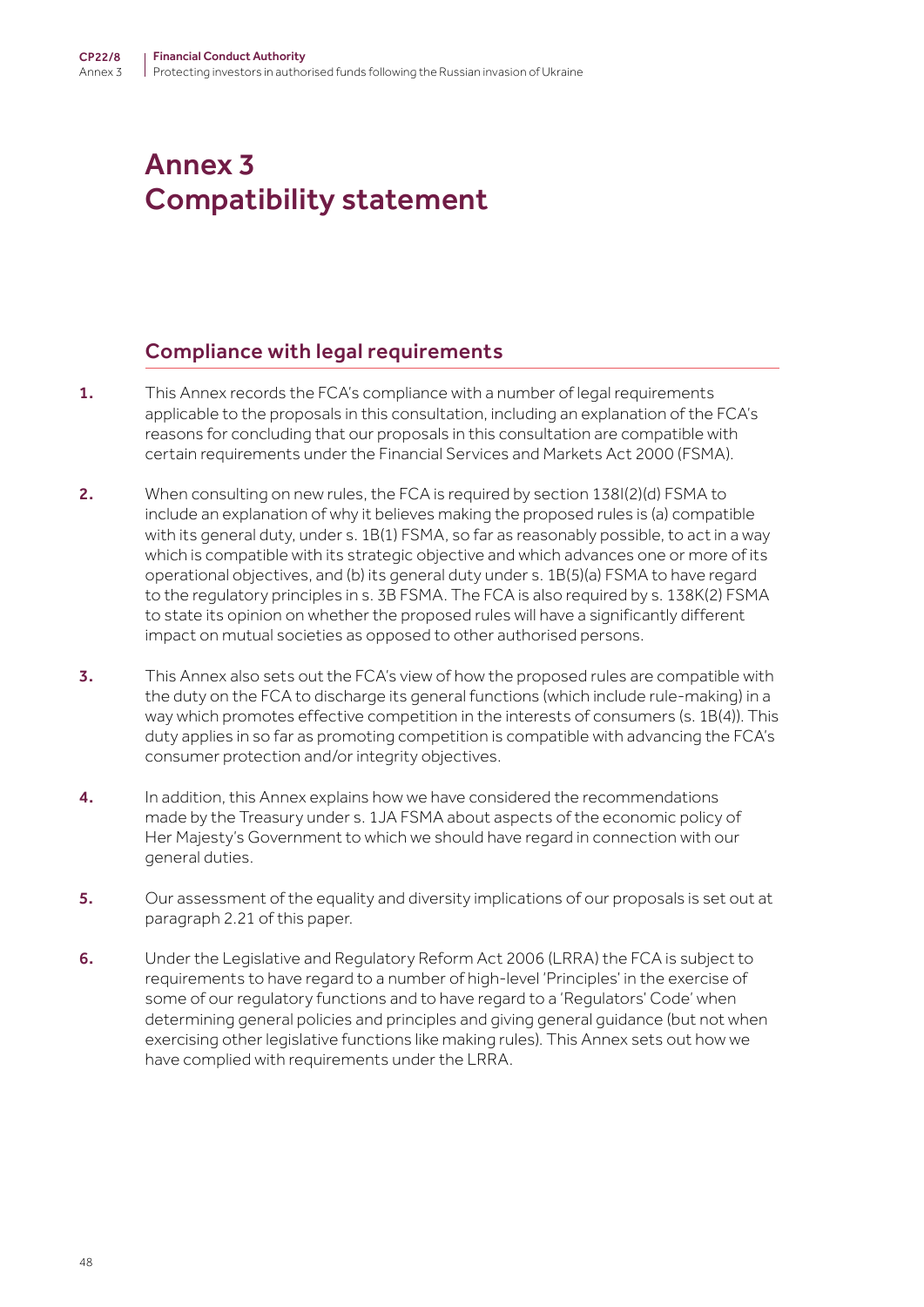## The FCA's objectives and regulatory principles: Compatibility statement

- 7. We consider these proposals are compatible with the FCA's strategic objective of ensuring that the relevant markets function well. The relevant markets include the financial markets and the markets for regulated financial services. Unitholders in UK authorised retail funds buy and sell units in the funds through the financial markets by using the services of AFMs and depositaries who carry on regulated activities.
- 8. The proposals are compatible with our strategic objective because fund managers will be able to segregate "affected investments" so that if or when sanctions are unwound, investors may benefit from any increase in value of their investments held before the Russian invasion of Ukraine. Our proposals will allow any potential upside of the revaluation of "sanctioned assets" to be attributed only to those who had invested in the fund before the implementation of these proposals. Our proposals mean that fewer funds are likely to have to suspend dealing in units and some that have been suspended may be able to resume dealing for some classes of unit.
- 9. The proposals set out in this consultation are primarily intended to advance the FCA's operational objective of protecting consumers. They are also relevant to advancing the FCA's market integrity objective.
- 10. In formulating our proposals for consumer protection, we have considered the risks that may arise when a UK authorised retail fund holds assets that are linked to a person under financial sanctions relating to Russia or that otherwise relate to Russia, Belarus or Ukraine. As set out in this paper, our proposed measures should secure an appropriate degree of protection for consumers. In particular, our proposals apply to UK authorised retail funds whose investors are likely to have less experience and expertise in investing in units than unitholders in funds designed for professional investors. The proposals should ensure that the UK financial system is not used for a purpose involving financial crime.
- 11. Also, we think that the proposals will advance our integrity objective to protect and enhance the integrity of the UK financial system. In particular, we consider that our proposals will aid the orderly operation of the financial markets and enhance the transparency of price formation in units of collective investment schemes, in accordance with s.1D(2) FSMA.
- 12. In preparing the proposals set out in this consultation, the FCA has had regard to the regulatory principles set out in s. 3B FSMA.

### The need to use our resources in the most efficient and economic way

13. The Russian invasion of Ukraine has created a situation which needs to be addressed urgently for unitholders and UK authorised retail funds with exposure to affected investments. Given the current situation, we consider that our proposals are an efficient and economic use of our resources. The alternative model for segregating affected investments would involve establishing a new fund; this would be likely to be more resource-intensive over the short to medium term, as fund managers would need seek authorisation from the FCA for their new funds.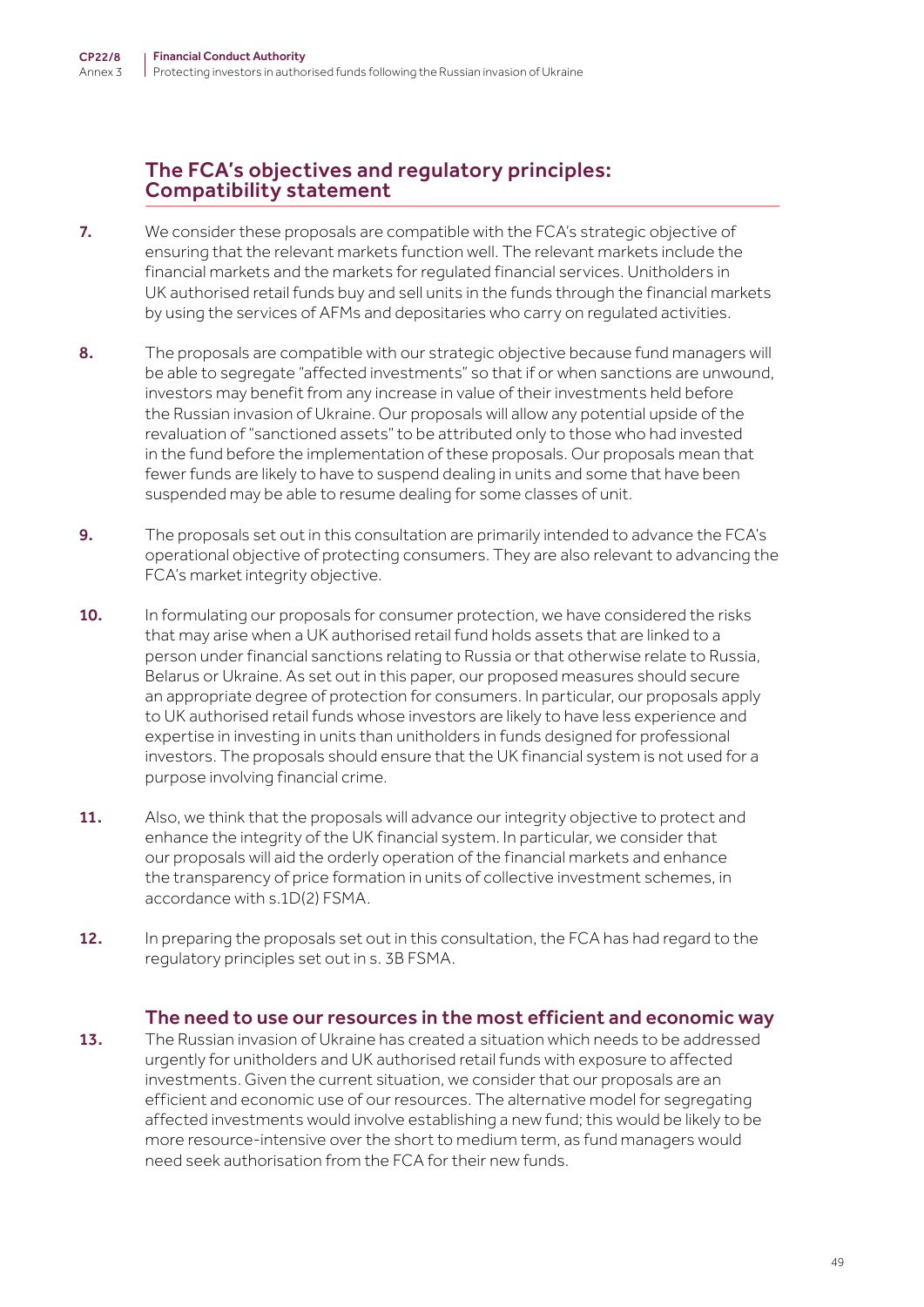### The principle that a burden or restriction should be proportionate to the benefits

- 14. We have considered whether the rules enabling firms to create side pockets are proportionate for fund managers and depositaries. The proposed rules are designed to be flexible. Fund managers may make use of the ability to create side pockets but are not under any obligation to do so. If fund managers do decide to create side pockets, they will be subject to certain requirements which we consider to be proportionate given our objective to secure an appropriate degree of protection for consumers.
- 15. We have also considered the proportionality of our proposals to the extent that they involve potential interference with investors' existing property rights. Our assessment on this aspect is set out in Chapter 2.

#### The desirability of sustainable growth in the economy of the United Kingdom in the medium or long term

- 16. The asset management industry is one of the most important providers of capital needed for economic growth. By introducing side pockets, our proposals will support the efficient operation of authorised funds as part of the asset management sector which contributes towards the sustainability of UK economic growth. Our proposals should enable existing investors in UK authorised retail funds to redeem units valued by reference to unaffected liquid investments.
- 17. Without our proposals, some funds might need to suspend dealings or unitholders would have to crystallise their losses in respect of the exposure to affected investments. Such actions would be likely to damage the perceived attractiveness of authorised funds as an investment vehicle for the general public.

### The general principle that consumers should take responsibility for their decisions

18. The Russian invasion of Ukraine has had financial consequences for some UK authorised retail funds which most investors in such funds could not have predicted when they invested. Our proposals will allow investors who were exposed to affected investments to receive the benefit of any future revaluation of these assets as the situation unwinds, rather than allowing other investors to benefit at their expense.

### The responsibilities of senior management

19. Our proposals would require the governing body of each fund manager to take the decision on whether to create a side pocket and require the governing body to consider various specified matters such as ensuring that the side pocket would be in the interests of unitholders and would comply with relevant sanctions legislation.

#### The desirability of recognising differences in the nature of, and objectives of, businesses carried on by different persons including mutual societies and other kinds of business organisation

20. Our rules will apply to all fund managers of UK authorised retail funds. They may also impact on other types of firm indirectly e.g. platform providers, unit-linked life assurance providers and SIPP providers, but do not (and are unlikely to) apply to mutual societies.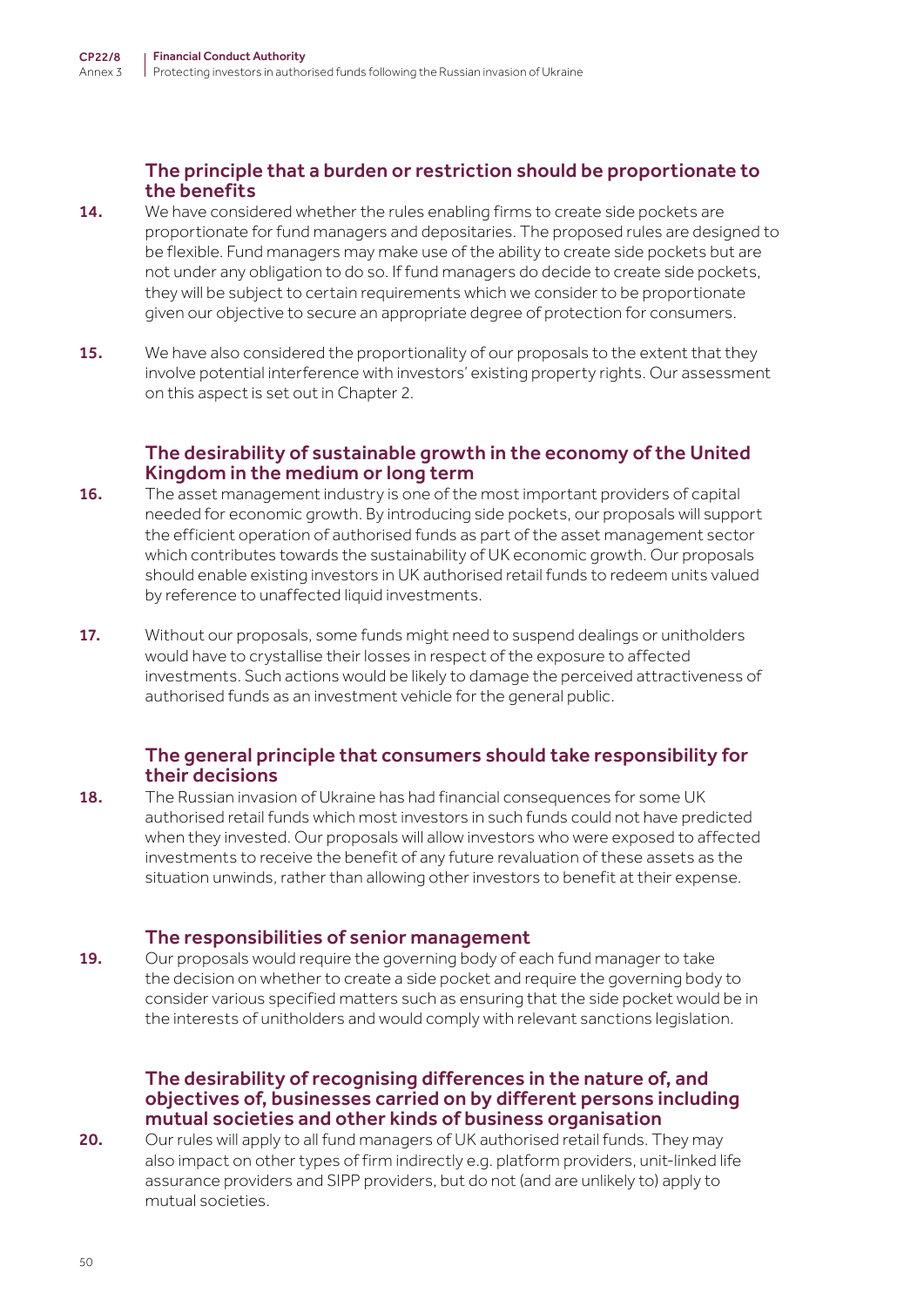The principle that we should exercise our functions as transparently as possible

- 21. In formulating these proposals, the FCA sets out the detail of our concerns and assessment of the likely costs and benefits, and seeks feedback. This is consistent with the principle of exercising our functions transparently. Given the urgency of the situation, we think it is appropriate to have a shorter consultation period than we would typically allow respondents.
- 22. In formulating these proposals, the FCA has had regard to the importance of taking action intended to minimise the extent to which it is possible for a business carried on (i) by an authorised person or a recognised investment exchange; or (ii) in contravention of the general prohibition, to be used for a purpose connected with financial crime (as required by s. 1B(5)(b) FSMA). The proposals allow for the segregation of affected investments in a way that supports compliance with sanctions regimes relating to Russia and Belarus imposed by the UK and certain other jurisdictions.

## Expected effect on mutual societies

23. The FCA does not expect the proposals in this paper to have a significantly different impact on mutual societies. Mutual societies are not permitted to operate or manage authorised collective investment schemes, and do not normally distribute them or provide services to them in the course of business.

## Compatibility with the duty to promote effective competition in the interests of consumers

24. In preparing the proposals as set out in this consultation, we have had regard to the FCA's duty to promote effective competition in the interests of consumers. Our policy proposals will allow UK firms to act in the interests of consumers and to mitigate the detriment of consumers adversely impacted by the imposition of sanctions and interruptions to the normal functioning of financial markets. Given the particular circumstances of our proposals, we consider it unlikely that firms would be seeking to compete in the interests of consumers but we note that our proposals are flexible and can be implemented at the discretion of individual AFMs.

## Treasury recommendations about economic policy

- 25. We consider that our proposals are consistent with the aspects of the Government's economic policy to which the FCA should have regard.
- 26. In the remit letter from the Chancellor of the Exchequer to the FCA on 23 March 2021, the Chancellor affirms the FCA's role in protecting consumers, promoting competition in financial services and protecting and enhancing the integrity of the UK financial system.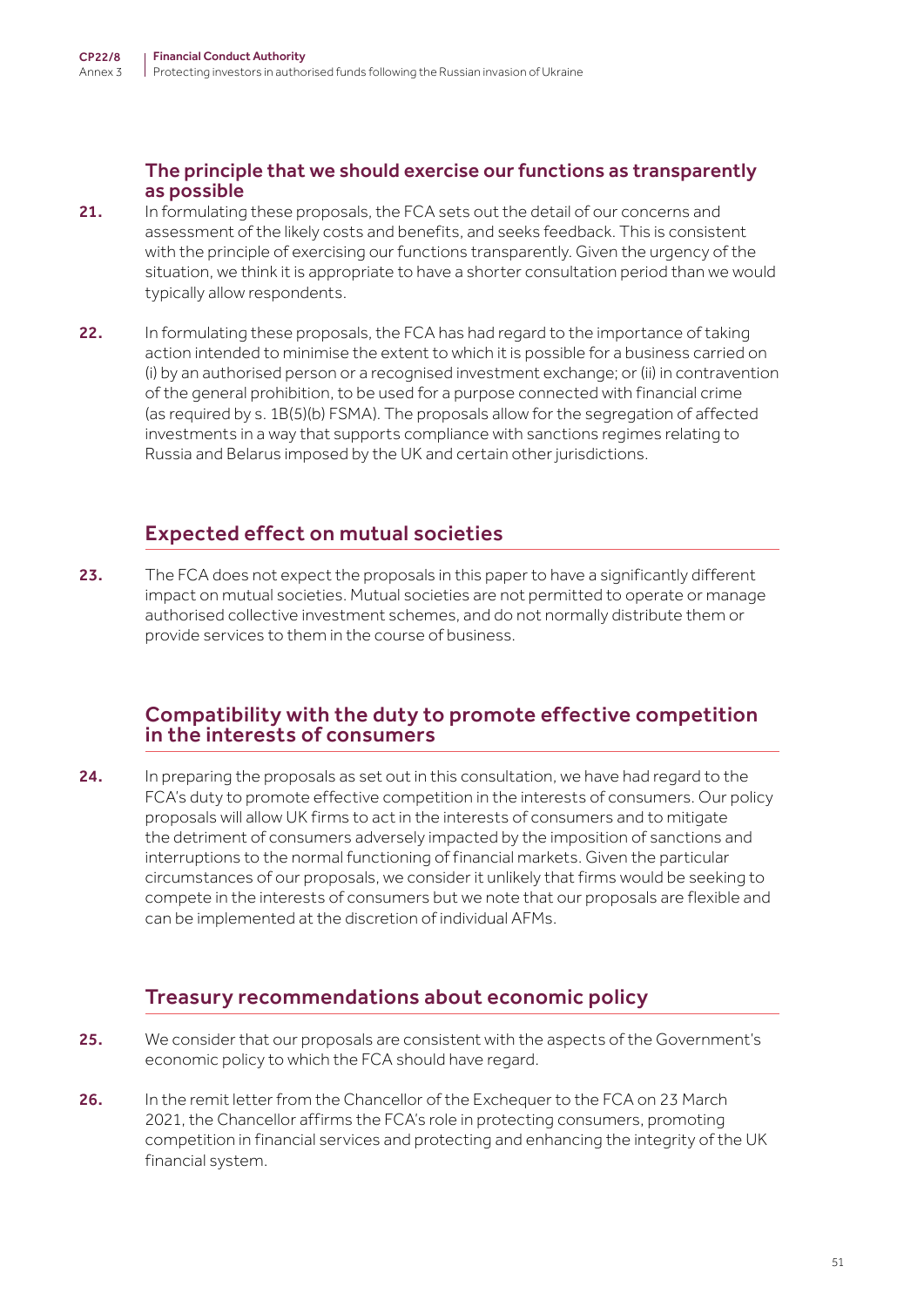27. The FCA has had regard to this letter and its recommendations. As set out in this Annex, we consider that our proposals are proportionate and aim to secure an appropriate degree of consumer protection. Our proposals are of relevance to the government wanting to see financial services work in the best interests of the consumers and businesses they serve and, as explained in the CP, our proposals aim to secure better outcomes for consumers than would be the case without our proposed intervention.

# Legislative and Regulatory Reform Act 2006 (LRRA)

- 28. We have had regard to the principles in the LRRA for the parts consisting of general policies, principles or guidance. We consider that they are proportionate and promote our statutory objectives of consumer protection and effective competition and our strategic objective to ensure that markets function well without creating undue burdens on the industry, or adversely affecting competition. We consider the process to be transparent, and the measures are targeted only at firms with affected investments.
- 29. We have had regard to the Regulators' Code for the parts of the proposals that consist of general policies, principles or guidance and consider that the proposals are proportionate to the potential harm to consumers or risks to our statutory objectives that have been identified.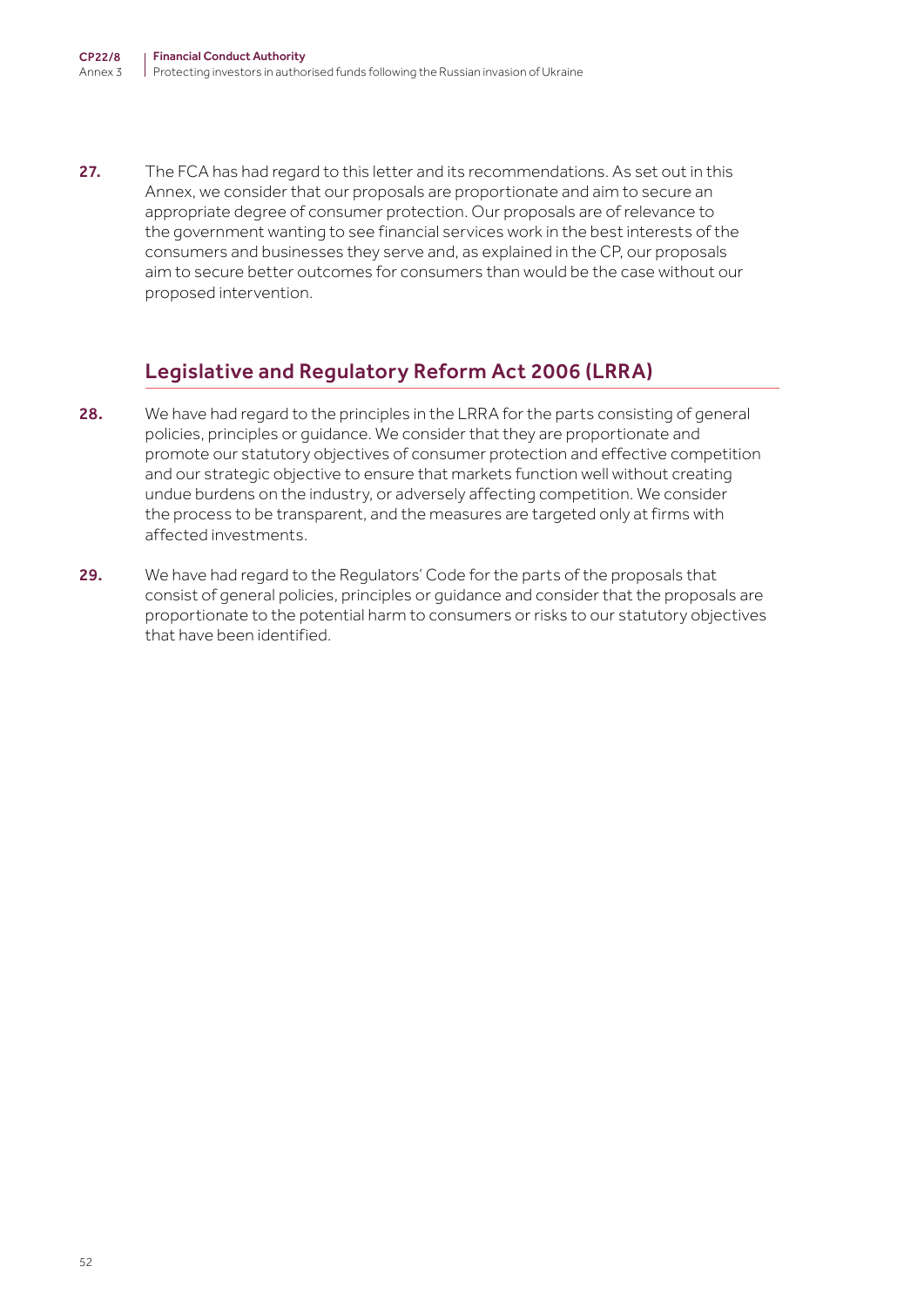# Annex 4 Abbreviations used in this paper

| <b>Abbreviation</b> | <b>Description</b>                                               |
|---------------------|------------------------------------------------------------------|
| <b>AFM</b>          | Authorised fund manager                                          |
| <b>CIS</b>          | Collective investment scheme                                     |
| <b>COLL</b>         | Collective investment schemes sourcebook                         |
| EU                  | European Union                                                   |
| <b>FCA</b>          | <b>Financial Conduct Authority</b>                               |
| G7                  | Group of 7 countries                                             |
| <b>FSMA</b>         | <b>Financial Services and Markets Act 2000</b>                   |
| <b>HMRC</b>         | Her Majesty's Revenue and Customs                                |
| <b>ISA</b>          | Individual savings account                                       |
| KII                 | Key investor information                                         |
| <b>NURS</b>         | Non-UCITS retail scheme                                          |
| <b>OEIC</b>         | Open-ended investment company                                    |
| <b>SIPP</b>         | Self-invested personal pension scheme                            |
| <b>UCITS</b>        | Undertaking for collective investment in transferable securities |

We make all responses to formal consultation available for public inspection unless the respondent requests otherwise. We will not regard a standard confidentiality statement in an email message as a request for non-disclosure.

Despite this, we may be asked to disclose a confidential response under the Freedom of Information Act 2000. We may consult you if we receive such a request. Any decision we make not to disclose the response is reviewable by the Information Commissioner and the Information Rights Tribunal.

All our publications are available to download from www.fca.org.uk. If you would like to receive this paper in an alternative format, please call 020 7066 7948 or email: publications\_graphics@fca.org.uk or write to: Editorial and Digital team, Financial Conduct Authority, 12 Endeavour Square, London E20 1JN

[Sign up](https://www.fca.org.uk/news-and-publications-email-alerts?doc=#utm_source=signup&utm_medium=document&utm_campaign=newsandpubs) for our news and publications alerts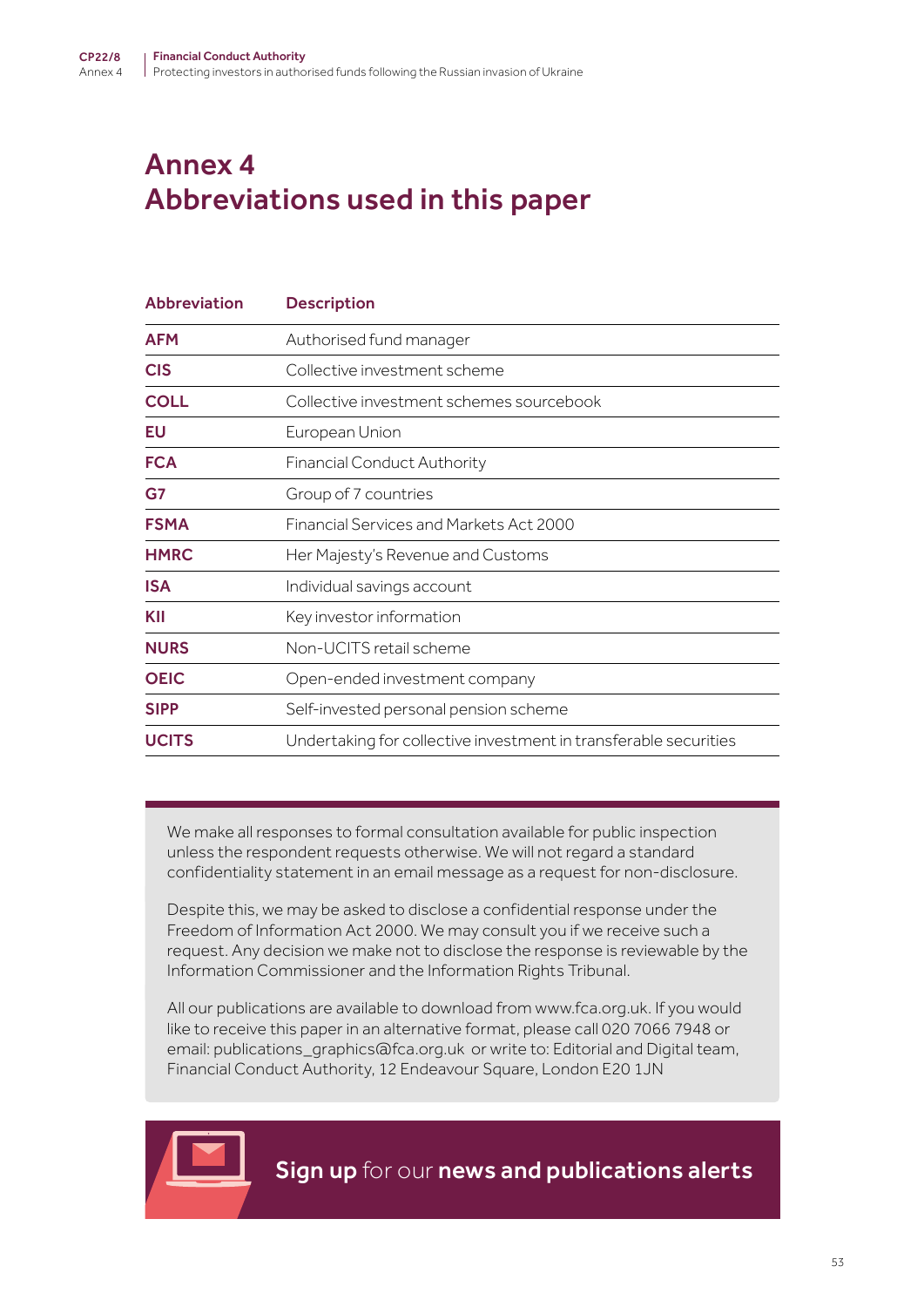# Appendix 1 Draft Handbook text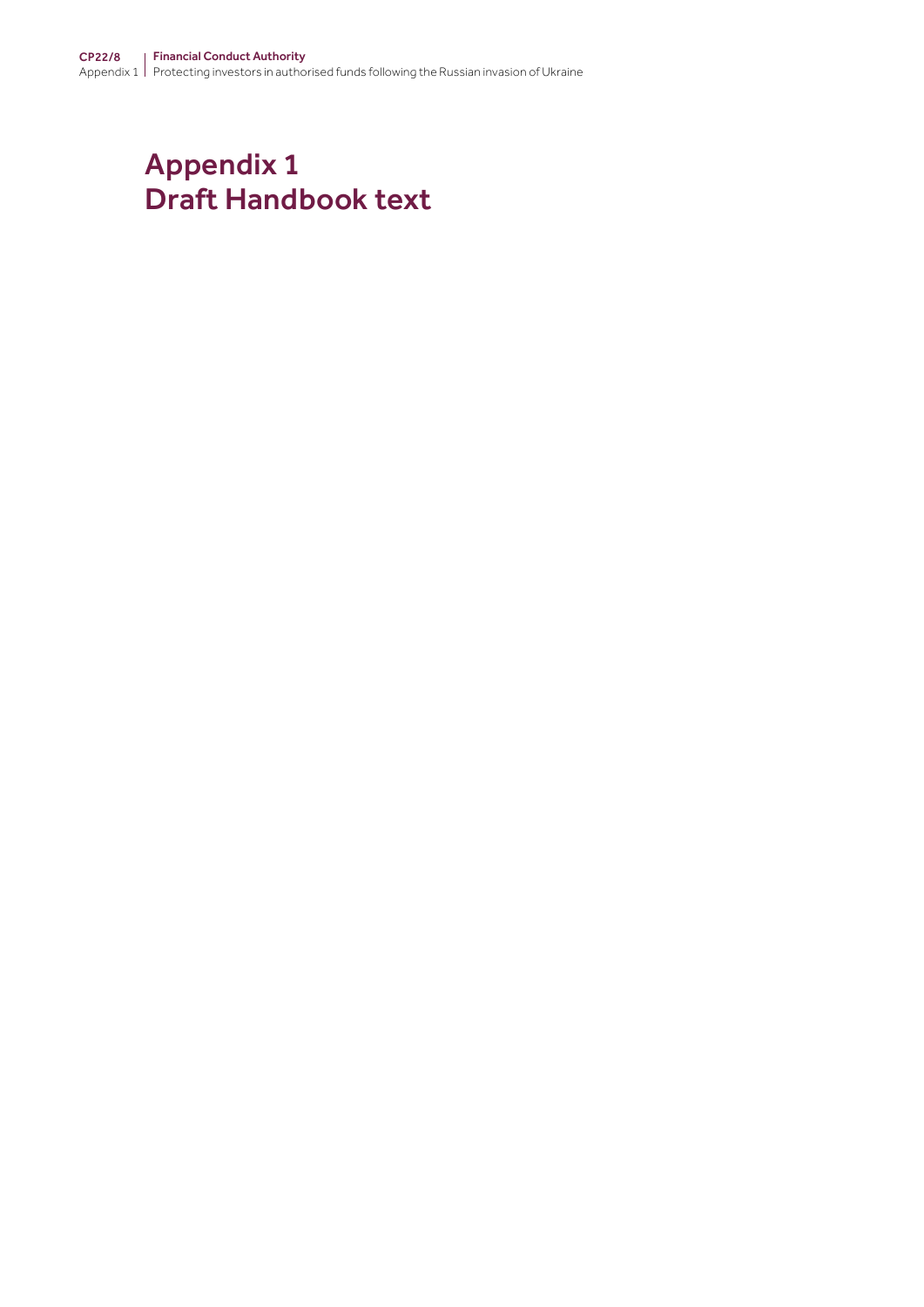#### **COLLECTIVE INVESTMENT SCHEMES SOURCEBOOK (SIDE POCKETS) (RUSSIA) INSTRUMENT 2022**

#### **Powers exercised**

- A. The Financial Conduct Authority ("the FCA") makes this instrument in the exercise of the following powers and related provisions in or under:
	- (1) the following sections of the Financial Services and Markets Act 2000 ("the Act"):
		- (a) section 137A (The FCA's general rules);
		- (b) section 137T (General supplementary powers);
		- (c) section 139A (Power of the FCA to give guidance);<br>
		(d) section 247 (Trust scheme rules);<br>
		(e) section 248 (Scheme particulars rules);
		- section 247 (Trust scheme rules);
		-
		- (f) section 261I (Contractual scheme rules); and
		- (g) section 261J (Contractual scheme particulars rules);
	- (2) regulation 6(1) of the Open-Ended Investment Companies Regulations 2001 (SI 2001/1228); and
	- (3) the other rule and guidance making powers listed in Schedule 4 (Powers exercised) to the General Provisions of the FCA's Handbook.
- B. The rule-making provisions listed above are specified for the purposes of section 138G(2) (Rule-making instruments) of the Act.

#### **Commencement**

C. This instrument comes into force on [*date*].

#### **Amendments to the Handbook**

- $D_{\cdot}$ The Glossary of definitions is amended in accordance with Annex A to this instrument.
- $E.$ The Collective Investment Schemes sourcebook (COLL) is amended in accordance with Annex B to this instrument.

#### **Notes**

F. In this instrument, notes shown as "Note:" are intended for the convenience of the reader but do not form part of the legislative text.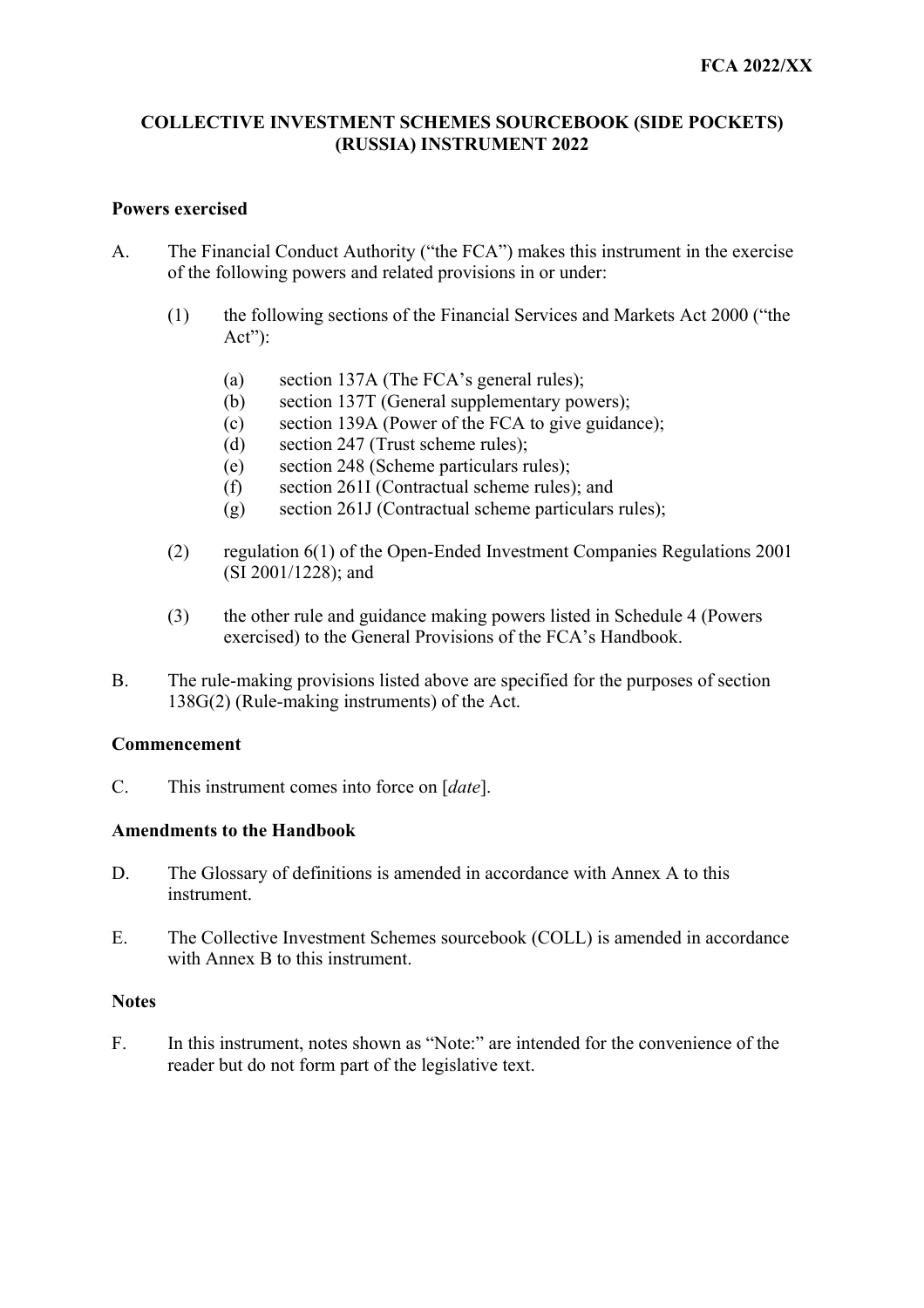### **Citation**

G. This instrument may be cited as the Collective Investment Schemes Sourcebook (Side Pockets) (Russia) Instrument 2022.

By order of the Board [*date*]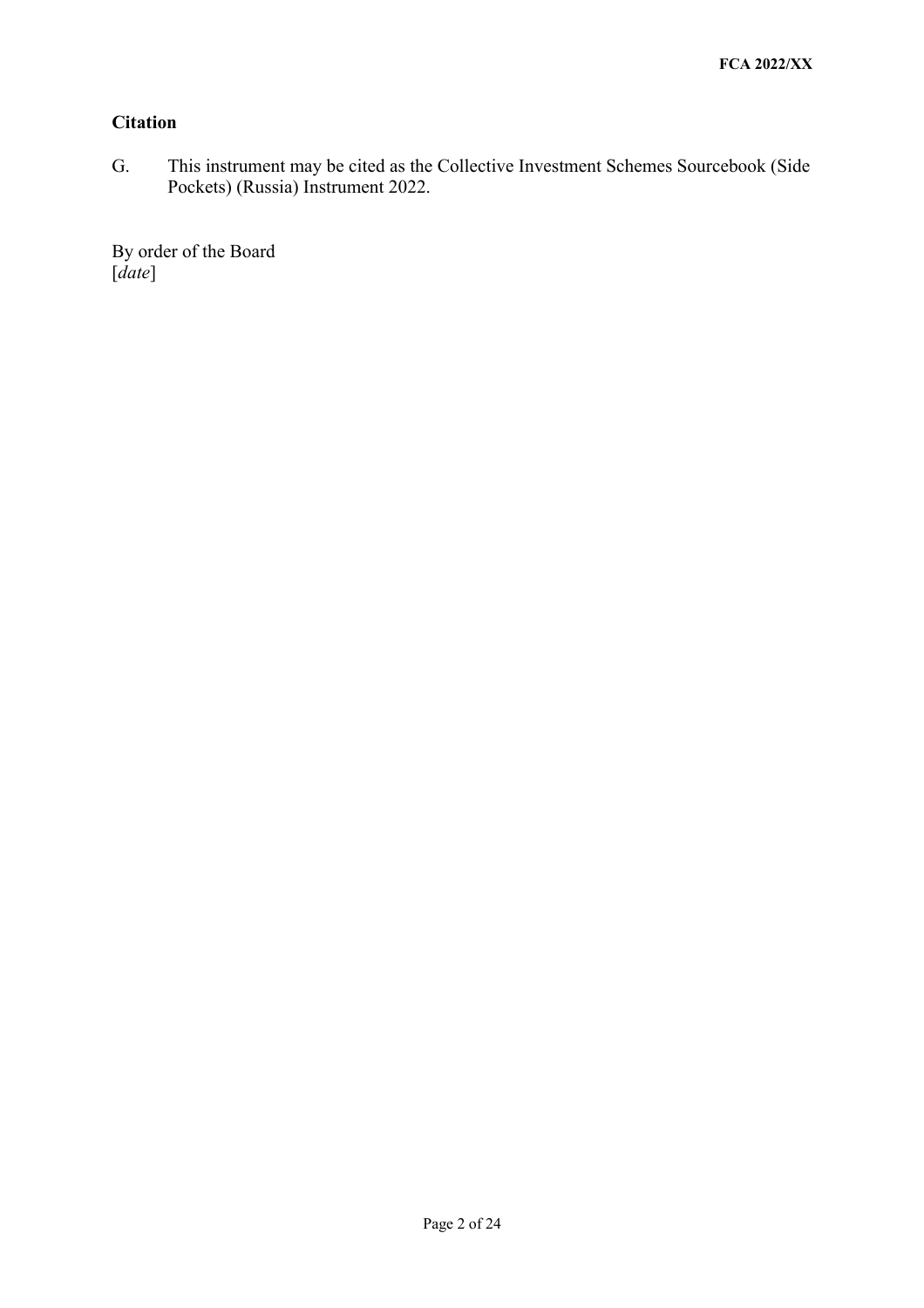#### **Annex A**

#### **Amendments to the Glossary of definitions**

Insert the following new definitions in the appropriate alphabetical position. The text is not underlined.

- *affected country* Any of the following:
	- (1) the Republic of Belarus;
	- (2) the Russian Federation;
	- (3) Ukraine.
- *affected investment* (1) a *sanctioned investment*; or
	- (2) an *investment* in (a) which falls within any of the limbs in (b).
		- (a) (i) A *transferable security* within limb (2) of that definition.
			- (ii) A money-market instrument.
			- (iii) A *unit* in a *collective investment scheme*.
			- (iv) A *share* in an *AIF*.
		- (b) (i) The *investment* is issued or guaranteed by:
			- (A) the Government of, or a central authority in, an *affected country*;
			- (B) a regional or local authority of an *affected country*; or
			- (C) the central bank of an *affected country*.
			- (ii) The *investment* is issued or guaranteed by an *issuer*  which:
				- (A) has its principal place of business in an *affected country*; or
				- of where the *investment* is *listed* or traded. (B) has such significant economic ties to an *affected country* that fair valuation of the *investment* is no longer possible, regardless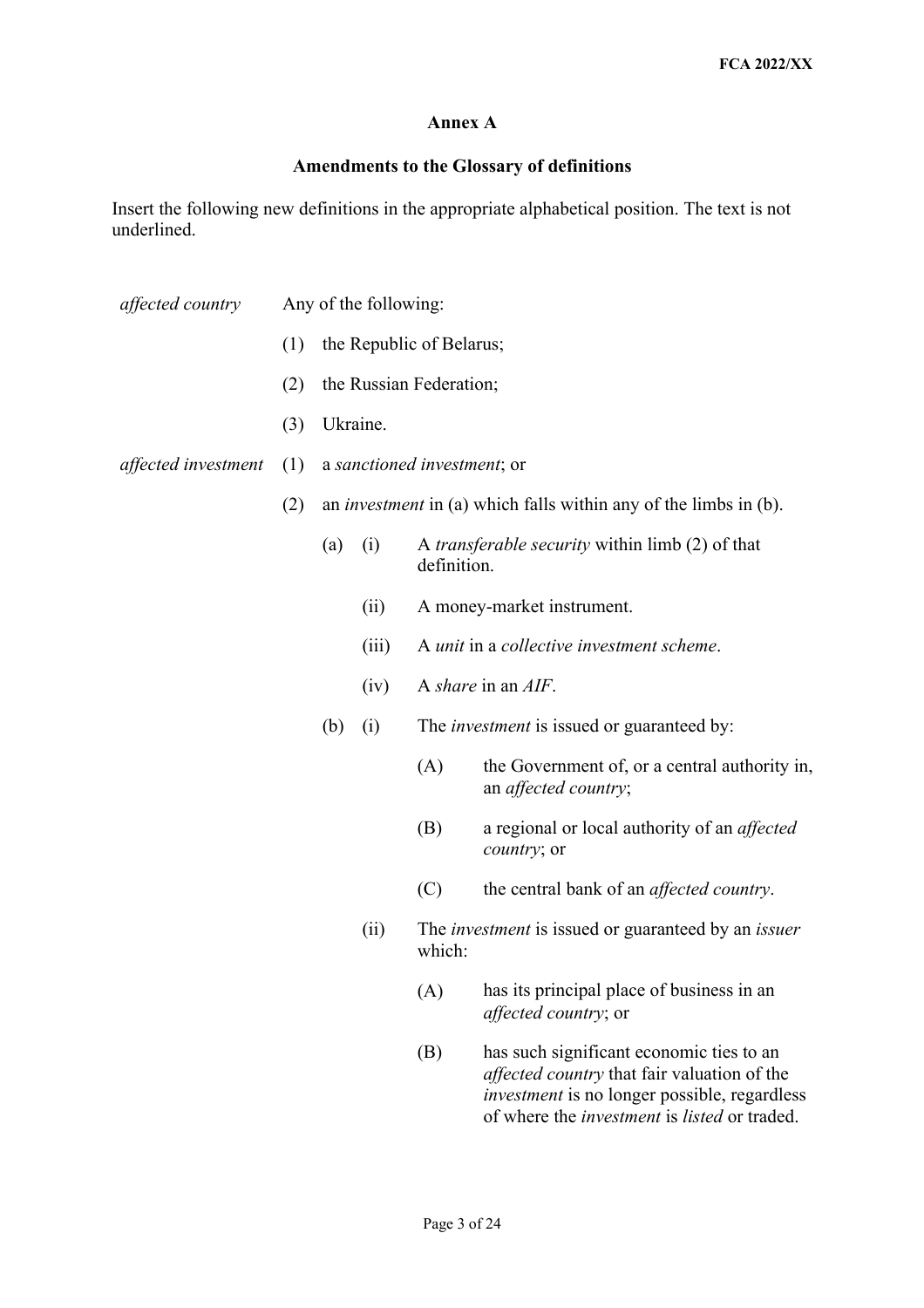|                          |                                                                                                                                                                                                                                                                                                                                                                                                                                                       | (iii)              | The <i>investment</i> is a right or interest in another<br><i>affected investment</i> issued by an <i>issuer</i> in (ii).                                                                                                                                                                                                                 |                                                                                   |  |
|--------------------------|-------------------------------------------------------------------------------------------------------------------------------------------------------------------------------------------------------------------------------------------------------------------------------------------------------------------------------------------------------------------------------------------------------------------------------------------------------|--------------------|-------------------------------------------------------------------------------------------------------------------------------------------------------------------------------------------------------------------------------------------------------------------------------------------------------------------------------------------|-----------------------------------------------------------------------------------|--|
|                          |                                                                                                                                                                                                                                                                                                                                                                                                                                                       | (iv)               | The <i>investment</i> is denominated in the currency of an<br>affected country.                                                                                                                                                                                                                                                           |                                                                                   |  |
|                          |                                                                                                                                                                                                                                                                                                                                                                                                                                                       | (v)                | On 24 February 2022, the <i>investment</i> was <i>listed</i> or<br>traded on a market or MTF in an affected country.                                                                                                                                                                                                                      |                                                                                   |  |
|                          |                                                                                                                                                                                                                                                                                                                                                                                                                                                       | (vi)               | Prior to 24 February 2022, the <i>investment</i> was<br>offered, or was offered for private placement, in an<br>affected country.<br>The <i>investment</i> is a <i>unit</i> in a <i>collective investment</i><br>scheme or a share in an AIF which has suspended<br>redemptions as a result of investing substantially in<br>one or more: |                                                                                   |  |
|                          |                                                                                                                                                                                                                                                                                                                                                                                                                                                       | (vii)              |                                                                                                                                                                                                                                                                                                                                           |                                                                                   |  |
|                          |                                                                                                                                                                                                                                                                                                                                                                                                                                                       |                    | (A)                                                                                                                                                                                                                                                                                                                                       | sanctioned investments; or                                                        |  |
|                          |                                                                                                                                                                                                                                                                                                                                                                                                                                                       |                    | (B)                                                                                                                                                                                                                                                                                                                                       | <i>investments</i> in $(2)(a)$ which fall within any of<br>$(i)$ to $(vi)$ above. |  |
| sanctioned<br>investment | an <i>investment</i> which is:                                                                                                                                                                                                                                                                                                                                                                                                                        |                    |                                                                                                                                                                                                                                                                                                                                           |                                                                                   |  |
|                          | (1)<br>a <i>transferable security</i> within limb (2) of that definition;                                                                                                                                                                                                                                                                                                                                                                             |                    |                                                                                                                                                                                                                                                                                                                                           |                                                                                   |  |
|                          | (2)<br>a money-market instrument;<br>(3)<br>a unit in a collective investment scheme; or                                                                                                                                                                                                                                                                                                                                                              |                    |                                                                                                                                                                                                                                                                                                                                           |                                                                                   |  |
|                          |                                                                                                                                                                                                                                                                                                                                                                                                                                                       |                    |                                                                                                                                                                                                                                                                                                                                           |                                                                                   |  |
|                          | (4)                                                                                                                                                                                                                                                                                                                                                                                                                                                   | a share in an AIF, |                                                                                                                                                                                                                                                                                                                                           |                                                                                   |  |
|                          | where dealing with the <i>investment</i> (whether directly or indirectly)<br>would contravene the financial sanctions regimes of any one or more of<br>Canada, the EU, France, Germany, Italy, Japan, the United Kingdom or<br>the United States of America, as those sanctions regimes relate to<br>Russia.<br>[Note: The $UK$ 's financial sanctions regime relating to Russia is set out<br>in the Russia (Sanctions) (EU Exit) Regulations 2019.] |                    |                                                                                                                                                                                                                                                                                                                                           |                                                                                   |  |
|                          |                                                                                                                                                                                                                                                                                                                                                                                                                                                       |                    |                                                                                                                                                                                                                                                                                                                                           |                                                                                   |  |
| side pocket class        | has the meaning given in <i>COLL</i> 7.8.5R(3) (Side pocket classes).                                                                                                                                                                                                                                                                                                                                                                                 |                    |                                                                                                                                                                                                                                                                                                                                           |                                                                                   |  |
| side pocket<br>property  | the scheme property which is allocated to a side pocket class in<br>accordance with COLL 7.8.5R(2)(a) (Side pocket classes) and COLL<br>7.8.27R(3) (Modified application of COLL 6.2 (Dealing)).                                                                                                                                                                                                                                                      |                    |                                                                                                                                                                                                                                                                                                                                           |                                                                                   |  |
|                          |                                                                                                                                                                                                                                                                                                                                                                                                                                                       | pocket class).]    |                                                                                                                                                                                                                                                                                                                                           | [Note: See also <i>COLL</i> 7.8.8G (Allocation of scheme property to a side       |  |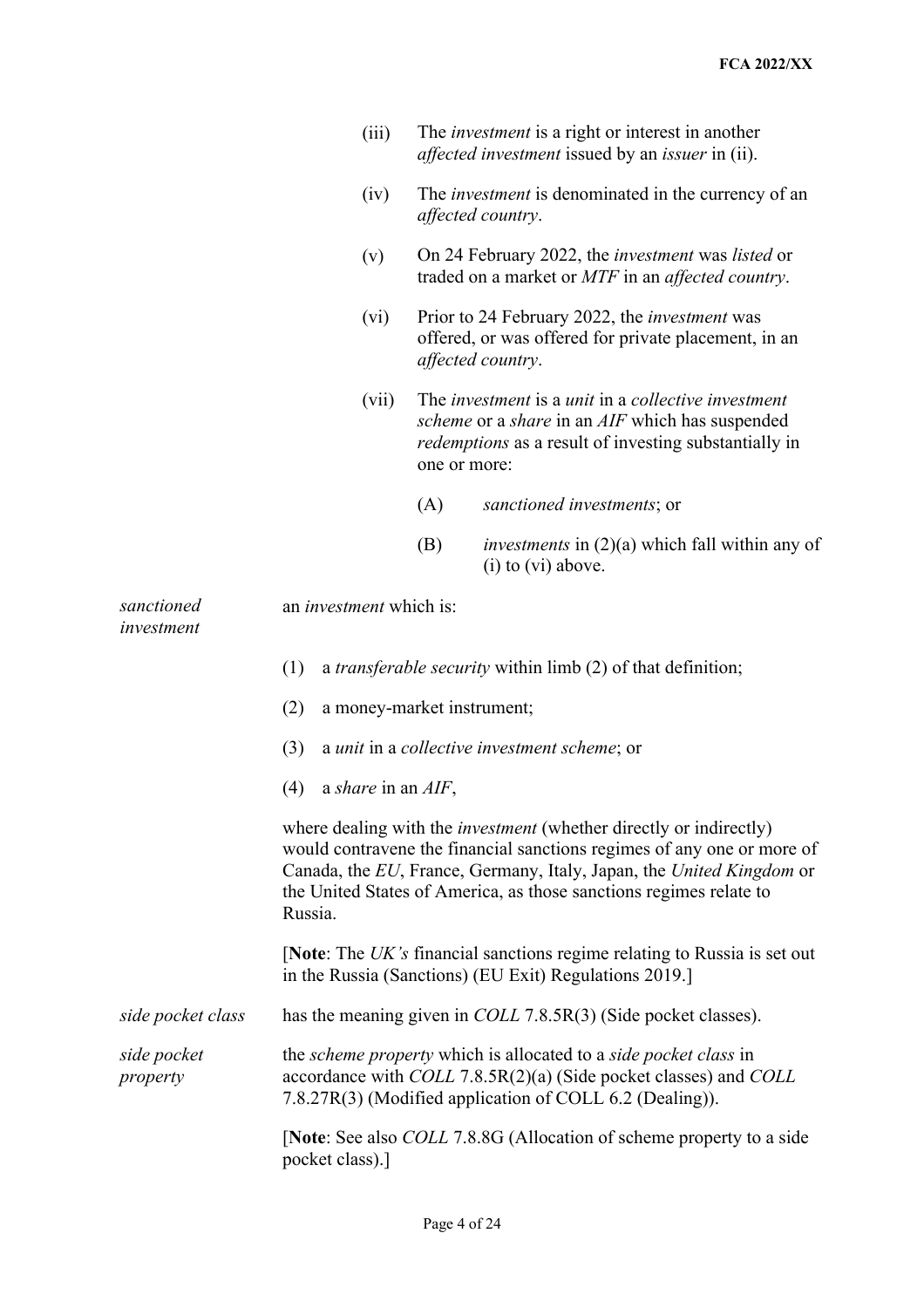#### **Annex B**

#### **Amendments to the Collective Investment Schemes sourcebook (COLL)**

In this Annex, underlining indicates new text and striking through indicates deleted text, unless otherwise indicated.

#### **7 Suspension of dealings, and termination of authorised funds and side pockets**

#### **7.1 Introduction**

…

#### Table of application

| Rule         | <i>ICVC</i> | ACD                                                                                                                                                                                                                                                                     | Any<br>other<br>directors<br>of an<br><b>ICVC</b> | Depositary<br>of an <i>ICVC</i> | Authorised<br>fund<br>manager<br>of an $AUT$<br>or $ACS$ | Depositary<br>of an $AUT$<br>or $ACS$ |  |
|--------------|-------------|-------------------------------------------------------------------------------------------------------------------------------------------------------------------------------------------------------------------------------------------------------------------------|---------------------------------------------------|---------------------------------|----------------------------------------------------------|---------------------------------------|--|
|              |             |                                                                                                                                                                                                                                                                         |                                                   |                                 |                                                          |                                       |  |
| <u>7.8</u>   | X           | $\underline{\mathbf{X}}$                                                                                                                                                                                                                                                | X                                                 | $\underline{\mathbf{X}}$        | $\underline{\mathbf{X}}$                                 | X                                     |  |
| <b>Notes</b> |             |                                                                                                                                                                                                                                                                         |                                                   |                                 |                                                          |                                       |  |
|              | (5)         | COLL 7.8 (Side pockets) applies only to UCITS schemes<br>and non-UCITS retail schemes in which the authorised<br>fund manager intends to establish (or has established) a<br>side pocket class. The rules in COLL 7.8 do not apply to a<br>regulated money market fund. |                                                   |                                 |                                                          |                                       |  |

7.1.2 R This table belongs to *COLL* 7.1.1R.

Purpose

7.1.3 G …

…

 the *UK* financial system, by enabling *unitholders* or potential (3) This chapter also helps to achieve the *statutory objectives* of protecting *consumers* and protecting and enhancing the integrity of *unitholders* in a *UCITS scheme* or *non-UCITS retail scheme* with *affected investments* to continue to *deal* in *units* representing assets held in the *scheme property* that are not *affected investments*.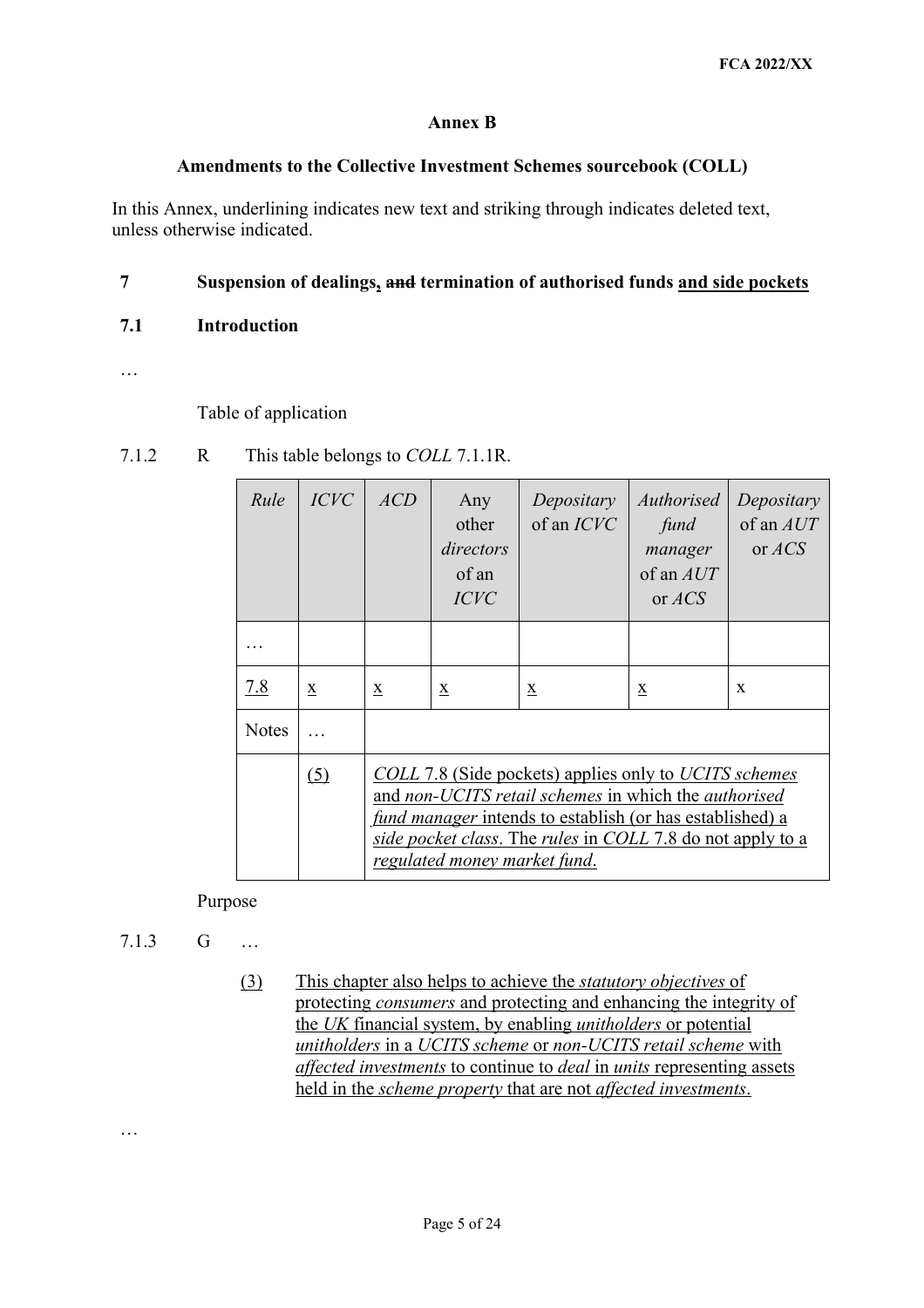After COLL 7.7 (UCITS mergers), insert the following section. The text is new and is not underlined.

### **7.8 Side pockets**

Application

- 7.8.1 R (1) Subject to (2), this section applies to:
	- (a) the *authorised fund manager* of an *AUT*, *ACS* or an *ICVC*;
	- (b) any other *director* of an *ICVC*;
	- (c) the *depositary* of an *AUT*, *ACS* or an *ICVC*; and
	- (d) an *ICVC*,

which is a *UCITS scheme* or a *non-UCITS retail scheme*.

- (2) This section does not apply to a *scheme* which is a *regulated money market fund*.
- establishing a *side pocket class*. 7.8.2 G (1) This section sets out the terms on which the *authorised fund manager*  of a *scheme* holding *affected investments* can segregate those *affected investments* from the other assets held in the *scheme property* by
	- (2) The purpose of the *rules* in this section is to advance the *FCA's*  consumer protection and integrity objectives (see s1B(3) of the *Act*) by helping *authorised fund managers* deal with the consequences of the Russian invasion of Ukraine.
	- (3) The *rules* in this section apply other *rules* in *COLL*, where necessary, with appropriate modifications, as well as imposing certain additional requirements.

Financial sanctions regimes relating to Russia

 7.8.3 G (1) The definition for a 'sanctioned investment' in the *Glossary* (which is incorporated in the definition for 'affected investment') relates to the *Kingdom* and the United States of America, plus the *EU*, as those sanctions regimes relate to Russia. financial sanctions regimes of the Group of 7 (G7) countries comprising Canada, France, Germany, Italy, Japan, the *United*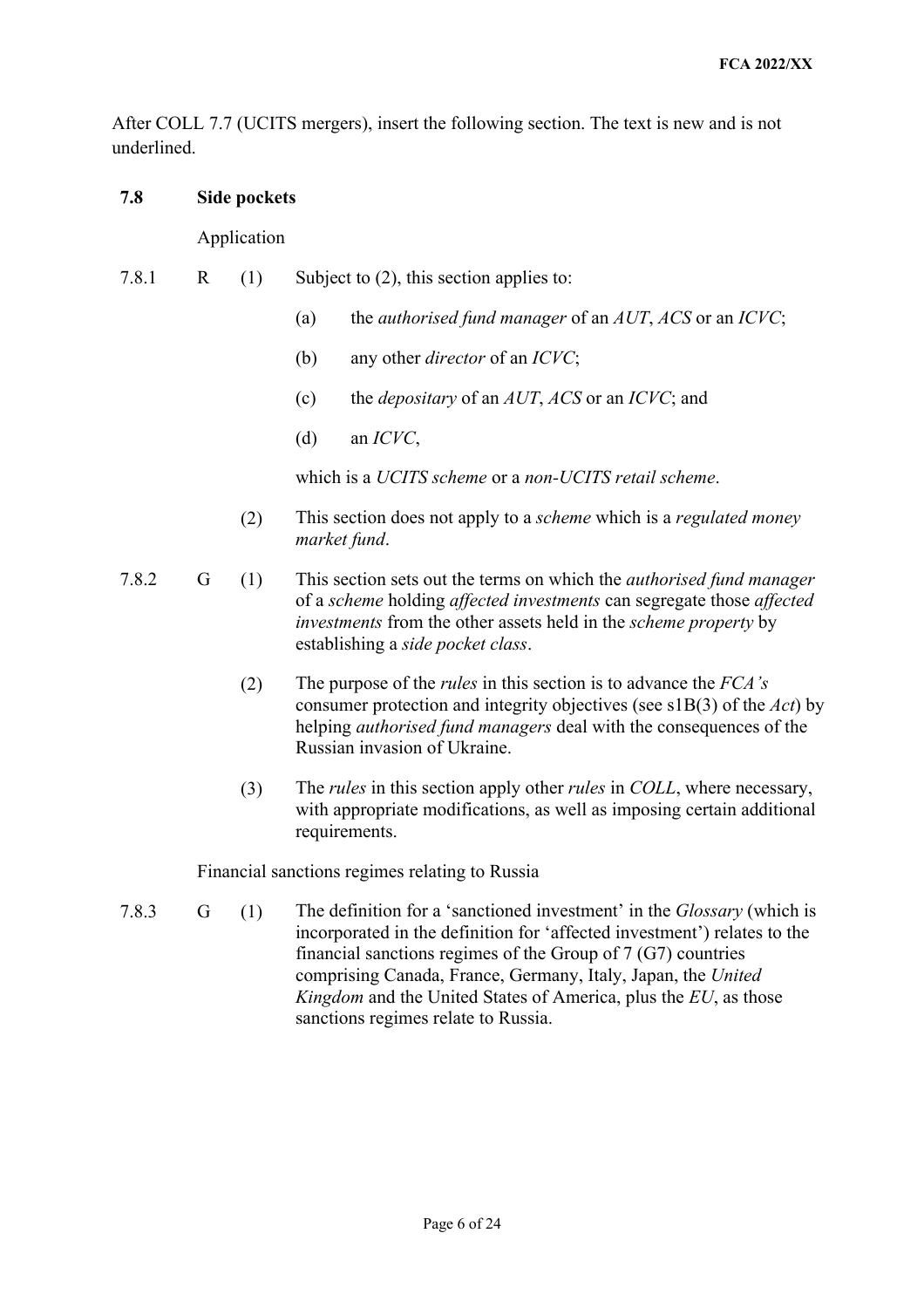- obligations that apply under the relevant financial sanctions regimes.  the *side pocket class* and the operational arrangements for the *class*  will comply with those regimes. (2) Before deciding whether to create a *side pocket class* and determining the arrangements under which the *class* is to operate, the *authorised fund manager* will need to understand the legal requirements and The *authorised fund manager* will need to be satisfied that creation of
- will comply with those regimes.<br>
(3) The *UK's* financial sanctions regime is set out in the Russia at [https://www.legislation.gov.uk/uksi/2019/855/contents.](https://www.legislation.gov.uk/uksi/2019/855/contents) The *UK*  (Sanctions) (EU Exit) Regulations 2019. The Regulations are available regime prohibits certain types of activity and conduct, including dealing with funds and economic resources, and dealing with transferable securities and money-market instruments, subject to certain exceptions. Contravention of these prohibitions constitutes a criminal offence.
- Treasury) helps to ensure that the *UK* financial sanctions regime is (4) The Office of Financial Sanctions Implementation (OFSI) (part of HM properly understood, implemented and enforced in the *United Kingdom*.

Conditions for creating a side pocket class

7.8.4 R (1) If all the conditions in (2) are satisfied, the *authorised fund manager* of a *scheme* holding *affected investments* may, after consulting with the *depositary*, create a *side pocket class*.

- (2) The conditions are:
	- (a) The *authorised fund manager* has determined that the *affected investment* held in the *scheme property* is:
		- a sanctioned investment:
		- (i) a *sanctioned investment*; (ii) a *unit* in a *collective investment scheme* or a *share* in an *AIF* within the meaning of paragraph (2)(b)(vii) of the definition of 'affected investment'; or
		- (iii) to the extent not in (i) or (ii), an *affected investment* for which there are no accurate, reliable and regular prices.
	- The *authorised fund manager* has determined that:
	- (b) The *authorised fund manager* has determined that: (i) creating the *side pocket class* will protect the interests of *unitholders*;
		- (ii) the rights of any *unit* in a *side pocket class* will not be in the *scheme*; unfairly prejudicial to the interests of *unitholders*  generally or to the *unitholders* of any other *class* of *units*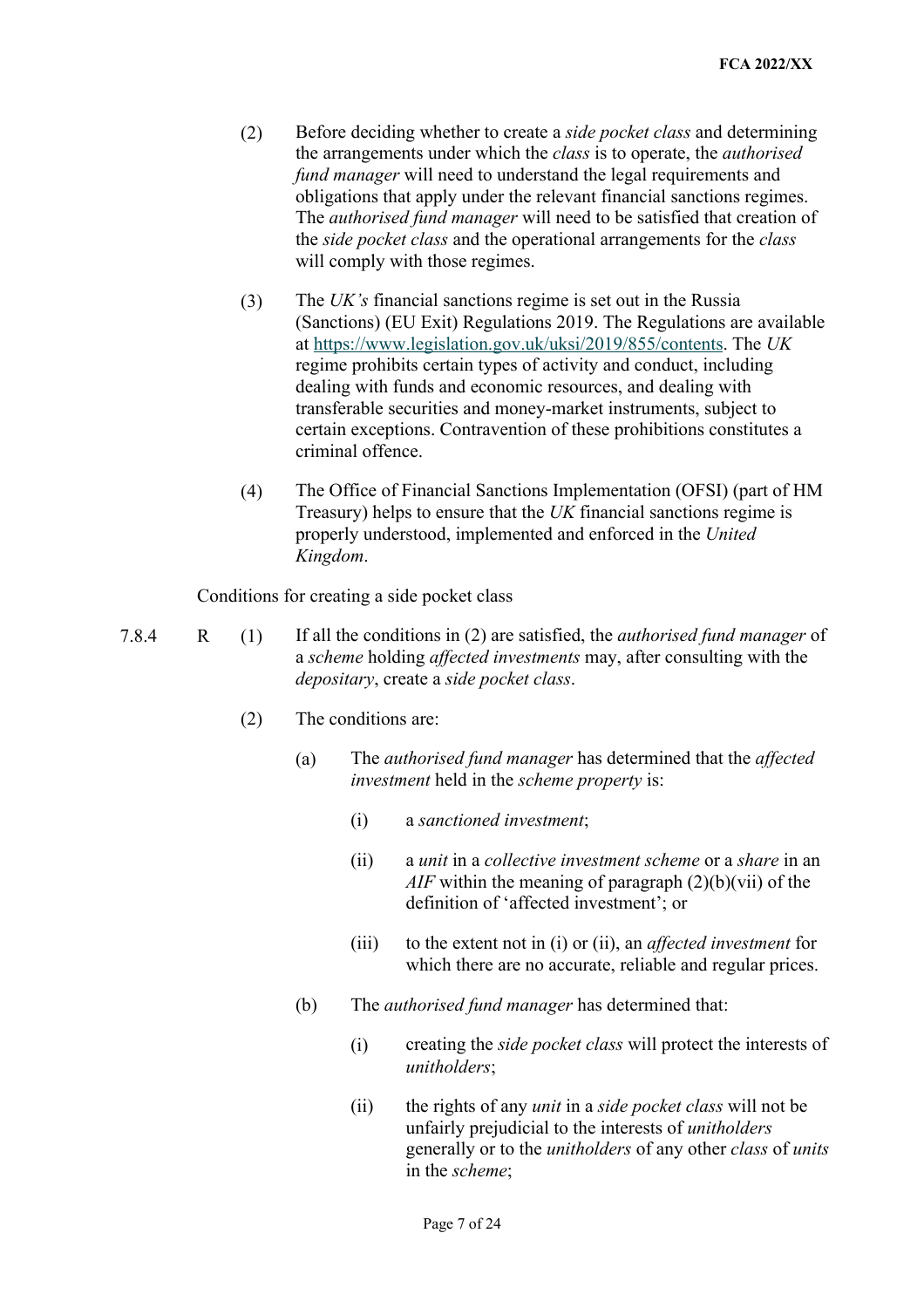- (iii) the *issue* of *units* in the *side pocket class* will be in the best interests of *unitholders*, the *authorised fund* and the integrity of the market; and
- (iv) all the *unitholders* in the *authorised fund* will be treated fairly.
- (c) The *instrument constituting the fund* and the *prospectus*:
	- (i) provide for the *issue* of *units* in a *side pocket class*; and
	- (ii) set out the terms on which that *class* will operate,

in accordance with the *rules* in, and applied by, this section (see in particular *COLL* 7.8.13R (Modified application of COLL 4.2 (Pre-sale notifications)).

- (3) Before making the determination in (2)(b), the *authorised fund manager* must consider:
	- (a) at least each of the matters specified in *COLL* 7 Annex 1 (Matters to be considered by the authorised fund manager before creating a side pocket class); and
	- (b) whether it would be in the interest of all the *unitholders* in the *authorised fund* to suspend *dealings* in *units* in accordance with *COLL* 7.2.1R (Requirement) instead of creating a *side pocket class*.
- (4) (a) The decision to create a *side pocket class* pursuant to (1) must be taken by the *authorised fund manager's governing body*.
	- (b) The *authorised fund manager* must make a record of the *governing body's* decision and the reasons for it.

#### Side pocket classes

- 7.8.5 R (1) The *authorised fund manager* may:
	- (a) *issue units* in a new *class* to *unitholders* in the *authorised fund*; or
	- (b) convert a *unit* in an existing *class* into *units* in one or more new *classes*.
	- (2) Where the *authorised fund manager* has taken an action pursuant to (1)(a) or (1)(b), it must determine the *price* of *units* of each existing and new *class* by reference to a valuation of the portions of *capital property* and *income property* represented by either:<br>Page 8 of 24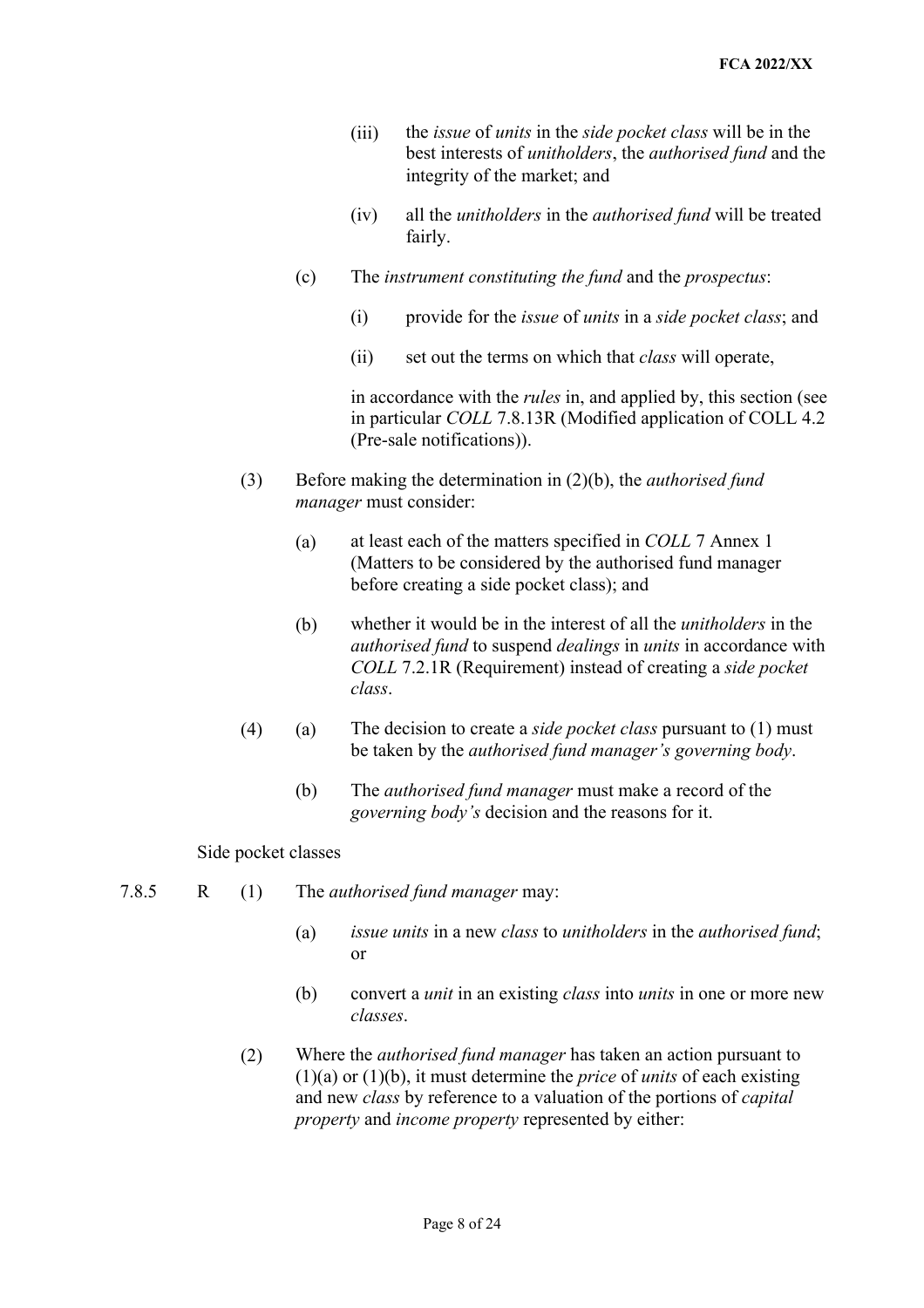- (a) one or more *affected investments* held in the *scheme property*; or
- (b) the *scheme property* excluding some or any such *affected investments*,

 as provided for in the *instrument constituting the fund* and the *prospectus*.

- (3) A new *class* within (2)(a) is referred to as a 'side pocket class'.
- which the *units* in the new *class* are to be *issued*. (4) The *authorised fund manager* must determine the date and time on
- (5) On the date and time specified in (4):
	- (a) the combined net asset value of all *units* of the new *class* and all *units* of the existing *class*; or
	- (b) the combined net asset value of any new *classes* of *unit issued*  by conversion from an existing *class* of *unit*,

 must equal the net asset value of all *units* of the *class* or *classes* that existed immediately before the specified date and time.

- (6) On the date and time specified in (4), the number of *units* held by a *unitholder* in a new *class* must be proportionate to the number of *units*  held by them in an existing *class* immediately before such date and time.
- 7.8.6 R The *prospectus* of the *authorised fund* must limit the *issue* of *units* in a *side pocket class* after the date and time specified in *COLL* 7.8.5R(4) (see *COLL*  7.8.27R(5) (Modified application of COLL 6.2 (Dealing)).
- 7.8.7 G (1) An *authorised fund manager* intending to *issue units* in a new *class*  terms, this provides that if the contributions of the *participants* and the will need to consider the effect of section 235(4) of the *Act*. In broad profits or income out of which payments are to be made to them are pooled in relation to separate parts of the *scheme property*, the arrangements are not to be regarded as constituting a single *collective investment scheme* unless the participants are entitled to exchange rights in one part for rights in another (see section 235(4) of the *Act*  (Collective investment schemes)).
	- general) sets out the *FCA's* view of this provision. In particular, *PERG*  9.6.3G and *PERG* 9.6.4G provide *guidance* on situations where an (2) The *authorised fund manager* of an *ICVC* will also need to consider the effect of section 236(3) (Open-ended investment companies) of the *Act*. *PERG* 9.6 (The investment condition (section 236(3) of the Act): *ICVC* issues shares or securities that may not satisfy the investment condition.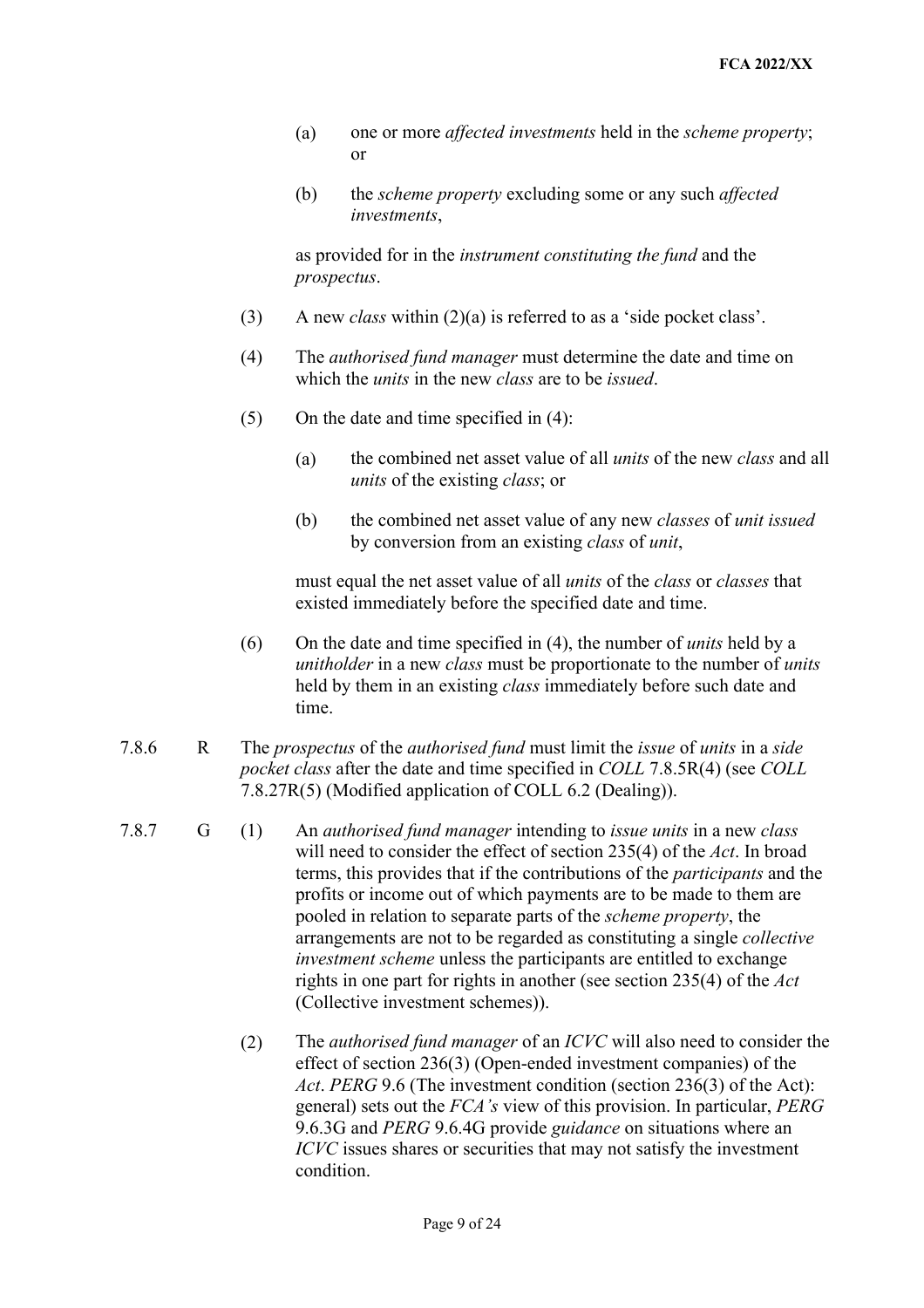Allocation of scheme property to a side pocket class

- 
- apply a fair accounting treatment when a *side pocket class* is created. 7.8.8 G (1) The *authorised fund manager* will need to consider carefully how to
	- (2) Where the *unit price* is determined only by reference to *affected investments* that are themselves valued at or close to zero, then a *unit* in *income property* of the *scheme* is attributable to *affected investments*, it is likely to be fair that the *unit price* of the *side pocket class* should the *side pocket class* will have minimal value. Where a portion of the include that element of income.
	- uninvested cash held in the *capital property* of the *scheme* should be charges attributable to the *class* in the future. This will depend on the (3) The *authorised fund manager* may determine that a proportion of attributed to the *side pocket class*, as a provision against costs and *authorised fund manager's* policy for the treatment of costs and charges (see also *COLL* 7.8.31R (Modified application of COLL 6.7 (Payments))).
	- (4) Some *authorised fund managers* may wish to use *derivatives* and forward transactions within the *side pocket class* to hedge exposure to currency fluctuations affecting asset valuations, especially if the *affected investments* acquire value at a later point. *Authorised fund managers* may also wish to replicate currency *class* hedging arrangements where these already exist. Such activities will require an allocation of *capital property* to cover transaction costs and margin requirements.
	- reasonable expectations and future best interests. The *authorised fund*  and the related *guidance* in *COLL* 7.8.24G. (5) Decisions whether to undertake the activities in (4) should be taken by the *authorised fund manager* based on its judgment of *unitholders' manager* should take particular care to ensure its risk management process is properly applied to analyse the possible harm that could arise from such transactions. See also *COLL* 7.8.23R (Side pockets: modified application of COLL 5 (Investment and borrowing powers))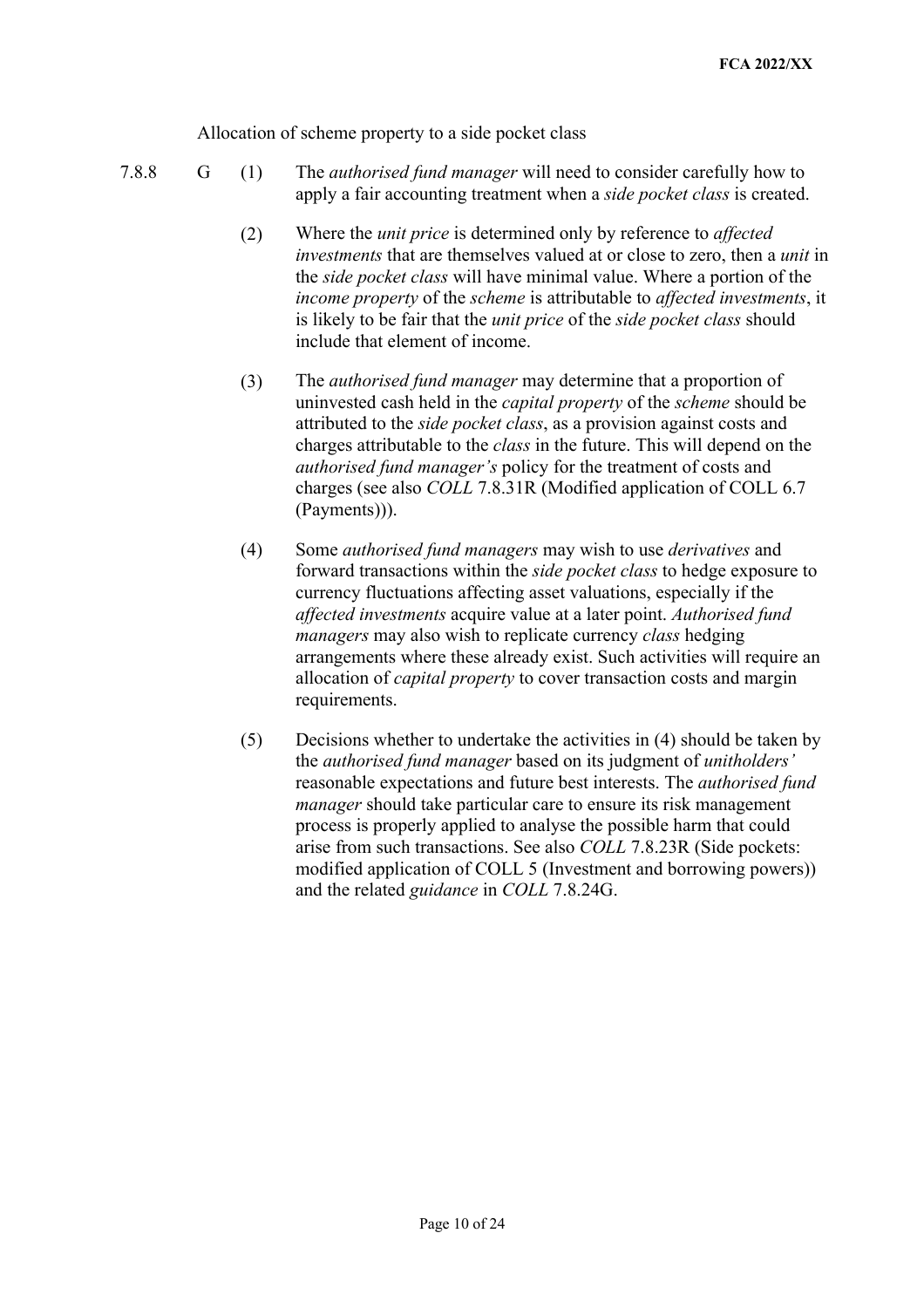Costs and charges for a side pocket class

- 
- 7.8.9 G (1) The *FCA* accepts that a *side pocket class* should bear a proportionate share of the costs which arise and are incurred for the benefit of all which it may recover from the *scheme property*. The *FCA* would not expect *unitholders* in *classes* without any interest in the *affected*  normal charging policy set out in the *prospectus*. *unitholders*, such as depositary expenses and fees, audit fees, and regulatory charges. The *authorised fund manager*, in managing and administering the *authorised fund*, will also incur necessary expenses *investments* to cross-subsidise the costs of managing the *side pocket class*. Such costs may be recovered in the first instance out of available income or capital attributable to the *side pocket class*, depending on the
	- (2) Since it is not possible to know whether any income from *affected investments* will be receivable on an ongoing basis in future, the *authorised fund manager* will have to determine how to account for such income and for expenses attributable to the *side pocket class*. The *authorised fund manager* may decide to accrue such charges indefinitely until sufficient cash is available to cover them, or to waive some charges or pay them from its own resources. The *governing body*  of the *authorised fund manager* should consider this when evaluating whether to proceed with creating a *side pocket class*.
	- (3) The *governing body* should also consider whether the *authorised fund manager* should be remunerated for managing a *class* that is valued largely or solely by reference to *affected investments*. To ensure fair treatment of all *unitholders* in the *fund*, it may be more appropriate for the *authorised fund manager* to forego some or all remuneration from the *side pocket class*.
	- the *side pocket class*, but the fee should fairly reflect the services *unitholders* in that *class*. The fee should not exceed what is reasonable time to dispose of the *affected investments* in an orderly way. The *FCA*  (4) An *authorised fund manager* may be able to charge a fee for managing provided and activities carried on by the *authorised fund manager* for to cover the necessary costs of the *authorised fund manager* (including any *firm* which has been given the mandate to *manage investments* for the *scheme* under *COLL* 6.6.15AR (Committees and delegation)) and to reward the amount of work entailed in seeking opportunities over would expect such a fee to be less than the *authorised fund manager's*  charges for managing the rest of the *scheme property*.

#### Application of COLL 3 (Constitution)

- 7.8.10 R The *rules* and *guidance* in *COLL* 3 (Constitution) apply to a *side pocket class*  subject to the modifications specified in *COLL* 7.8.11R.
- the *issue* of *units* in a *side pocket class.*  7.8.11 R In *COLL* 3.3.5R (Rights of unit classes), paragraphs (2) and (3) do not prohibit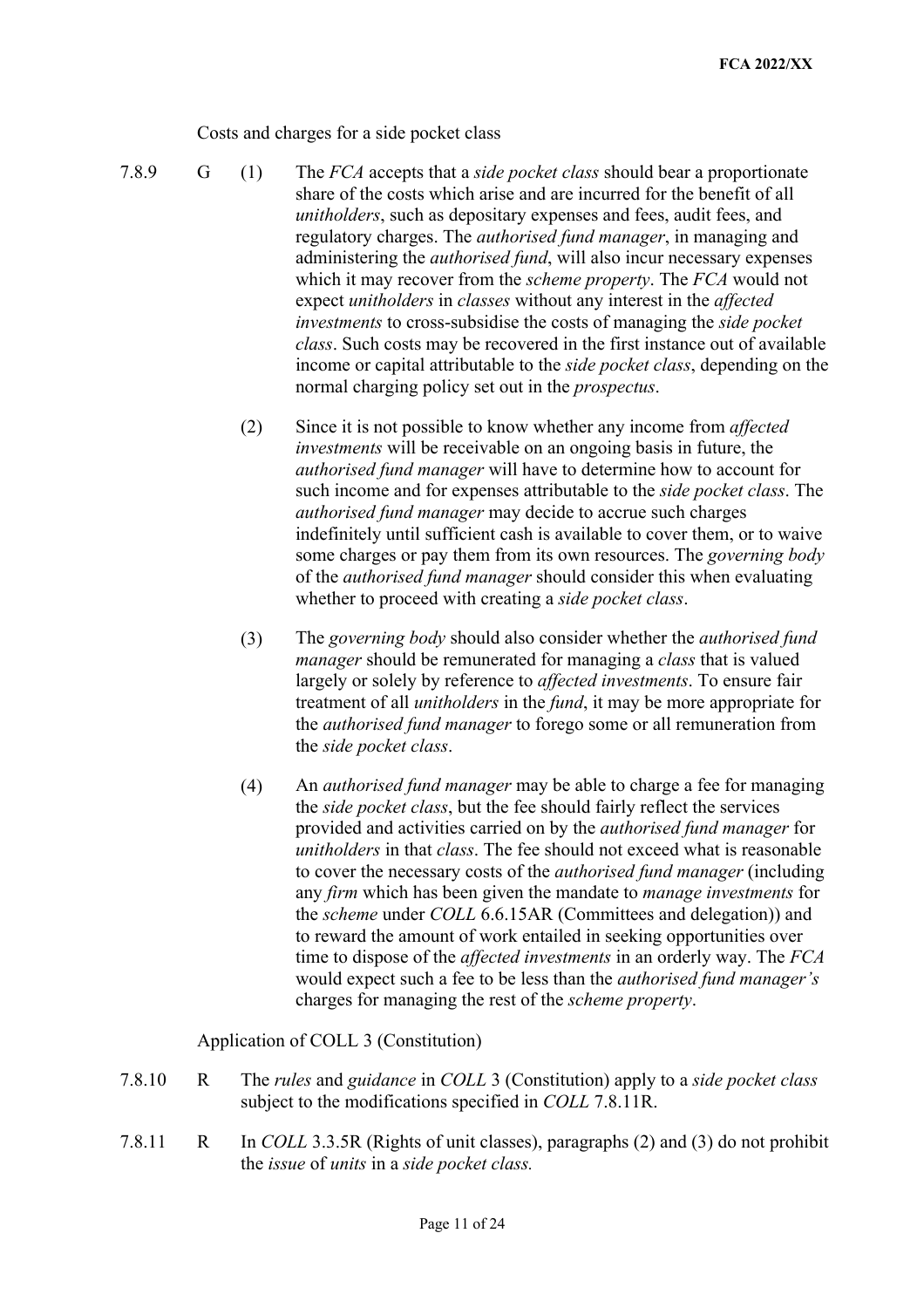Application of COLL 4 (Investor relations): General

- 7.8.12 R The *rules* and *guidance* in *COLL* 4 (Investor relations) apply to a *side pocket*  class, subject to:
	- *class*, the modifications in *COLL 7.8.13R* to *COLL 7.8.18R*; and
	- (2) the additional requirements in *COLL* 7.8.19R and *COLL* 7.8.21R.

Modified application of COLL 4.2 (Pre-sale notifications)

- *prospectus* under *COLL* 4.2.5R (Table: contents of prospectus) must cover at 7.8.13 R In relation to a *side pocket class*, the information required to be included in the least the additional matters set out in (1) to (4).
	- (1) In *COLL* 4.2.5R(5) (Characteristics of units):
		- (a) a general description of the *affected investments* to be allocated to the *side pocket class* (or *side pocket classes*);
		- (b) an explanation of how the *scheme property* (both *capital property* and *income property*) will be allocated between the *side pocket class* (or *side pocket classes*) and other *classes* at the outset and on an ongoing basis;
		- (c) information which explains:
			- (i) that the *authorised fund manager* will seek to dispose of all the *affected investments* over time, on terms that it judges to be in the best interests of *unitholders*; and
			- (ii) that the *units* in the *side pocket class* (or *side pocket classes*) will be *cancelled* when this has been done, indicating where possible what options may be offered to *unitholders* for exiting the *side pocket class* (or *side pocket classes*) under the process.
	- frequency at which: (2) In *COLL* 4.2.5R(16) (Valuation and pricing of scheme property), the
		- frequency at which: (a) *affected investments* allocated to the *side pocket class* will be valued; and
		- (b) the *prices* of *units* in the *side pocket class* will be calculated, where these differ from other *classes* of the *scheme*.
	- (3) In *COLL* 4.2.5R(17) (Dealing):
		- (a) that the *issue* of *units* in the *side pocket class* is limited, and the circumstances and conditions for *issuing* them;
		- (b) a statement of when the *dealing days* for the *side pocket class*  will be;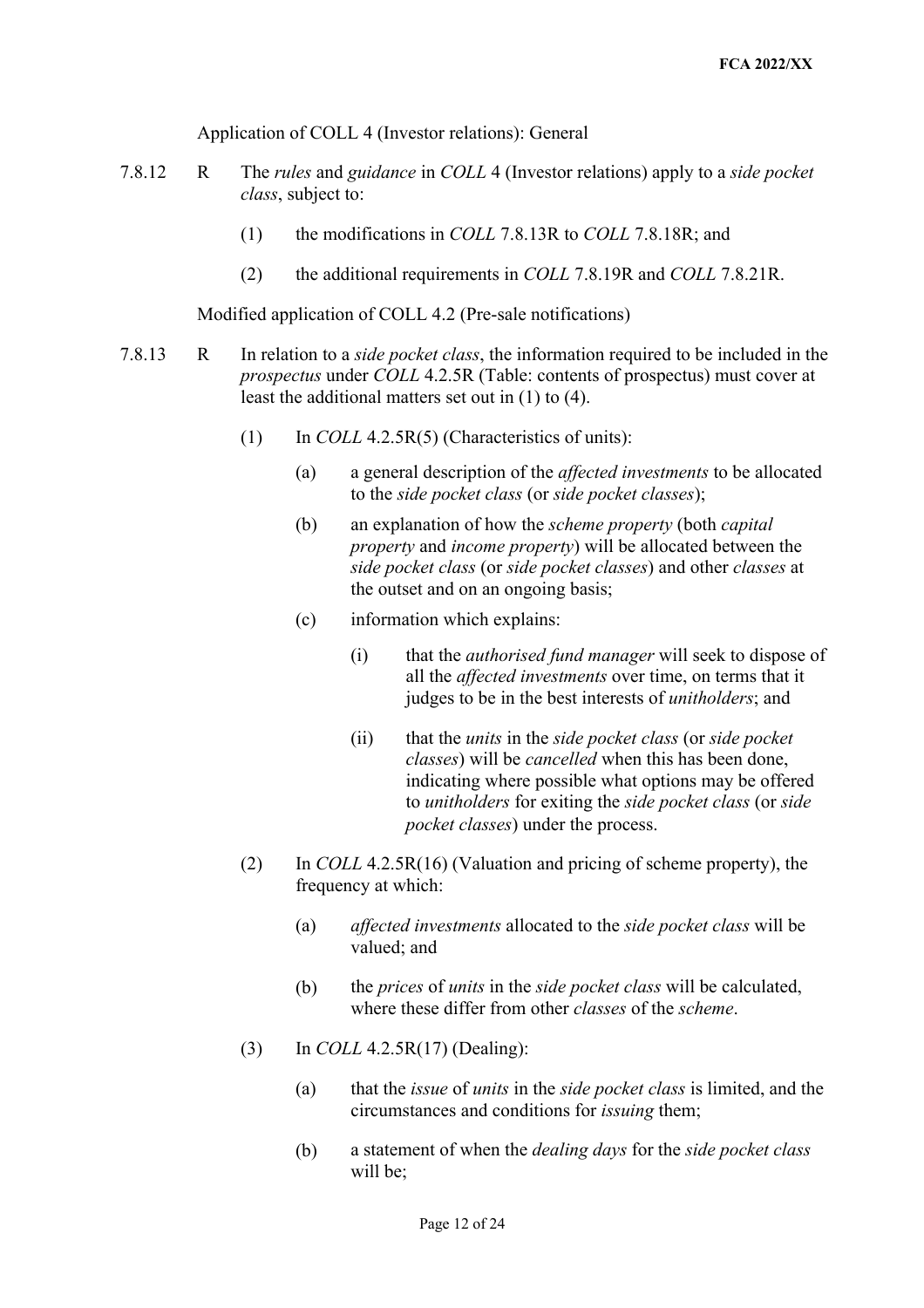- (c) details of any cut-off point for the receipt of *dealing*  instructions prior to the *valuation point* for the relevant *dealing day*;
- for *redemptions* of *units* in the *side pocket class*, including: (d) if applicable, details of any special arrangements put in place
	- (i) whether *unitholders* can choose not to receive the payment of proceeds of *redemption* and, if so, what alternative is offered (e.g. payment to a charity);
	- the *scheme* or in *units* of other *schemes*; (ii) whether proceeds can be reinvested in other *classes* of
	- (iii) if there is any facility to transfer *units* to another *person*, as a donation or for financial consideration.
- (4) In *COLL* 4.2.5R(27)(b) (Additional information):
	- held in the *side pocket class*; (a) an explanation that there is no certainty that any *affected investment* will ever recover its value to a significant extent, or at all, and that the *authorised fund manager* may be unable to realise any material value for *unitholders* in respect of *units*
	- realisable value from the *affected investments* over time. (b) if applicable, that the costs and charges for operating the *side pocket class* may significantly erode the returns from any

Modified application of COLL 4.3 (Approvals and notifications)

- *manager* is satisfied on reasonable grounds that the foreseeable costs of this 7.8.14 R The *authorised fund manager* need not treat the creation of a *side pocket class*  as a fundamental change for the purposes of *COLL* 4.3.4R (Fundamental change requiring prior approval by meeting) provided the *authorised fund*  course of action are not disproportionate to the benefits.
- 7.8.15 G The *guidance* in *COLL* 4.3.5G (Guidance on fundamental change) should be read in accordance with the modification in *COLL* 7.8.14R.
- 7.8.16 R If the *authorised fund manager* considers that the creation of a *side pocket class* constitutes a significant change, the *authorised fund manager*:
	- (1) may, but need not, give prior written notice to *unitholders* under *COLL*  4.3.6R(1) (Significant change requiring pre-event notification); and
	- (2) is not required to comply with *COLL* 4.3.6R(3).
- read in accordance with the modification in *COLL* 7.8.16R. 7.8.17 G The *guidance* in *COLL* 4.3.7G (Guidance on significant changes) should be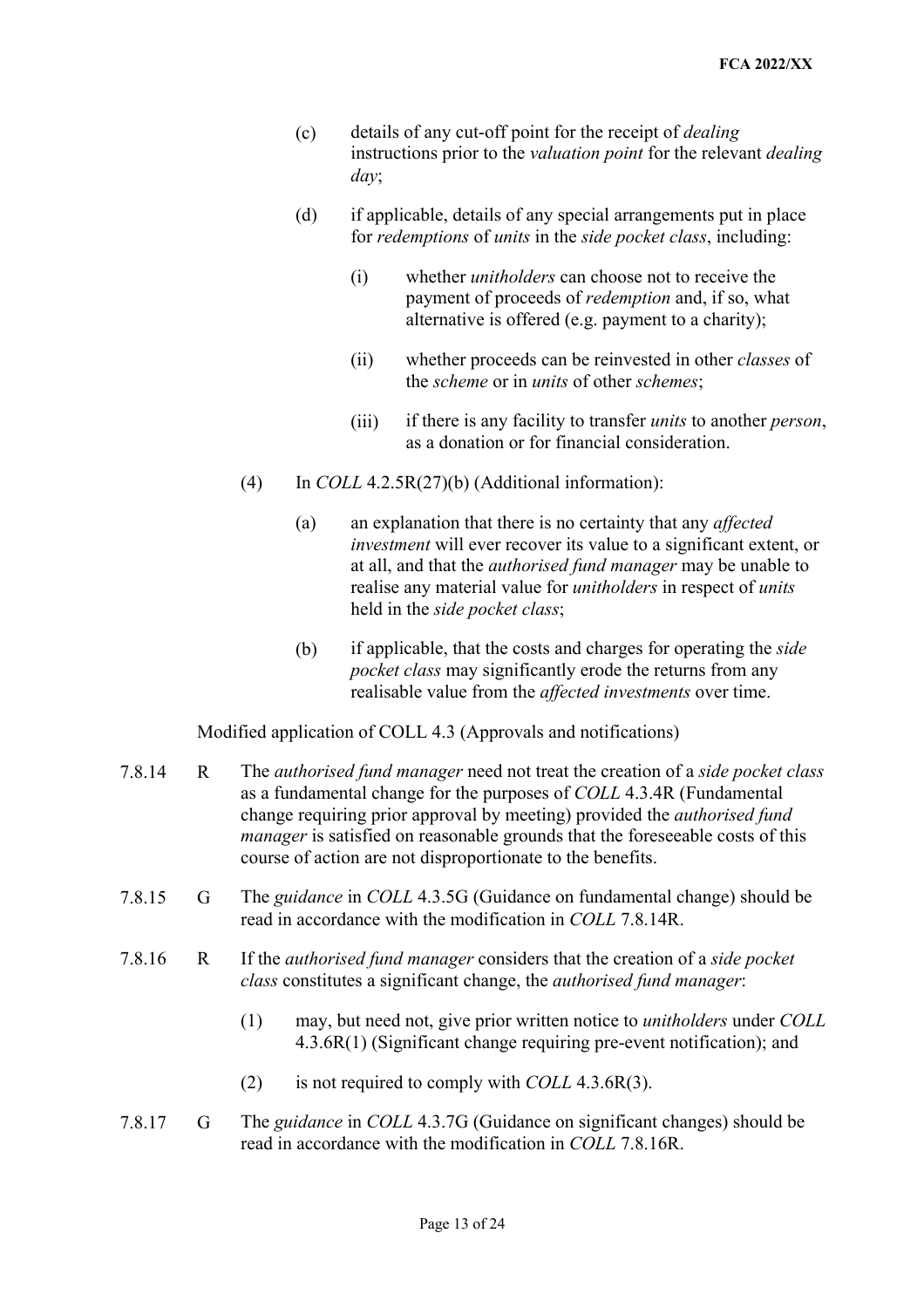Modified application of COLL 4.7 (Key investor information and marketing communications)

 *authorised fund manager* to draw up a *key investor information document* or a 7.8.18 R The *rules* in *COLL* 4.7.2R (Key investor information) do not require an *NURS-KII document* in relation to a *side pocket class*.

Additional information for unitholders on the creation of a side pocket class

- 7.8.19 R The *authorised fund manager* must provide a written notification to *unitholders* which meets the requirements of (1) to (3).
	- (1) The notification must be provided to *unitholders* in a timely way, either shortly before the *side pocket class* is created or as soon as practicable afterwards.
	- (2) The notification must explain in a comprehensive manner:
		- (a) the reasons for the *authorised fund manager's* decision to create a *side pocket class*, including the expected benefits and costs;
		- (b) the effect on *unitholders'* ability to exercise their rights;
		- (c) if applicable, the basis on which the *authorised fund manager*  has satisfied itself as to the cost impact of its decision under *COLL* 7.8.14R;
		- (d) a description of the main features of the *side pocket class*;
		- (e) practical information that *unitholders* will need to understand about the changes to their investment in the *authorised fund*.
	- (3) The notification must:
		- (a) be written in clear and plain language;
		- (b) be provided in a *durable medium*; and
		- *fund manager's* website). (c) be accessible by existing and prospective *unitholders* (e.g. by publishing a copy in a prominent location on the *authorised*
- 7.8.20 G (1) In relation to *COLL* 7.8.19R(2)(a), the information in the notification should include:
	- (a) a description of the *scheme's* exposure to *affected investments*  and the *authorised fund manager's* approach to valuing them;
	- (b) an explanation of the risks such *affected investments* pose to the *scheme* and its *unitholders*, and the *authorised fund manager's*  policies for mitigating those risks;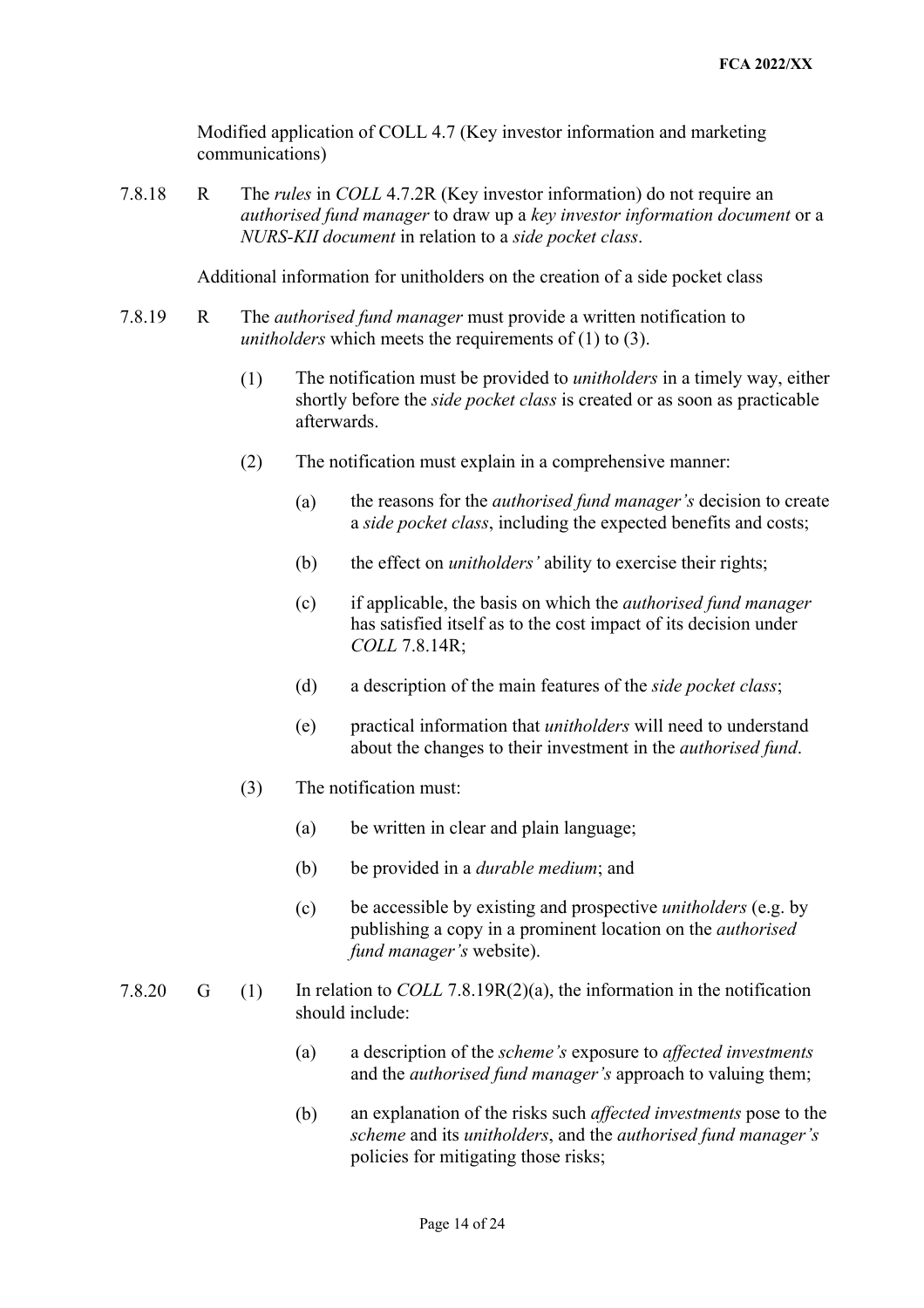- (c) a description of what measures the *authorised fund manager* is taking as a result of those risks, and in relation to which affected investments; and
- place where they are (or will be) set out, making clear (if *affected investments*; and (d) either a detailed list of the *affected investments* or a link to a applicable) which *affected investments* are not subject to any of the measures referred to in (c).
- (2) In relation to *COLL* 7.8.19R(2)(d), the information in the notification should include:
	- (a) the name of each *side pocket class* and a description of how the rights of a *unitholder* differ from the rights attached to existing *classes* and any other new *classes*;
	- (b) any alteration in the rights attached to an existing *class*  (e.g. that it will be valued without reference to *affected investments*);
	- (c) the terms on which new *units* are *issued* to existing *unitholders*, i.e. whether *units* in a new *class* are *issued* in addition to *units*  more new *classes*; in an existing *class*, or by way of conversion into *units* in one or
	- (d) the terms on which *units* are *issued* to both existing and new *unitholders*;
	- (e) the date on which the changes take effect.
- (3) In relation to *COLL* 7.8.19R(2)(e), the information in the notification should include:
	- (a) an explanation of the *dealing* arrangements for *redemptions*, including the *dealing days*;
	- (b) if applicable, that *dealing* in *units* in the *side pocket class* has been suspended (see also *COLL* 7.2.1R(2A), (2B) and (2C) (Requirement));
	- (c) when and how *redemption* proceeds will be paid, including any alternative arrangements for payment;
	- *side pocket class* to *units* of another *class* of the *scheme*; (d) in what circumstances *unitholders* may convert their *units* in a
	- (e) in what circumstances *unitholders* may transfer title to their *units* in the *class* to another *person*;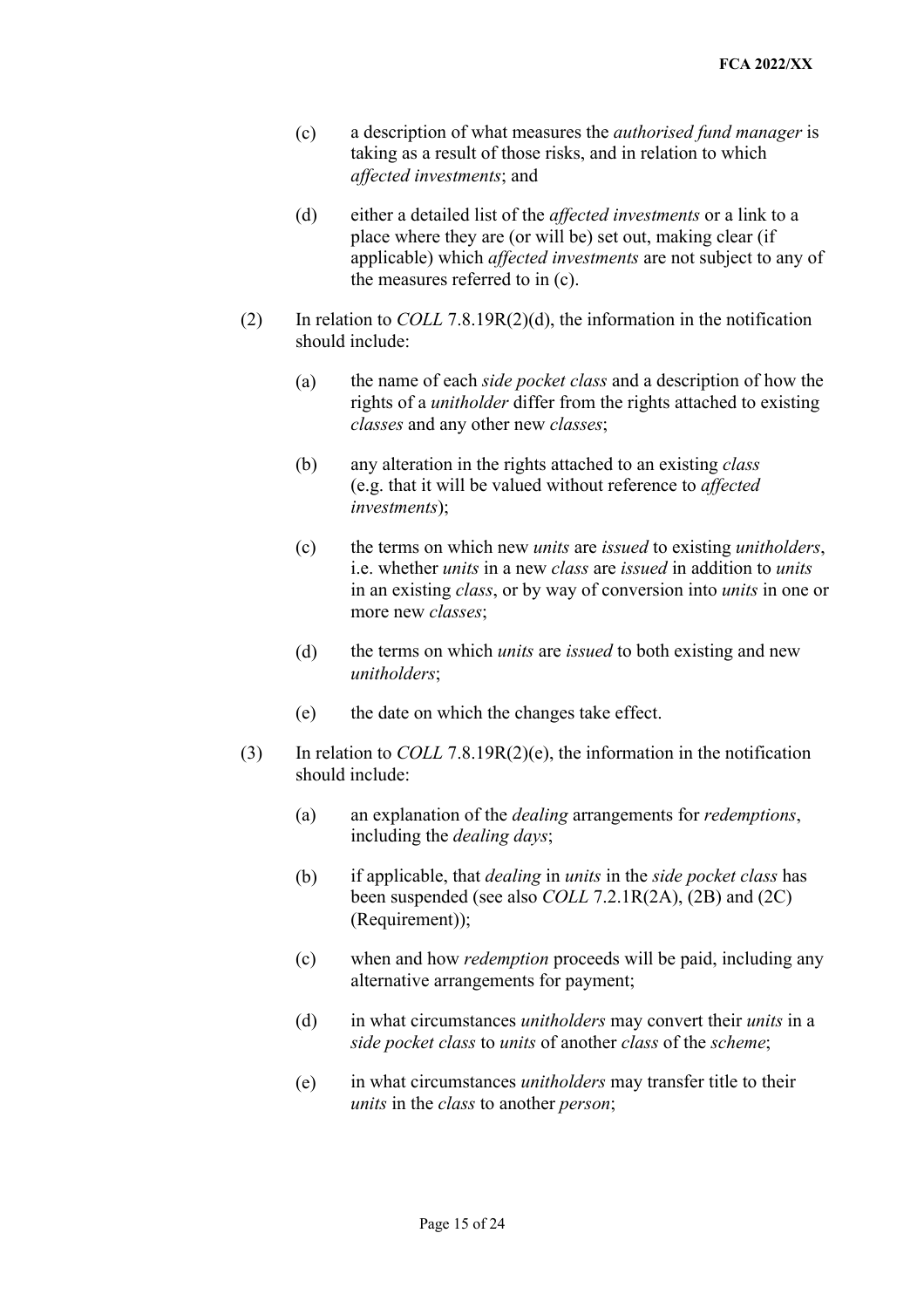- new *classes* and of any resulting change in the charges borne by (f) an explanation of the charges to be borne by *unitholders* in the existing *classes*.
- *unitholder* confirming the number and type of *units* of each *class* the *unitholder* holds in the *authorised fund* as a result of the creation of the *side*  7.8.21 R The *authorised fund manager* must, as soon as reasonably practicable after the date on which the *side pocket class* is created, send a written statement to each *pocket class*.
- holdings required by *COLL* 7.8.21R may be issued to existing *unitholders* in a 7.8.22 G The notification required by *COLL* 7.8.19R and the written statement of single combined communication.

Side pockets: modified application of COLL 5 (Investment and borrowing powers)

- *property*, subject to the modifications in this *rule*. 7.8.23 R (1) *COLL* 5 (Investment and borrowing powers) applies to the *side pocket* 
	- and *COLL* 5.3 (Derivative exposure) as is practicable having regard to (2) Subject to (4) to (6), in the case of a *UCITS scheme*, the *authorised fund manager* must comply with as much of *COLL* 5.1 (Introduction), *COLL* 5.2 (General investment powers and limits for UCITS schemes) the limited purpose for which the *side pocket class* was created.
	- (Introduction) and *COLL* 5.6 (Investment powers and borrowing limits (3) Subject to (4) to (6), in the case of a *non-UCITS retail scheme*, the *authorised fund manager* must comply with as much of *COLL* 5.1 for non-UCITS retail schemes) as is practicable having regard to the limited purpose for which the *side pocket class* was created.
	- (4) The *authorised fund manager* may only enter into a *derivative* or a forward transaction which:
		- (a) is a 'class hedging transaction' within the meaning of *COLL*   $3.3.5R(4)(d)$ ; and
		- (b) falls within *COLL* 3.3.5AR (Hedging of unit classes) (see also *COLL* 3.3.5BG (Guidance on hedging of unit classes)),

and all provisions of *COLL* 5 relevant to such transactions apply.

- the 'investment objectives' of the *scheme* should be read as references (5) *COLL* 5.5.3R (Cash and near cash) applies, except that references to to the objective in *COLL* 7.8.30R(2)(b) (Modified application of COLL 6.6 (Operating duties and responsibilities)).
- (6) The following *rules* apply:
	- (a) *COLL* 5.5.4R (General power to borrow);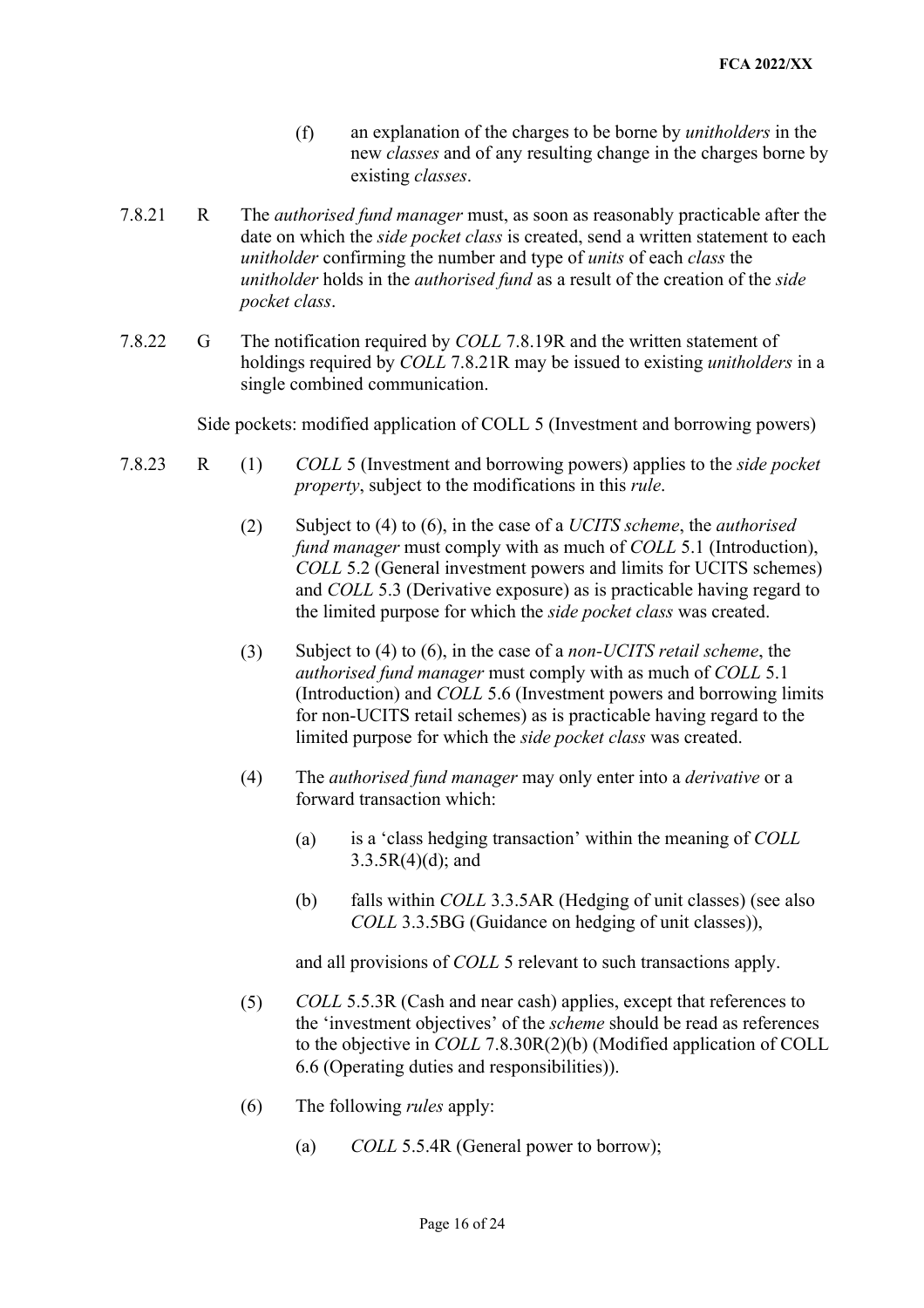- (b) *COLL* 5.5.5R (Borrowing limits);
- (c) *COLL* 5.5.6R (Restrictions on lending of money);
- (d) *COLL* 5.5.7R (Restrictions on lending of property other than money);
- (e) *COLL* 5.5.8R (General power to accept or underwrite placings); and
- (f) *COLL* 5.5.9R (Guarantees and indemnities).

Side pockets: guidance on modified application of COLL 5

- that would apply to the rest of the *scheme property*. In the *FCA's* view, 7.8.24 G (1) The nature of a *side pocket class* means that the *authorised fund manager* cannot apply the same risk controls to *affected investments*  it would not be practicable for the *authorised fund manager* to apply a prudent spread of risk to the *affected investments* or to comply in full with the specific eligibility and risk-spreading limits set out in *COLL* 5 for *transferable securities*, money-market instruments and *units* in *collective investment schemes*.
	- (2) However, the modification of the *rules* provided in *COLL* 7.8.23R(2) *investments* allocated to the *side pocket class* and to *deal* efficiently with them. In particular, the modifications in those *rules* do not permit profile of the *scheme* as a whole, such as acquiring property or entering of *COLL* 5. and (3) is to be interpreted narrowly and only to the extent necessary to allow the *authorised fund manager* to manage the risks of the *affected*  an *authorised fund manager* to take any action that increases the risk into transactions that would not be permitted by the unmodified *rules*

COLL 5 references to "scheme property" in relation to other parts of the scheme

- 7.8.25 R (1) This *rule* applies to the *authorised fund manager* and *depositary* of an *authorised fund* with a *side pocket class*.
	- *COLL* 5 in relation to the part of the *scheme* which is not a 'side pocket', the *authorised fund manager* and *depositary* may disregard the (2) For the purpose of interpreting references to the 'scheme property' in *side pocket property*.
	- (3) The reference to a 'side pocket' in (2) is a reference to a part of the *scheme* which is represented by *units* in a *side pocket class*.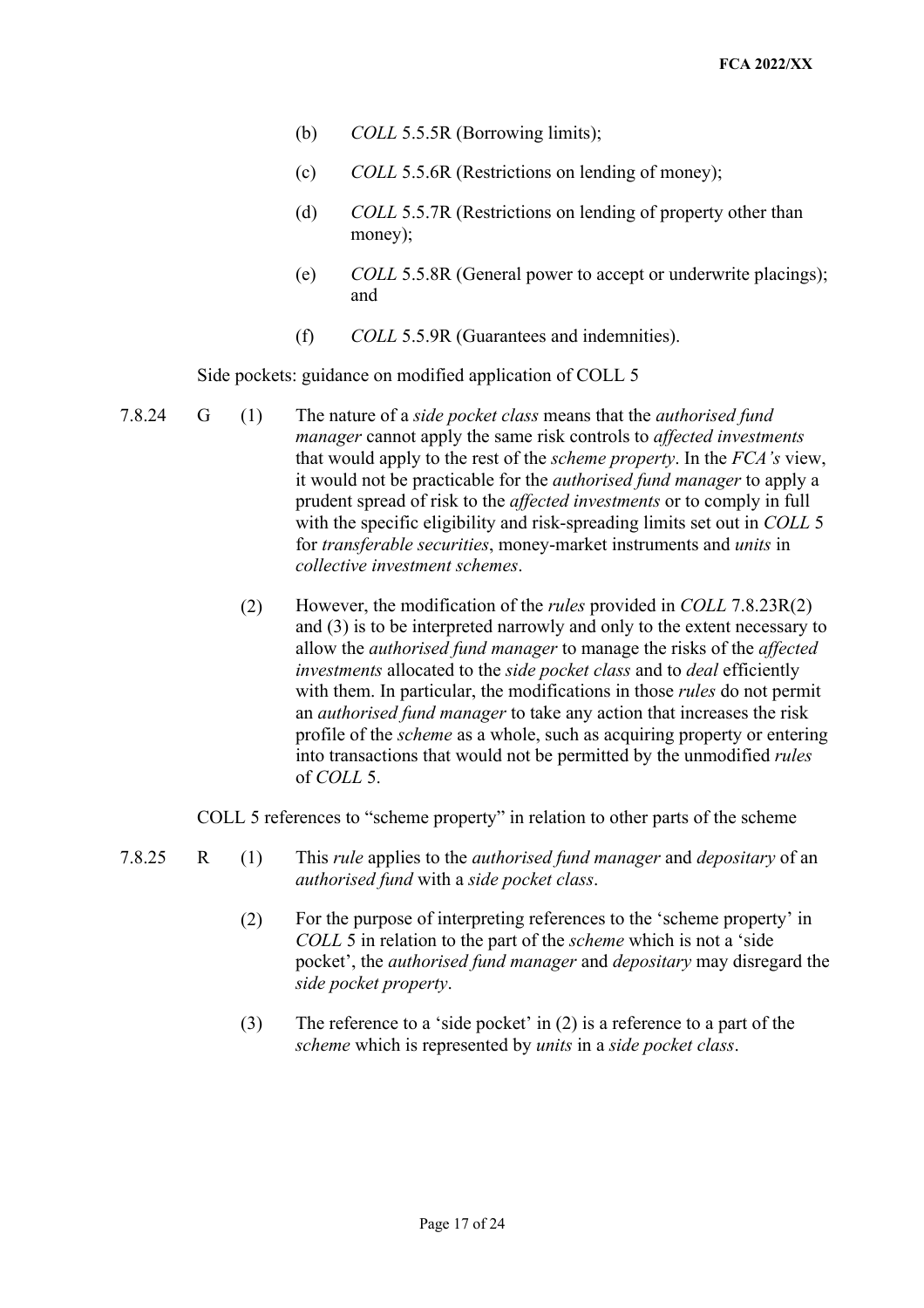Application of COLL 6 (Operating duties and responsibilities): General

 7.8.26 R The *rules* and *guidance* in *COLL* 6 (Operating duties and responsibilities) apply to a *side pocket class* subject to the modifications specified in *COLL*  7.8.27R (Modified application of COLL 6.2 (Dealing)) to *COLL* 7.8.31R (Modified application of COLL 6.7 (Payments)).

Modified application of COLL 6.2 (Dealing)

- modifications specified in this *rule*. 7.8.27 R (1) *COLL* 6.2 (Dealing) applies to a *side pocket class* subject to the
	- *redeems* a *unit* in a *side pocket class* from a *unitholder*, the *authorised fund manager* must immediately *cancel* the *unit* or, in relation to an *AUT or ACS*, instruct the *depositary* to do so. (2) For the purposes of *COLL* 6.2.8R (Issue and cancellation of units through an authorised fund manager), if the *authorised fund manager*
	- *property* to that *class* as the *authorised fund manager* may (3) (a) Subject to (b) and (c), the requirement in *COLL* 6.2.13R (Payment for units issued) may be satisfied by the *authorised fund manager* allocating such proportion of the *scheme*  determine.
		- (b) Before making the allocation of *scheme property* in (a), the *authorised fund manager* must consult the *depositary* and take its views into account.
		- (c) After being consulted under (b), the *depositary* must consider the proposed allocation of the *scheme property* and inform the *authorised fund manager* if it considers that the allocation is not appropriate, having regard to the purpose of the *side pocket class*.
	- (4) In *COLL* 6.2.16R (Sale and redemption), in relation to the *redemption*  of *units* in a *side pocket class*:
		- (a) paragraphs (4) and (5) apply unless:
			- (i) the *prospectus* provides for the proceeds of *redemption*  to be paid to a *person* other than the *unitholder*; or
			- (ii) the *unitholder* has given instructions for the proceeds to be paid to another *person*; and
		- (b) paragraphs  $(5A)$ ,  $(6)$  and  $(7)$  do not apply.
	- (5) The *authorised fund manager* must apply *COLL* 6.2.18R (Limited issue) as follows: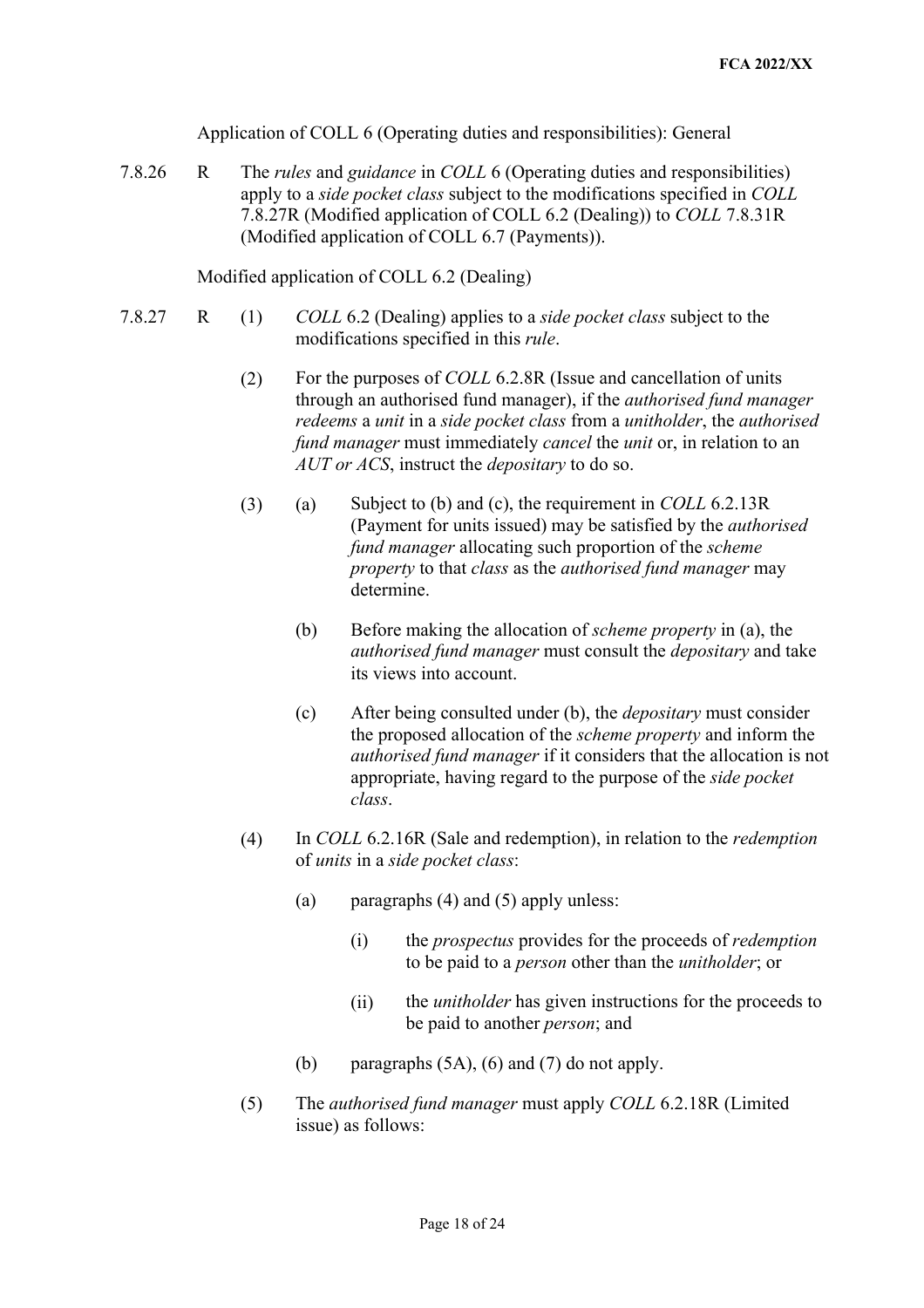- (a) *COLL* 6.2.18R(1) applies to the *issue* of *units* in a *side pocket class*;
- *authorised fund manager* must not provide for the further *issue*  of *units* in the same *class*; and (b) *COLL* 6.2.18R(2) does not apply to a *side pocket class*, and the
- (c) *COLL* 6.2.18R(3) applies where a *scheme* has a *side pocket class*.

Modified application of COLL 6.3 (Valuation and pricing)

- 7.8.28 R (1) *COLL* 6.3 (Valuation and pricing) applies to a *side pocket class* subject  to the modifications specified in this *rule* (see also *COLL* 7.8.29G).
	- (2) For the purpose of *COLL* 6.3.5R (Price of a unit), the *authorised fund manager* must ensure that the *price* of a *unit* in a *side pocket class* is calculated:
		- (a) by reference to the net value of the *side pocket property*; and
		- *constituting the fund* and the *prospectus*. (b) in accordance with the provisions of both the *instrument*
	- *fund manager* must make public in an appropriate manner the *price* of a *unit* in any *class* which is valued by reference to an *affected investment* after every *valuation point* (see *COLL* 6.3.4R (Valuation points)), even if the *authorised fund manager* is not holding itself out  to *deal* in such *units* at that *valuation point*. (3) Notwithstanding *COLL* 6.3.11R (Publication of prices), the *authorised*
- *authorised fund manager* when publishing the *price* of a *unit* in a *side pocket*  7.8.29 G The guidance in *COLL* 6.3.12G(1)(a) to (c) is unlikely to be relevant to an *class* in accordance with the *rules* in this section.

Modified application of COLL 6.6 (Operating duties and responsibilities)

- *class*, subject to the modifications specified in this *rule*. 7.8.30 R (1) *COLL* 6.6 (Operating duties and responsibilities) applies to the *authorised fund manager* and *depositary* in relation to a *side pocket* 
	- (2) For the purposes of *COLL* 6.6.3R(3)(a) (Functions of the authorised fund manager), the *authorised fund manager* must make decisions as to the constituents of the *scheme property*:
		- *scheme*, but may disregard any *affected investment* in the *side*  (a) in accordance with the investment objectives and policy of the *pocket property*; and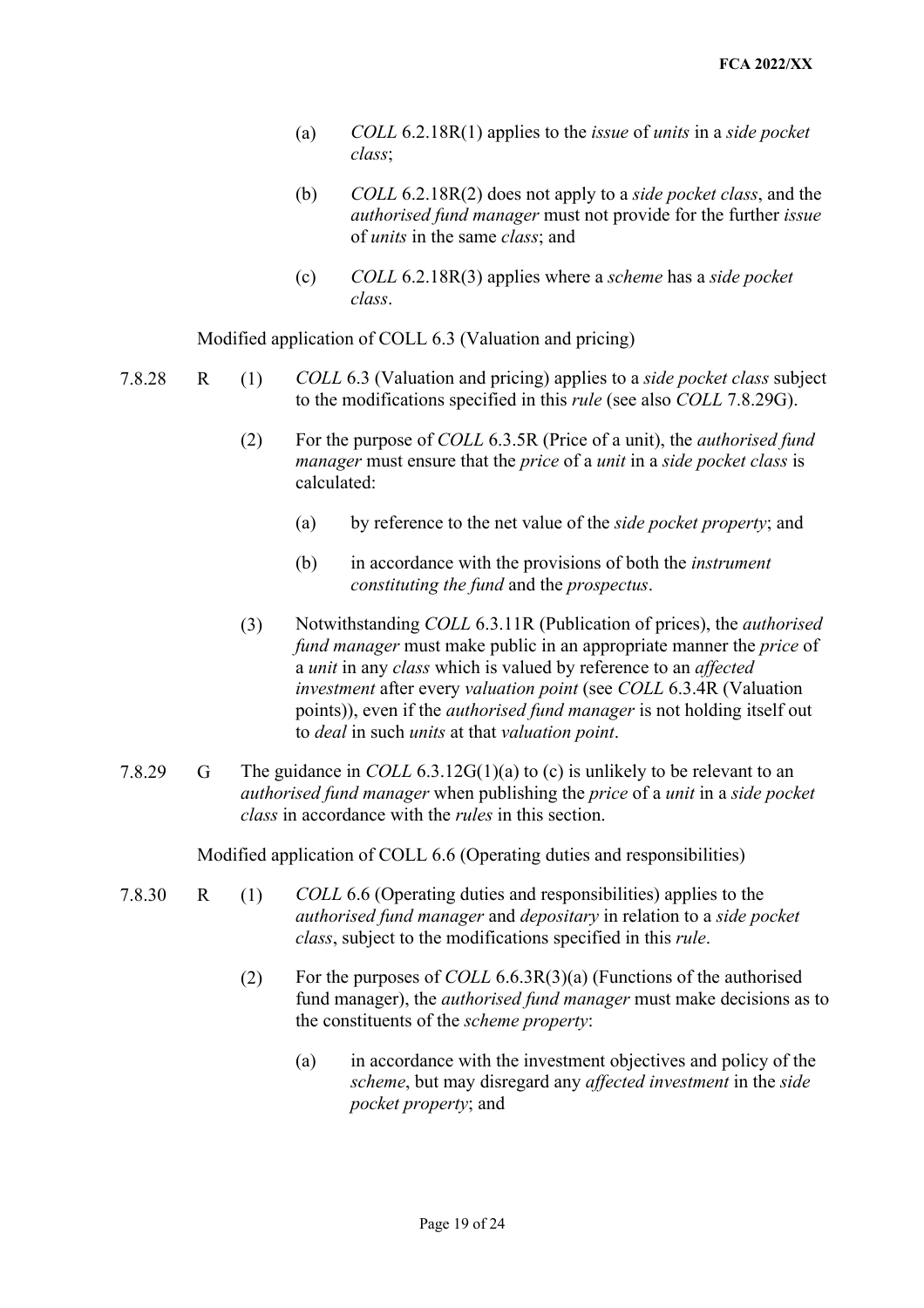- (b) with a view to disposing of those *affected investments* over time as and when the *authorised fund manager* considers this can be done in the best interests of *unitholders*.
- the *depositary* must take reasonable care to ensure that the *scheme* is (3) For the purposes of *COLL* 6.6.4R(1) (General duties of the depositary), managed by the *authorised fund manager* in accordance with the matters specified in *COLL* 6.6.4R(1)(a) to (e) as modified by the *rules*  in this section, and *COLL* 6.6.4R(2) is to be read accordingly.
- *fund* or the *prospectus*, does not apply to the extent that: (4) (a) The duty in *COLL* 6.6.14R(2) (Duties of the depositary and the authorised fund manager: investment and borrowing powers) requiring the *authorised fund manager* to rectify at its own expense a breach of *COLL* 5 (Investment and borrowing powers), or any provision of the *instrument constituting the* 
	- (i) the breach relates to *affected investments* in the *side pocket property*; and
	- (ii) the *depositary* is satisfied that it is not practicable for the *constituting the fund* or the *prospectus*. *authorised fund manager* to comply with the relevant *rule* in *COLL* 5, the provision of the *instrument*
	- (b) *COLL* 6.6.14R(4), (5) and (6) do not apply to the extent that the breach falls within (a) above.

Modified application of COLL 6.7 (Payments)

- modifications and additional requirements specified in this *rule*. 7.8.31 R (1) *COLL* 6.7 (Payments) applies to a *side pocket class* subject to the
	- charges or levies on *unitholders* of the *side pocket class*: (2) The *authorised fund manager* must not impose any of the following
		- *class* are *issued*; (a) a preliminary charge or levy when the *units* in the *side pocket*
		- (b) a charge or levy on the *redemption* or *cancellation* of *units*;
		- (c) a performance-related management fee.
	- to the *scheme* and its *unitholders*. (3) The *authorised fund manager* must prevent undue costs being charged

 interests of the AIF or the investors in the AIF and the integrity of the [**Note**: In relation to (3), see also *COLL* 6.6A.2R(5) (Duties of AFMs of UCITS schemes to act in the best interests of the scheme and its unitholders) and article 17 of the *AIFMD level 2 regulation* (Duty to act in the best market)*.*]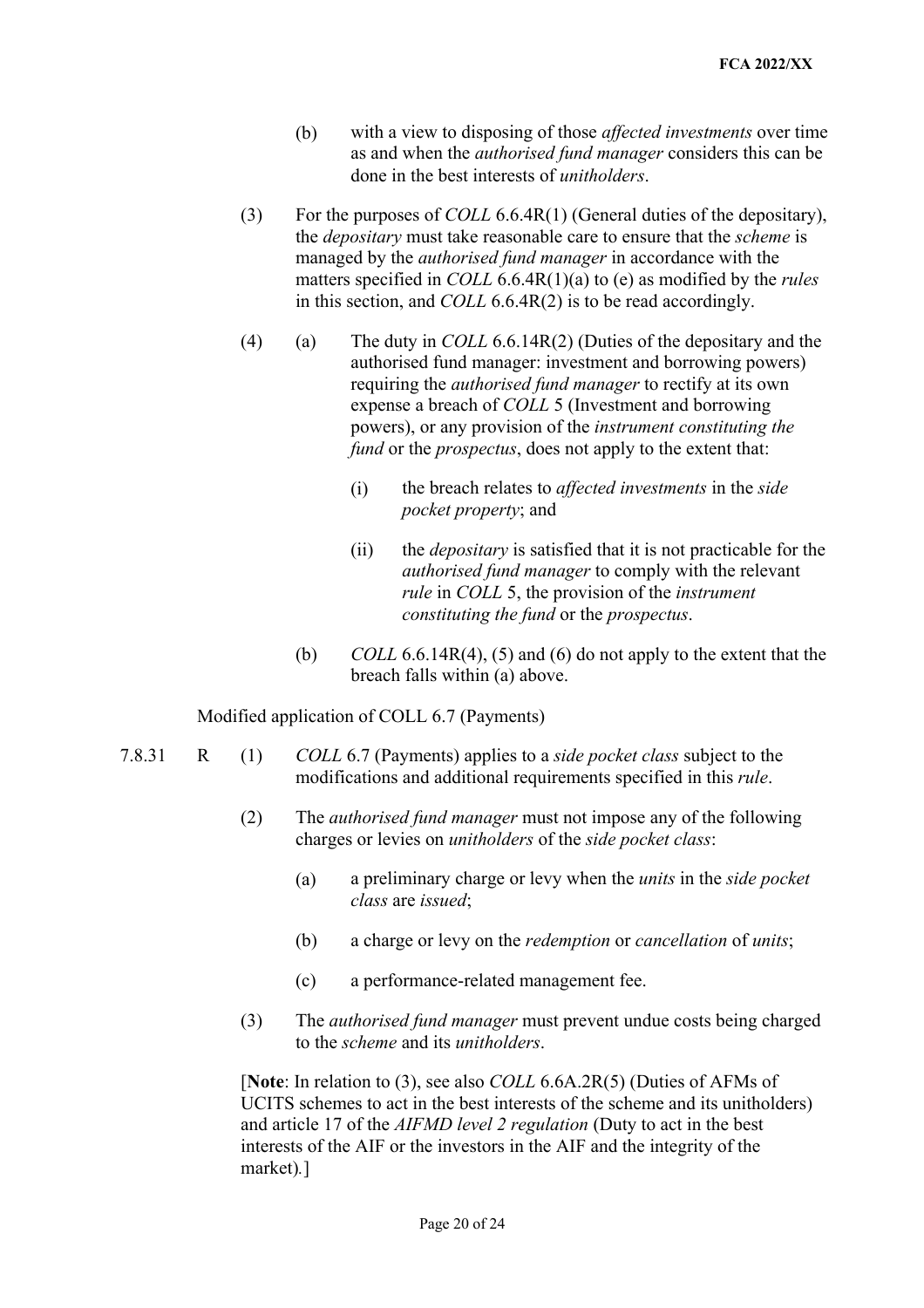Application of COLL 7.2 (Suspension and restart of dealings)

- *class* subject to the modifications specified in this *rule*. 7.8.32 R (1) *COLL* 7.2 (Suspension and restart of dealings) applies to a *side pocket* 
	- (2) The *authorised fund manager* may suspend *dealings* in *units* of a *side pocket class*, while continuing to *deal* in other *classes* of the *scheme*.
	- (1), it is not required to carry out any request by a *unitholder* to convert *units* in the suspended *side pocket class* into *units* of another *class* in which *dealing* continues. (3) If the *authorised fund manager* suspends *dealings* in accordance with
	- (4) *COLL* 7.2.1R applies to the suspension of *dealings* in *units* of a *side pocket class* under (2).

## **7 Matters to be considered by the authorised fund manager before creating a Annex side pocket class 1R**

|    | This Annex belongs to $COLL$ 7.8.4 $R(3)(a)$ (Conditions for creating side pocket<br>classes). |                                                                                                                                                                                                                                                                                                                                                           |  |  |
|----|------------------------------------------------------------------------------------------------|-----------------------------------------------------------------------------------------------------------------------------------------------------------------------------------------------------------------------------------------------------------------------------------------------------------------------------------------------------------|--|--|
| 1. | <b>Investment risk considerations</b>                                                          |                                                                                                                                                                                                                                                                                                                                                           |  |  |
|    | (1)                                                                                            | Whether there is agreement on which <i>affected investments</i> should be<br>allocated to a side pocket class.                                                                                                                                                                                                                                            |  |  |
|    | (2)                                                                                            | The possible impact of relevant sanctions regimes.                                                                                                                                                                                                                                                                                                        |  |  |
|    | (3)                                                                                            | The authorised fund manager's estimate of the likelihood of the affected<br>investments achieving a realisable value within a range of timeframes.                                                                                                                                                                                                        |  |  |
|    | (4)                                                                                            | Whether the <i>authorised fund manager</i> intends to make new <i>investments</i> in<br>affected countries if the economic situation stabilises and relevant<br>sanctions regimes allow it and, if so, how might that affect unitholders in<br>the side pocket class.                                                                                     |  |  |
|    | (5)                                                                                            | Whether the <i>authorised fund manager's</i> risk management function (see<br>COLL 6.11 (Risk control and internal reporting)) has assessed the likely<br>consequences for the <i>authorised fund manager</i> , the <i>authorised fund</i> and its<br>unitholders if the authorised fund manager were to take no action to set up<br>a side pocket class. |  |  |
|    |                                                                                                | Page 21 of 24                                                                                                                                                                                                                                                                                                                                             |  |  |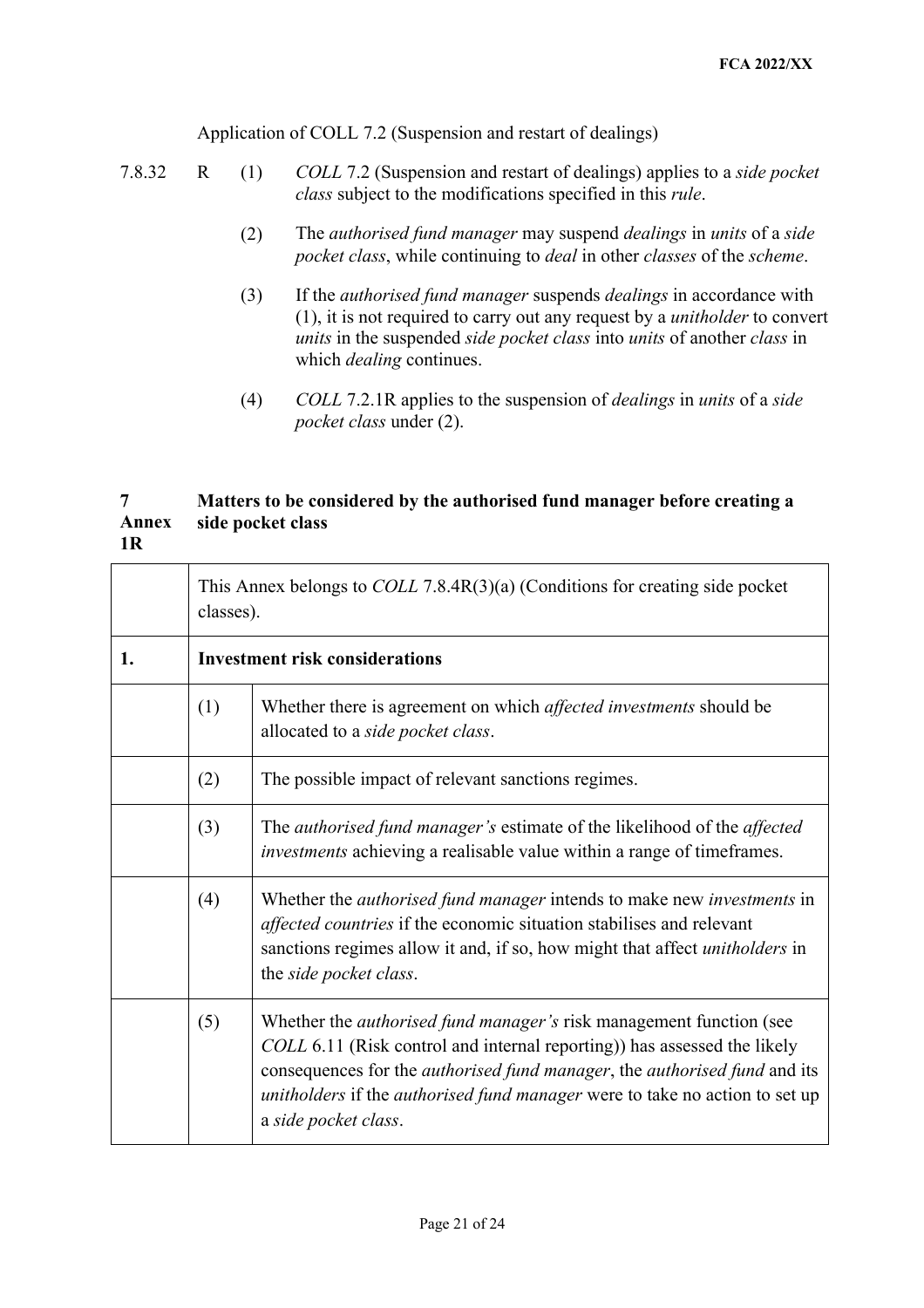|    | (6)          | That there is a risk management plan which considers different scenarios<br>for what might happen to the affected investments allocated to the side<br>pocket class and how such scenarios would be dealt with.                                                       |                                                                                                                               |  |  |  |
|----|--------------|-----------------------------------------------------------------------------------------------------------------------------------------------------------------------------------------------------------------------------------------------------------------------|-------------------------------------------------------------------------------------------------------------------------------|--|--|--|
| 2. | <b>Costs</b> |                                                                                                                                                                                                                                                                       |                                                                                                                               |  |  |  |
|    | (1)          | The <i>authorised fund manager's</i> estimated one-off costs of establishing the<br>side pocket class and whether these costs will be met by the authorised<br>fund manager, or paid from the scheme property of the authorised fund, or<br>apportioned between both. |                                                                                                                               |  |  |  |
|    | (2)          | The <i>authorised fund manager's</i> estimated ongoing annual costs of<br>operating the side pocket class, and the provision being made to pay these<br>costs:                                                                                                        |                                                                                                                               |  |  |  |
|    |              | (a)                                                                                                                                                                                                                                                                   | over various scenarios as to the duration of the <i>class</i> ; and                                                           |  |  |  |
|    |              | (b)                                                                                                                                                                                                                                                                   | (to the extent they differ) in relation to the scenarios considered by<br>the risk management plan in paragraph $1(6)$ above. |  |  |  |
|    | (3)          | Whether the <i>authorised fund manager</i> will take a fee for managing the<br>side pocket class and, if so, what factors have been considered to<br>determine whether it is set at a fair level and to prevent <i>unitholders</i> from<br>being charged undue costs. |                                                                                                                               |  |  |  |
|    | (4)          | How the total costs, borne by a <i>unitholder</i> holding <i>units</i> in both the <i>side</i><br>pocket class and a class relating to unaffected investments, will compare to<br>the total cost that the <i>unitholder</i> currently bears.                          |                                                                                                                               |  |  |  |
|    | (5)          | If the future total cost for <i>unitholders</i> is expected to be higher than the<br>current cost, how this will be justified to <i>unitholders</i> against the uncertain<br>benefit of a future realisation of value in the side pocket class.                       |                                                                                                                               |  |  |  |
| 3. |              | <b>Legal and operational considerations</b>                                                                                                                                                                                                                           |                                                                                                                               |  |  |  |
|    | (1)          | The <i>authorised fund manager's</i> legal advice on the implications of setting<br>up a side pocket class, having regard to s235(4) and, in the case of an<br>ICVC, s236(3) of the Act (see the guidance in COLL 7.8.7G).                                            |                                                                                                                               |  |  |  |
|    | (2)          | Whether the <i>authorised fund's</i> auditor has been consulted and its view<br>taken into account.                                                                                                                                                                   |                                                                                                                               |  |  |  |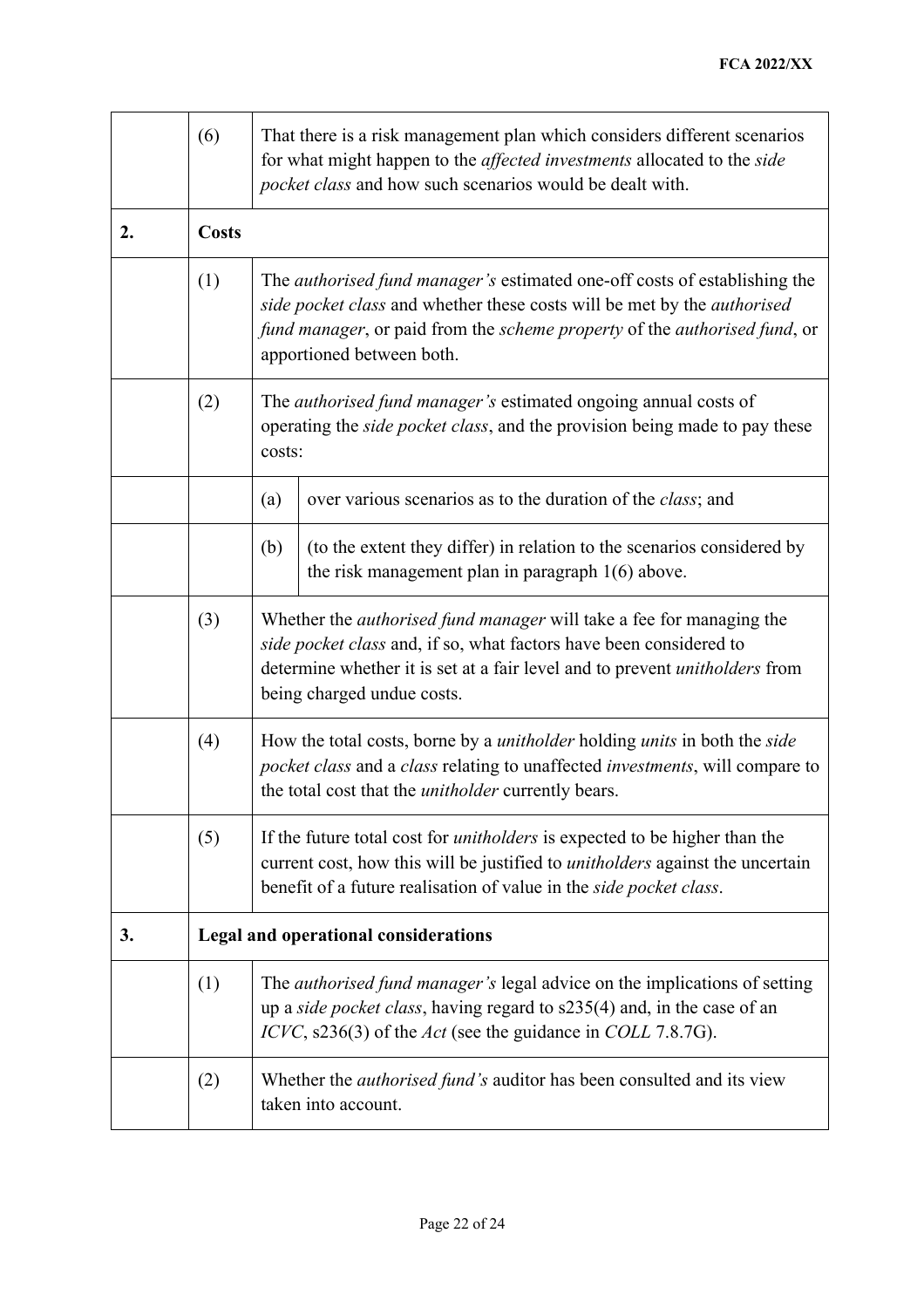|                  | (3)                                                                                                                                                                                                                     | Whether the <i>authorised fund manager</i> is satisfied that all operational<br>functions for which it is responsible, including fund accounting and<br>transfer agency functions, are able to fully support the side pocket class. |  |  |  |  |
|------------------|-------------------------------------------------------------------------------------------------------------------------------------------------------------------------------------------------------------------------|-------------------------------------------------------------------------------------------------------------------------------------------------------------------------------------------------------------------------------------|--|--|--|--|
|                  | (4)                                                                                                                                                                                                                     | The <i>authorised fund manager's</i> assessment of the readiness of third parties<br>in the distribution chain to implement and maintain arrangements for the<br>side pocket class to operate effectively.                          |  |  |  |  |
| $\overline{4}$ . |                                                                                                                                                                                                                         | Longer-term investor considerations                                                                                                                                                                                                 |  |  |  |  |
|                  | (1)                                                                                                                                                                                                                     | The <i>authorised fund manager's</i> policy for allowing <i>unitholders</i> to exit the<br>class during its lifetime.                                                                                                               |  |  |  |  |
|                  | (2)                                                                                                                                                                                                                     | The <i>authorised fund manager's</i> view of the likely future options for<br>enabling the side pocket class to be terminated.                                                                                                      |  |  |  |  |
| 5.               | <b>Overall assessment</b>                                                                                                                                                                                               |                                                                                                                                                                                                                                     |  |  |  |  |
|                  | Whether the governing body of the authorised fund manager is satisfied that:                                                                                                                                            |                                                                                                                                                                                                                                     |  |  |  |  |
|                  | (1)<br>the potential benefits to <i>unitholders</i> of <i>units</i> in any <i>side pocket class</i> are<br>proportionate to the estimated costs of establishing and running the class,<br>including over the long term; |                                                                                                                                                                                                                                     |  |  |  |  |
|                  | (2)                                                                                                                                                                                                                     | proceeding to set up the side pocket class will be in the best interests of the<br>authorised fund and its unitholders; and                                                                                                         |  |  |  |  |
|                  | (3)                                                                                                                                                                                                                     | the <i>depositary</i> has been properly consulted and its view taken into<br>account.                                                                                                                                               |  |  |  |  |

Amend the following text as shown.

## **Schedule 1 Record keeping requirements**

| Sch 1.1 |  | Record keeping requirements |
|---------|--|-----------------------------|
|         |  |                             |

| <b>Handbook</b><br>reference | <b>Subject of</b><br>record | <b>Contents of</b><br>record | When record<br>must be made | <b>Retention</b><br>period |
|------------------------------|-----------------------------|------------------------------|-----------------------------|----------------------------|
| $\cdots$                     |                             |                              |                             |                            |
| COLL 6.13.4R                 | $\cdots$                    |                              |                             |                            |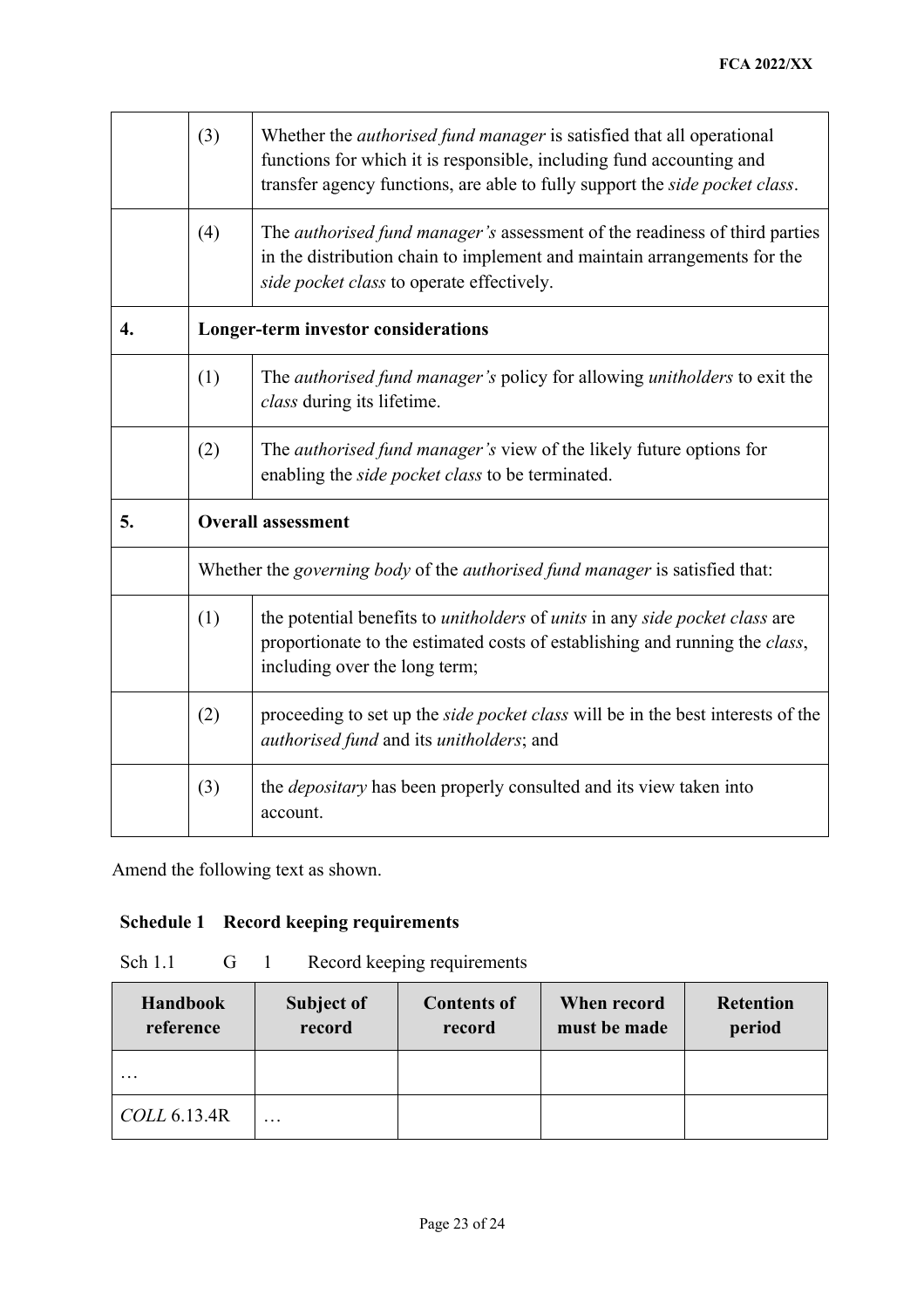| $COLL$ 7.8.4 $R(4)$ | The decision of<br>the <i>governing</i><br>body of the<br>authorised fund<br>manager | The decision to<br>create a side<br>pocket class and<br>the reasons for it | As implicit from<br>the <i>rules</i> in<br><b>COLL</b> | 5 years |
|---------------------|--------------------------------------------------------------------------------------|----------------------------------------------------------------------------|--------------------------------------------------------|---------|
| $\cdots$            |                                                                                      |                                                                            |                                                        |         |

## **Schedule 2 Notification requirements**

…

## Sch 2.2 G 1 Notification requirements

| <b>Handbook</b><br>reference | <b>Matter to be</b><br>notified           | <b>Contents of</b><br>notification            | <b>Trigger event</b> | <b>Time allowed</b> |
|------------------------------|-------------------------------------------|-----------------------------------------------|----------------------|---------------------|
|                              |                                           |                                               |                      |                     |
| <b>COLL 7.7.22R</b>          | .                                         |                                               |                      |                     |
| <b>COLL 7.8.32R</b>          | Suspension or<br>resumption of<br>dealing | Details<br>including reason<br>for suspension | Occurrence           | Immediate           |
| $\cdots$                     |                                           |                                               |                      |                     |